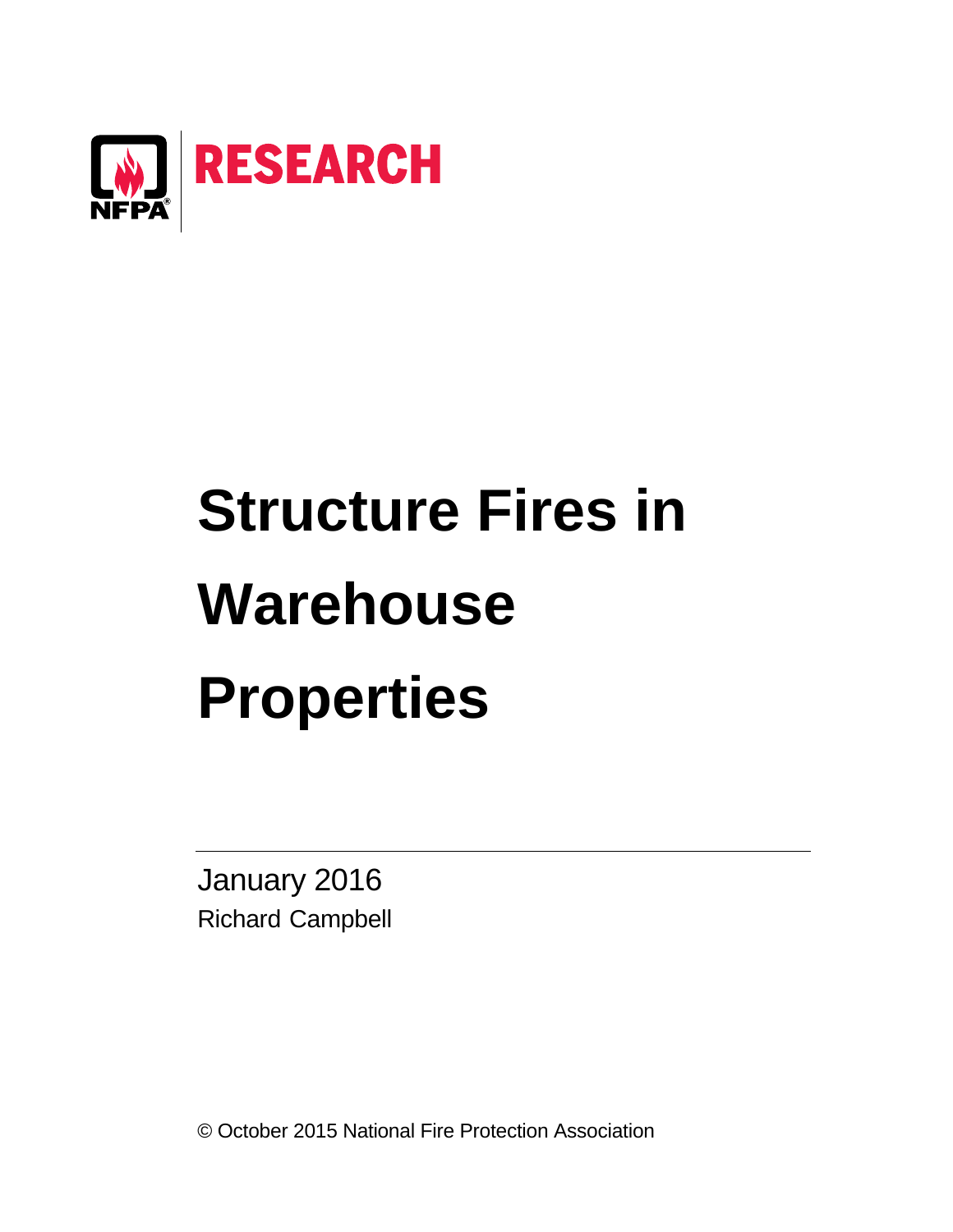#### **Abstract**

During the five-year period of 2009-2013, U.S. fire departments responded to an estimated average of 1,210 fires in warehouse properties per year (excluding refrigerated or cold storage). These fires caused an annual average of \$155 million in direct property damage, three civilian deaths, and 19 civilian injuries. Nearly one-fifth of these fires were set intentionally. Electrical distribution or lighting equipment was involved in 18% of fires. Electrical failure or malfunction was the leading factor contributing to the ignition of warehouse fires, as well as in contributing to direct property damage and to civilian injuries.

These estimates are based on data from the U.S. Fire Administration's (USFA's) National Fire Incident Reporting System (NFIRS) and the National Fire Protection Association's (NFPA's) annual fire department experience survey.

Keywords: fire statistics, warehouse fires, storage

#### **Acknowledgements**

The National Fire Protection Association thanks all the fire departments and state fire authorities who participate in the National Fire Incident Reporting System (NFIRS) and the annual NFPA fire experience survey. These firefighters are the original sources of the detailed data that make this analysis possible. Their contributions allow us to estimate the size of the fire problem.

We are also grateful to the U.S. Fire Administration for its work in developing, coordinating, and maintaining NFIRS.

For more information about the National Fire Protection Association, visit [www.nfpa.org](http://www.nfpa.org/) or call 617-770- 3000. To learn more about the One-Stop Data Shop go to [www.nfpa.org/osds](http://www.nfpa.org/osds) or call 617-984-7451.

Copies of this analysis are available from: National Fire Protection Association One-Stop Data Shop 1 Batterymarch Park Quincy, MA 02169-7471 [www.nfpa.org](http://www.nfpa.org/) E-mail: [osds@nfpa.org](mailto:osds@nfpa.org) Phone: 617-984-7451

NFPA No. USS77 Copyright© 2016, National Fire Protection Association, Quincy, MA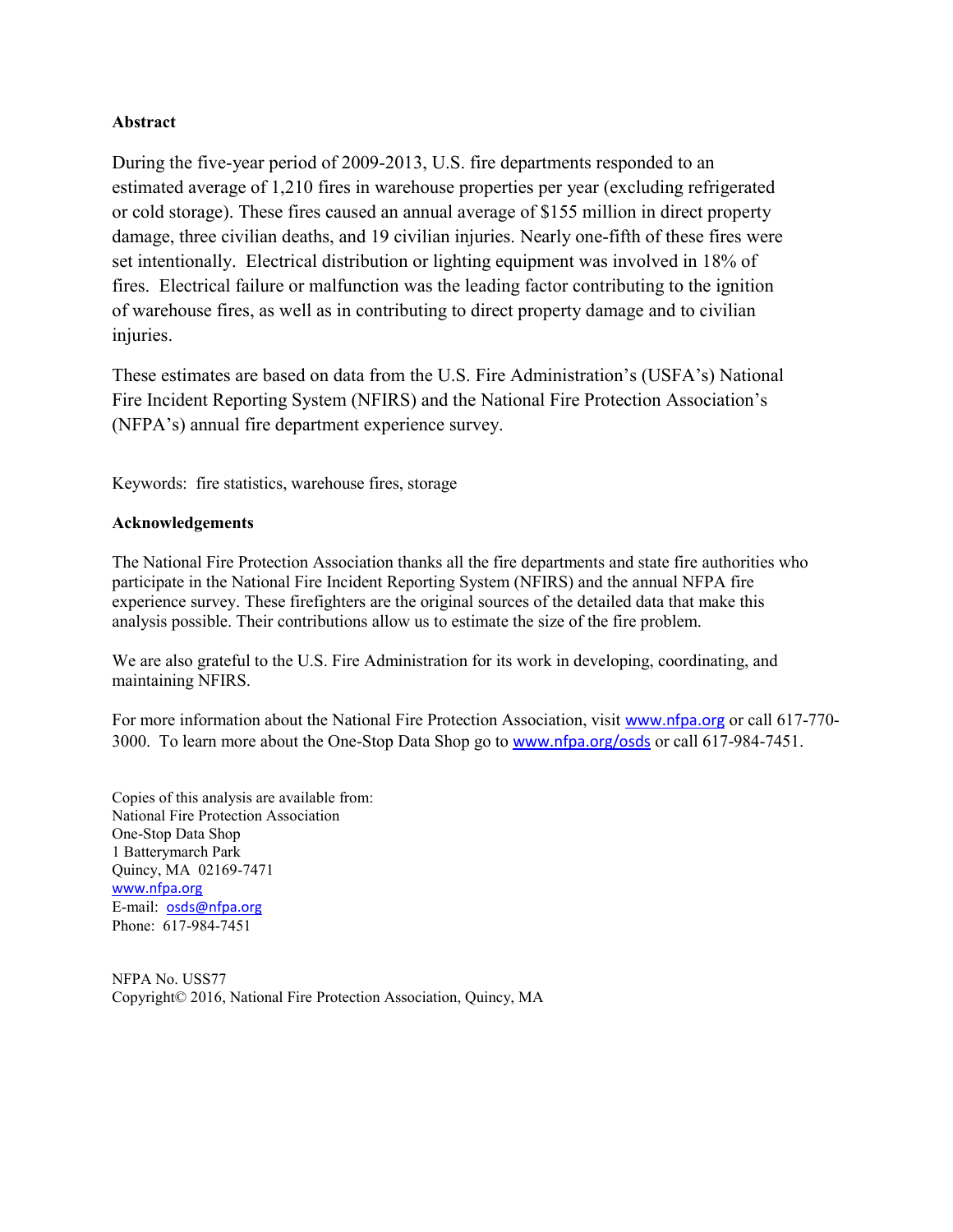## **List of Tables and Figures**

## **Figures**

| Figure 1. Reported Structure Fires in U.S. Warehouses by Year                    | 2              |
|----------------------------------------------------------------------------------|----------------|
| Figure 2. Inflation-Adjusted Direct Property Damage in Warehouse Structure Fires | 2              |
| Figure 3. Structure Fires in Warehouses, by Leading Cause                        | 3              |
| Figure 4. Structure Fires in Warehouses, by Time of Day                          | 3              |
| Figure 5. Structure Fires in Warehouses by Item First Ignited                    | $\overline{4}$ |

## **Tables**

Structure Fires in Warehouse Properties:

| Table 1. by Year                              | 5  |
|-----------------------------------------------|----|
| Table 2. by Month                             | 6  |
| Table 3. by Day of Week                       | 7  |
| Table 4. by Time of Day                       | 8  |
| Table 5. by Leading Cause                     | 9  |
| Table 6. by Equipment Involved,               | 10 |
| Table 7. by Cause of Ignition,                | 12 |
| Table 8. by Factors Contributing to Ignition, | 13 |
| Table 9. by Heat Source                       | 16 |
| Table 10. by Area of Origin                   | 18 |
| Table 11. by Item First Ignited               | 21 |
| Table 12. by Extent of Flame Damage           | 24 |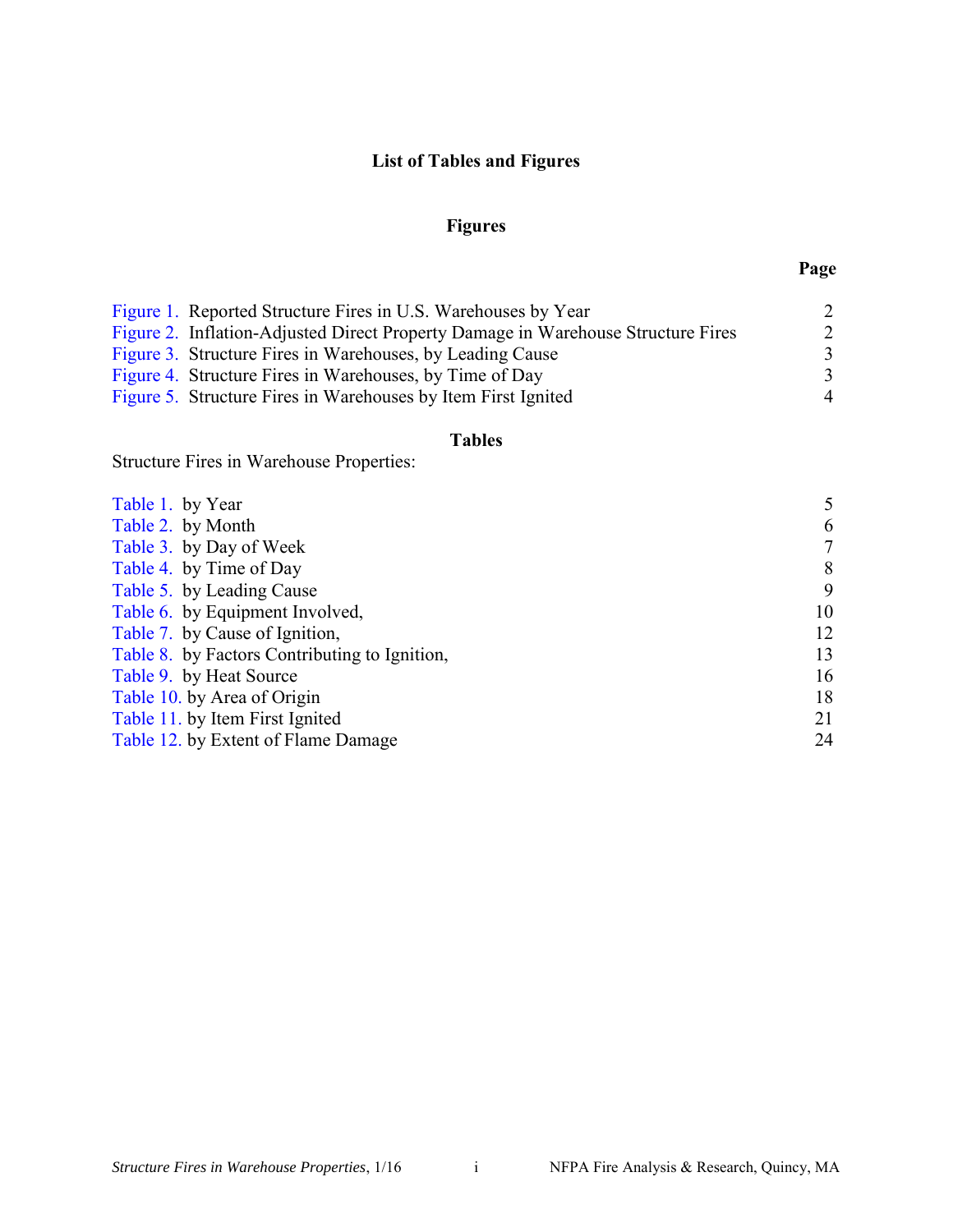

## **STRUCTURE FIRES IN U.S.WAREHOUSES FACT SHEET**

During 2009-2013, an estimated 1,210 warehouse structure fires were reported to U.S. fire departments each year. These fires caused an annual average of three civilian deaths, 19 civilian injuries, and \$155 million in direct property damage.

- Nearly one-fifth (18%) of warehouse fires were intentionally set. These fires accounted for
- 32% of the direct property damage in warehouse properties.
- Electrical distribution or lighting equipment was the cause of 18% of warehouse fires and
- 17% of direct property damage.
- Arcing is the most common heat source (13% of fires) in warehouse fires.

## **Leading Causes of Warehouse Structure Fires: 2009-2013**



#### **CODES & STANDARDS RELATED TO WAREHOUSE PROPERTIES**

- **[NFPA 230: Standard for the Protection of Storage](http://www.nfpa.org/codes-and-standards/document-information-pages?mode=code&code=230)**
- **[NFPA 101: Life Safety Code®](http://www.nfpa.org/codes-and-standards/document-information-pages?mode=code&code=101)**
- [NFPA 13: Standard for the Installation of Sprinkler Systems](http://www.nfpa.org/codes-and-standards/document-information-pages?mode=code&code=13)

Source: [Structure Fires in Warehouse Properties,](http://www.nfpa.org/research/reports-and-statistics/fires-by-property-type/storage) Richard Campbell, January 2016 NFPA, 1 Batterymarch Park, Quincy, MA 02169 [www.nfpa.org](http://www.nfpa.org/) Fire Analysis & Research Division, [osds@nfpa.org](mailto:osds@nfpa.org)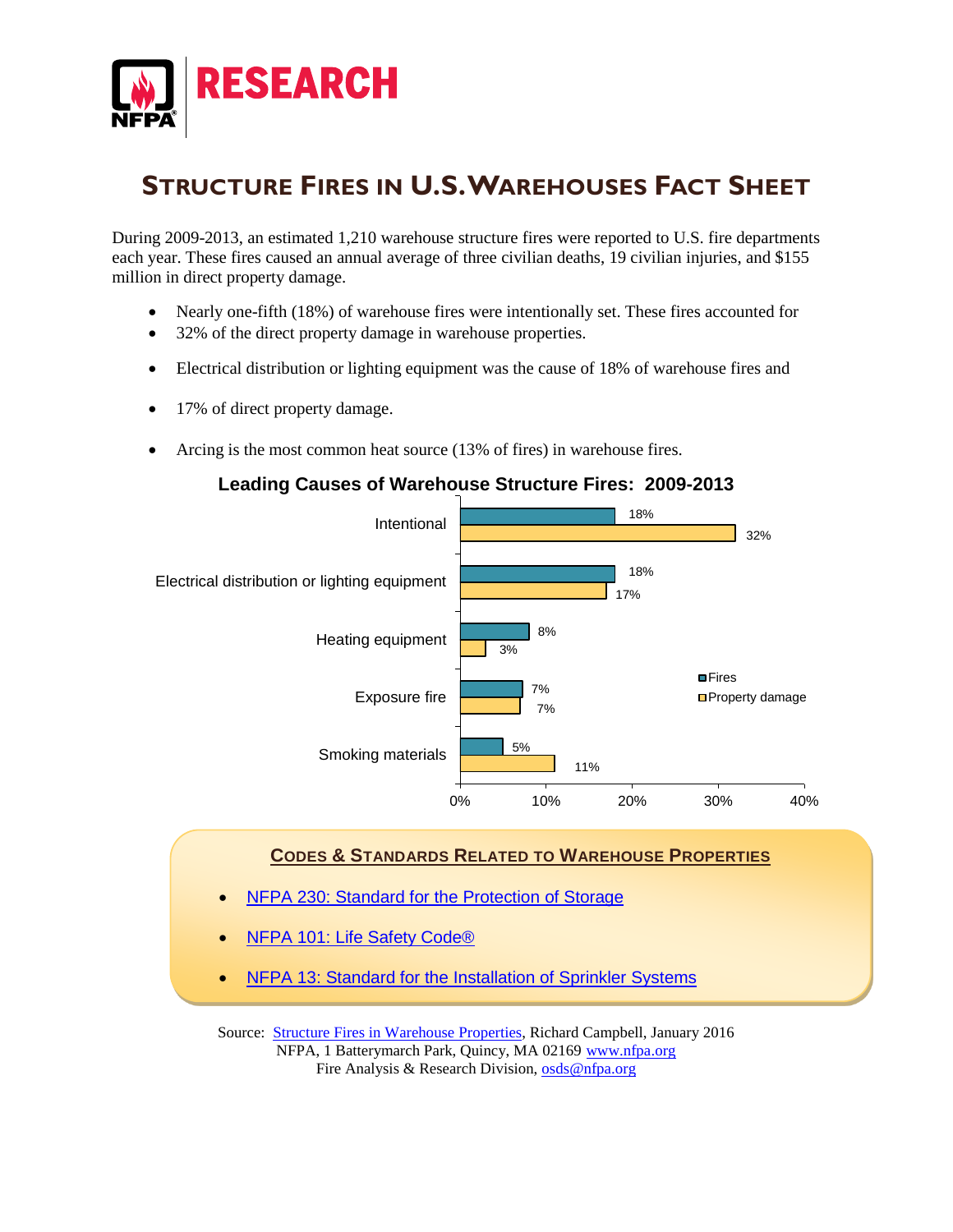## **Structure Fires in Warehouse Properties**

<span id="page-4-0"></span>Warehouses are properties that are used for the storage of commodities. Despite their common purpose, warehouses vary on the basis of size, types of materials stored, design, storage configurations, construction and other factors. The National Fire Protection Association has long recognized that warehouses present special challenges for fire protection because their contents and layouts are conducive to fire spread and present obstacles to manual fire suppression efforts. An increase in the number of very large warehouses in recent years, with attendant increases in

their potential fuel loads, is likely to have an impact on both the warehouse fire experience and warehouse fire protection systems.

During the five-year period of 2009-2013, U.S. fire departments responded to an estimated average of 1,210 fires in warehouse properties per year (excluding refrigerated or cold storage). These fires caused an annual average of \$155 million in direct property damage, three civilian deaths, and 19 civilian injuries. Due to low numbers, fatality data will not be analyzed in this report. Warehouse fires are associated with higher average property losses per fire than most other occupancies, but they also have lower than average rates of injury per 1,000 fires. It is worth noting that property damage figures do not include indirect costs, such as business interruption or environmental clean-up. Environmental impact is a particular concern when fires occur in warehouses storing hazardous chemicals.

The statistics about fires and associated losses in this analysis are national estimates of fires reported to U.S. municipal fire departments. Fires reported only to federal or state agencies or industrial fire brigades are not captured here. These national estimates are projections based on the detailed information collected by the U.S. Fire Administration's National Fire Incident Reporting System (NFIRS 5.0) and the annual fire department experience survey conducted by the National Fire Protection Association (NFPA). NFIRS 5.0 includes a category of structure fires referred to as "confined fires," which by definition are limited to the object of origin and are generally associated with minimal losses.

**Fires in warehouse properties have declined substantially over the past 30 years.** The number of structure fires in U.S. warehouses has been reduced by 74% since 1980, falling from 4,700 fires per year in 1980 to 1,200 in 2013. However, the value of direct property damage caused by warehouse fires has not shown a similar decrease when adjustments are made for inflation.

As shown in the figure on the following page, the decline in warehouse fires was sharpest during the 1980s, when the number of estimated warehouse fires fell by 60% between 1980 and 1989, from 4,700 to 1,900. The number of warehouse fires fell an additional 37% between 1990 (1,900 fires) and 1998 (1,200 fires). However, fires in warehouse properties in more recent years have experienced a plateau, with 1,200 to 1,400 fires a year between 2002 and 2013, with the exception of a historic low of 1,100 fires in 2009.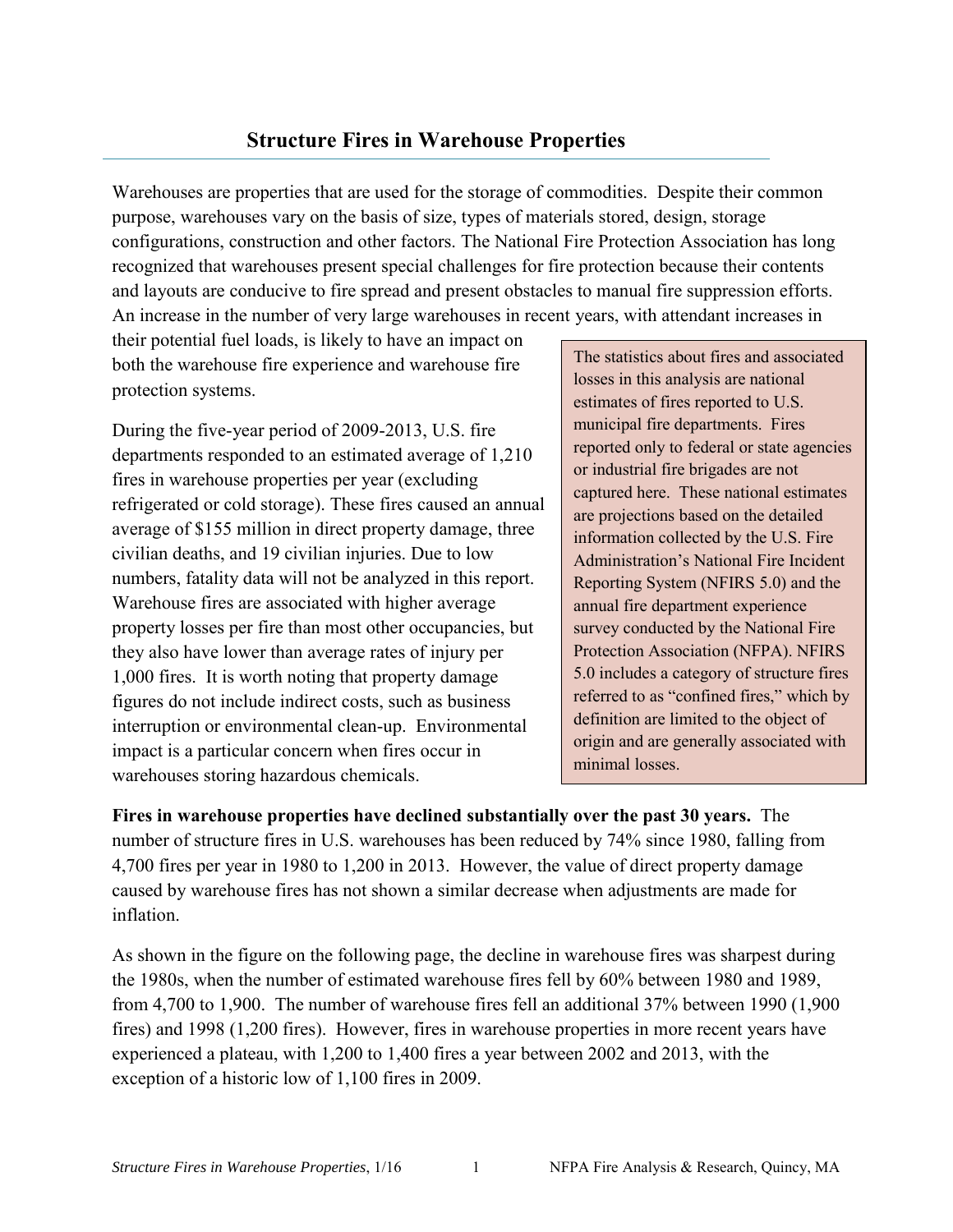<span id="page-5-0"></span>

#### **Figure 1. Reported Structure Fires in U.S. Warehouses, 1980-2013**

**As illustrated in the figure below, there has not been a corresponding decrease in the levels of direct property damage caused by warehouse fires between 1980 and 2013.** There have been substantial fluctuations in direct property losses from year to year, with decreases in financial losses regularly followed by increases, some of which have been very sharp.



**Figure 2. Inflation-Adjusted Direct Property Damage, 1980-2013 in Warehouse Structure Fires**

**Fires that were intentionally set and fires caused by electrical distribution and lighting equipment were the leading causes of warehouse fires, each with 18% of the total.** As shown in [Figure 3,](#page-6-0) intentionally set fires caused 21% of civilian injuries and 32% of direct property damage, while electrical distribution and lighting equipment accounted for nearly two of five civilian injuries (38%) and 17% of direct property damage.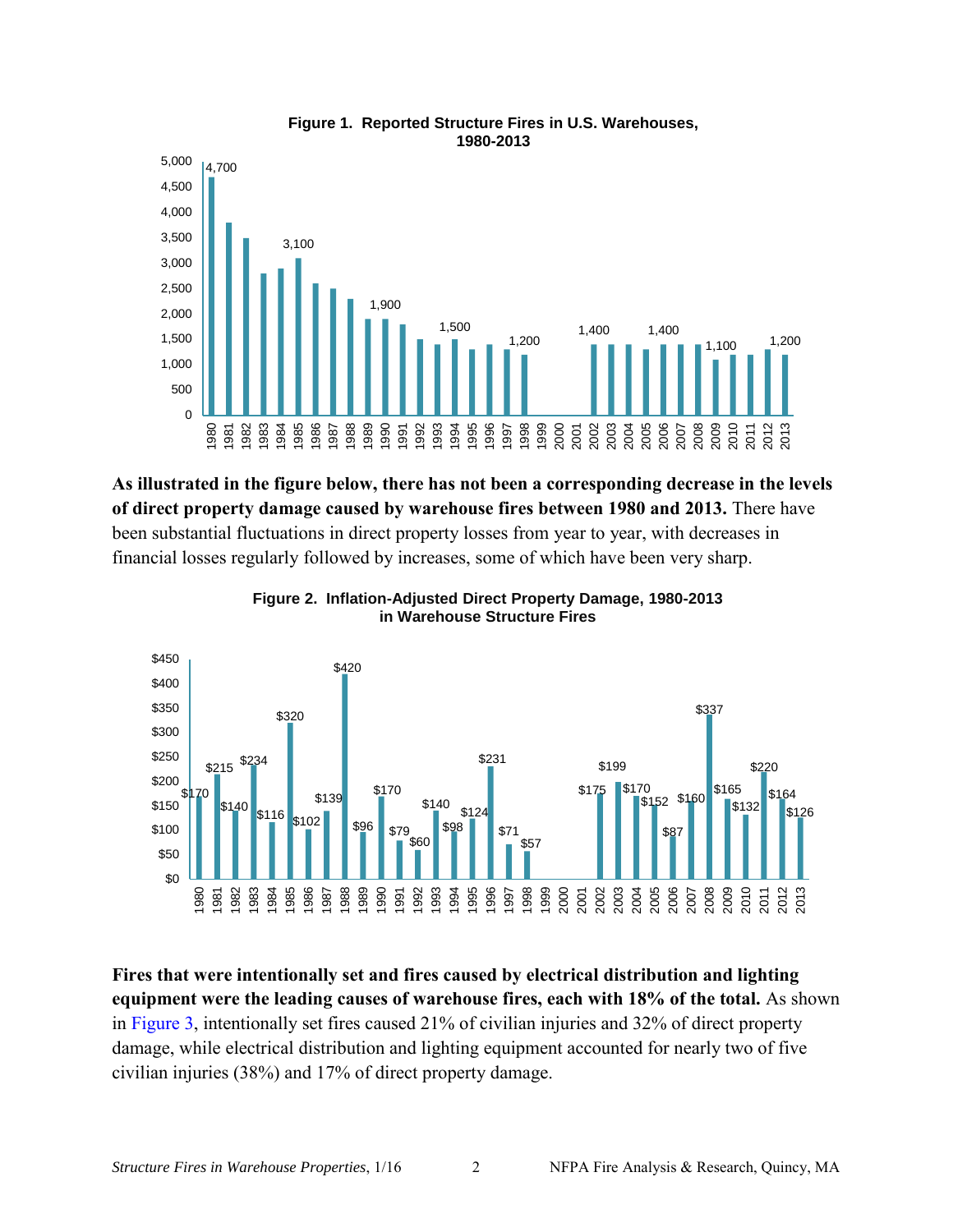<span id="page-6-0"></span>

**Timing of warehouse fires.** Warehouse fires were less likely to take place on a Saturday (12% of fires) or Sunday (11% of fires), as is generally the case with business properties, with all the other days of the week accounting for 15% or 16% of fires. In general there was little seasonal variation in the distribution of fires by month, with all months having between 8% and 9% of the total. As the figure below shows, warehouse fires were less common during evening or overnight hours, but these fires were associated with higher property loss. Fires between midnight and 6 a.m. accounted for 17% of fires, but 26% of direct property damage, while fires between 6 p.m. and midnight accounted for 26% of fires, but 29% of direct property damage. More than two of five injuries (43%) were associated with fires taking place between 6 a.m. and 12 p.m.



**Figure 4. Structure Fires in Warehouses, by Time of Day, 2009- 2013**

**Rubbish, trash, or waste was the item first ignited in 12% of warehouse fires, but there were no injuries associated with these fires, and they caused just 2% of direct property damage**. Flammable and combustible liquids and gases, piping and filter were the item first ignited in 6% of fires, but these fires caused 31% of civilian injuries and 12% of direct property damage. (See [Figure 5\)](#page-4-0).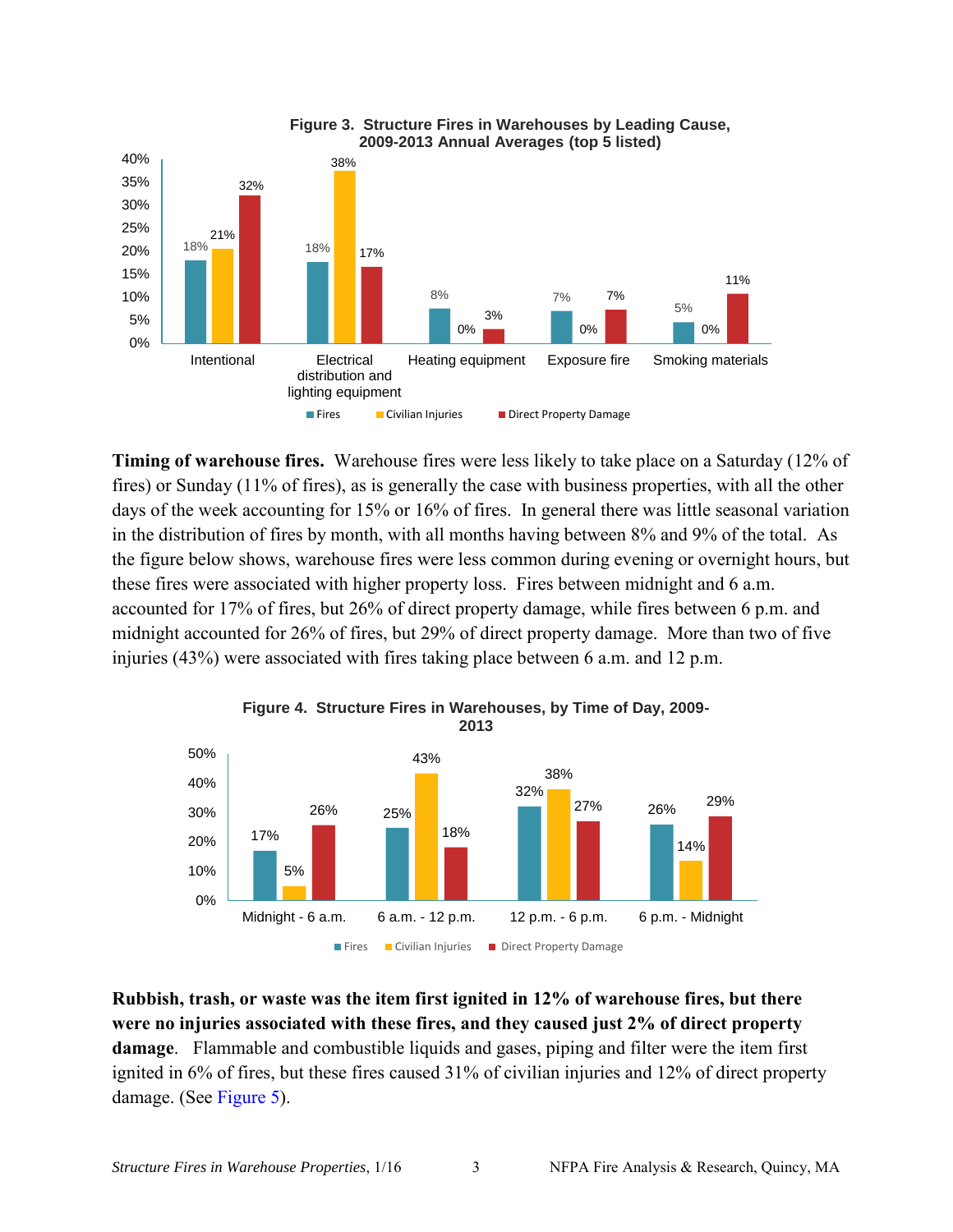<span id="page-7-0"></span>

**Approximately one-quarter of fires in warehouses were identified as confined or contained incidents (23%), while 14% were confined to the object of origin**. Another one-fifth of the incidents (21%) were confined to the room of origin, with 6% to the floor of origin. Fires that extended beyond the room of origin represented 41% of the total, but caused 91% of direct property damage, as well as 49% of civilian injuries.

## **Concluding observations**

Warehouses pose substantial challenges for fire protection due to their building layouts, storage configurations and technologies, ceiling heights, and types of commodities stored, with the specific challenges influenced by the characteristics of a given warehouse. Properly designed sprinkler systems are an essential element of warehouse fire protection. In the most recent NFPA report on the U.S. experience with sprinklers, John Hall calculated that some type of sprinkler was present in 32% of warehouse structure fires from 2007 to 2011, and that sprinklers operated 86% of the time when properties were protected by wet pipe sprinklers and fires were large enough to activate the equipment.<sup>1</sup> Wet pipe sprinklers were effective in 84% of the fires in which they were present and contributed to a  $61\%$  reduction in dollar loss in those fires. Other protective measures generally applicable to warehouse properties include automatic alarms to the fire department and building security systems. Pre-fire inspections and planning are recommended in order to identify appropriate protection measures for specific warehouse environments.

Guidance for fire protection systems is available from NFPA 13, *[Standard for the Installation of](http://www.nfpa.org/aboutthecodes/AboutTheCodes.asp?DocNum=13)  [Sprinkler Systems](http://www.nfpa.org/aboutthecodes/AboutTheCodes.asp?DocNum=13)* and NFPA 230, *[Standard for the Fire Protection of Storage](http://www.nfpa.org/aboutthecodes/AboutTheCodes.asp?DocNum=230)*.

 $\overline{\phantom{a}}$ <sup>1</sup> John R. Hall, Jr., *[U.S. Experience with Sprinklers](http://www.nfpa.org/research/statistical-reports/fire-protection-systems/us-experience-with-sprinklers)*, Division of Fire Analysis and Research, June 2013.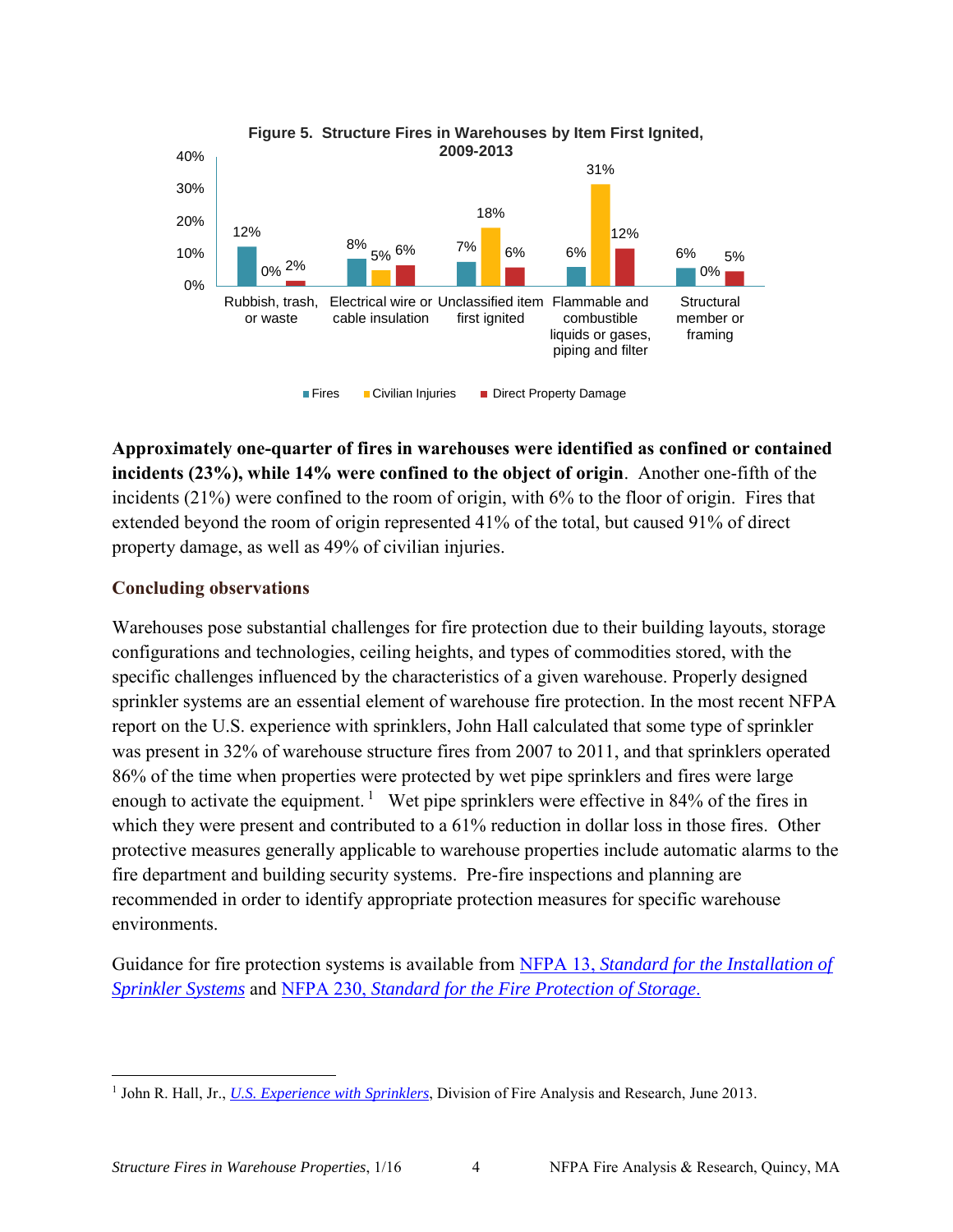<span id="page-8-0"></span>

| Year | <b>Fires</b> | <b>Direct Property</b><br><b>Damage in Millions</b><br>(as reported) | <b>Direct Property</b><br><b>Damage in Millions</b><br>(in 2013 Dollars) |
|------|--------------|----------------------------------------------------------------------|--------------------------------------------------------------------------|
| 1980 | 4,700        | \$60                                                                 | \$170                                                                    |
| 1981 | 3,800        | \$84                                                                 | \$215                                                                    |
| 1982 | 3,500        | \$58                                                                 | \$140                                                                    |
| 1983 | 2,800        | \$100                                                                | \$234                                                                    |
| 1984 | 2,900        | \$52                                                                 | \$116                                                                    |
| 1985 | 3,100        | \$148                                                                | \$320                                                                    |
| 1986 | 2,600        | \$48                                                                 | \$102                                                                    |
| 1987 | 2,500        | \$68                                                                 | \$139                                                                    |
| 1988 | 2,300        | \$213                                                                | \$420                                                                    |
| 1989 | 1,900        | \$51                                                                 | \$96                                                                     |
| 1990 | 1,900        | \$95                                                                 | \$170                                                                    |
| 1991 | 1,800        | \$46                                                                 | \$79                                                                     |
| 1992 | 1,500        | \$36                                                                 | \$60                                                                     |
| 1993 | 1,400        | \$87                                                                 | \$140                                                                    |
| 1994 | 1,500        | \$62                                                                 | \$98                                                                     |
| 1995 | 1,300        | \$81                                                                 | \$124                                                                    |
| 1996 | 1,400        | \$155                                                                | \$231                                                                    |
| 1997 | 1,300        | \$49                                                                 | \$71                                                                     |
| 1998 | 1,200        | \$40                                                                 | \$57                                                                     |
| 1999 | 1,400        | \$433                                                                | \$605                                                                    |
| 2000 | 1,500        | \$165                                                                | \$223                                                                    |
| 2001 | 1,500        | \$140                                                                | \$185                                                                    |
| 2002 | 1,400        | \$135                                                                | \$175                                                                    |
| 2003 | 1,400        | \$157                                                                | \$199                                                                    |
| 2004 | 1,400        | \$138                                                                | \$170                                                                    |
| 2005 | 1,300        | \$128                                                                | \$152                                                                    |
| 2006 | 1,400        | \$76                                                                 | \$87                                                                     |
| 2007 | 1,400        | \$142                                                                | \$160                                                                    |
| 2008 | 1,400        | \$311                                                                | \$337                                                                    |
| 2009 | 1,100        | \$152                                                                | \$165                                                                    |
| 2010 | 1,200        | \$123                                                                | \$132                                                                    |
| 2011 | 1,200        | \$212                                                                | \$220                                                                    |
| 2012 | 1,300        | \$162                                                                | \$164                                                                    |
| 2013 | 1,200        | \$126                                                                | \$126                                                                    |

#### **Table 1. Structure Fires in Warehouse Properties, 2009-2013**

Note: These are national estimates of fires reported to U.S. municipal fire departments and so exclude fires reported only to Federal or state agencies or industrial fire brigades. Fires are rounded to the nearest ten, and direct property damage is rounded to the nearest million dollars. Inflation adjustments were based on the Consumer Price Index Purchasing Power of the Dollar.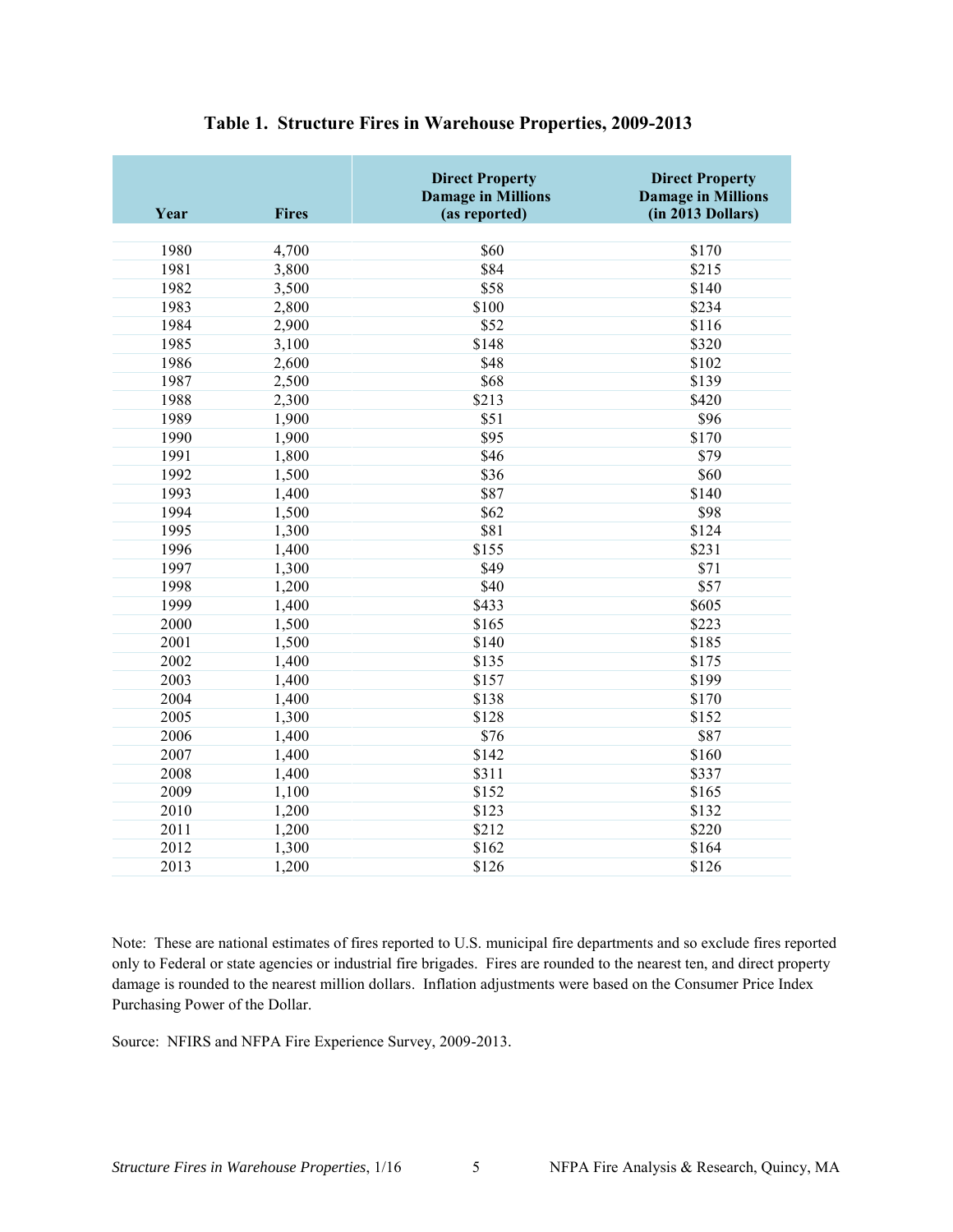<span id="page-9-0"></span>

| <b>Month</b> |       | <b>Fires</b> |                  | <b>Civilian</b><br><b>Injuries</b> | <b>Direct Property</b><br><b>Damage (in Millions)</b> |           |  |
|--------------|-------|--------------|------------------|------------------------------------|-------------------------------------------------------|-----------|--|
| January      | 110   | (9%)         | 1                | (7%)                               | \$8                                                   | (5%)      |  |
| February     | 100   | (9%)         | $\overline{2}$   | (8%)                               | \$22                                                  | (14%)     |  |
| March        | 100   | (8%)         | $\overline{4}$   | (18%)                              | \$18                                                  | $(11\%)$  |  |
| April        | 90    | (8%)         | $\overline{2}$   | (8%)                               | \$10                                                  | (6%)      |  |
| May          | 110   | (9%)         | $\overline{2}$   | (9%)                               | \$11                                                  | (7%)      |  |
| June         | 110   | (9%)         | $\mathbf{0}$     | (2%)                               | \$11                                                  | (7%)      |  |
| July         | 100   | (8%)         | $\overline{4}$   | (21%)                              | \$10                                                  | (7%)      |  |
| August       | 110   | (9%)         | 2                | (9%)                               | \$17                                                  | $(11\%)$  |  |
| September    | 100   | (8%)         | 1                | (4%)                               | \$14                                                  | (9%)      |  |
| October      | 90    | (8%)         | $\mathbf{0}$     | $(0\%)$                            | \$12                                                  | (8%)      |  |
| November     | 90    | (8%)         | $\boldsymbol{0}$ | (2%)                               | \$12                                                  | (8%)      |  |
| December     | 100   | (8%)         | $\overline{3}$   | (13%)                              | \$10                                                  | (6%)      |  |
|              |       |              |                  |                                    |                                                       |           |  |
| Total        | 1,210 | $(100\%)$    | 20               | $(100\%)$                          | \$155                                                 | $(100\%)$ |  |

#### **Table 2. Structure Fires in Warehouses, by Month 2009-2013 Annual Averages**

Note: These are national estimates of fires reported to U.S. municipal fire departments and so exclude fires reported only to Federal or state agencies or industrial fire brigades. These national estimates are projections based on the detailed information collected in Version 5.0 of NFIRS. Casualty and loss projections can be heavily influenced by the inclusion or exclusion of one unusually serious fire. Fires are rounded to the nearest ten, civilian injuries are rounded to the nearest one, and direct property damage is rounded to the nearest million dollars. Property damage has not been adjusted for inflation. Totals may not equal sums due to rounding errors.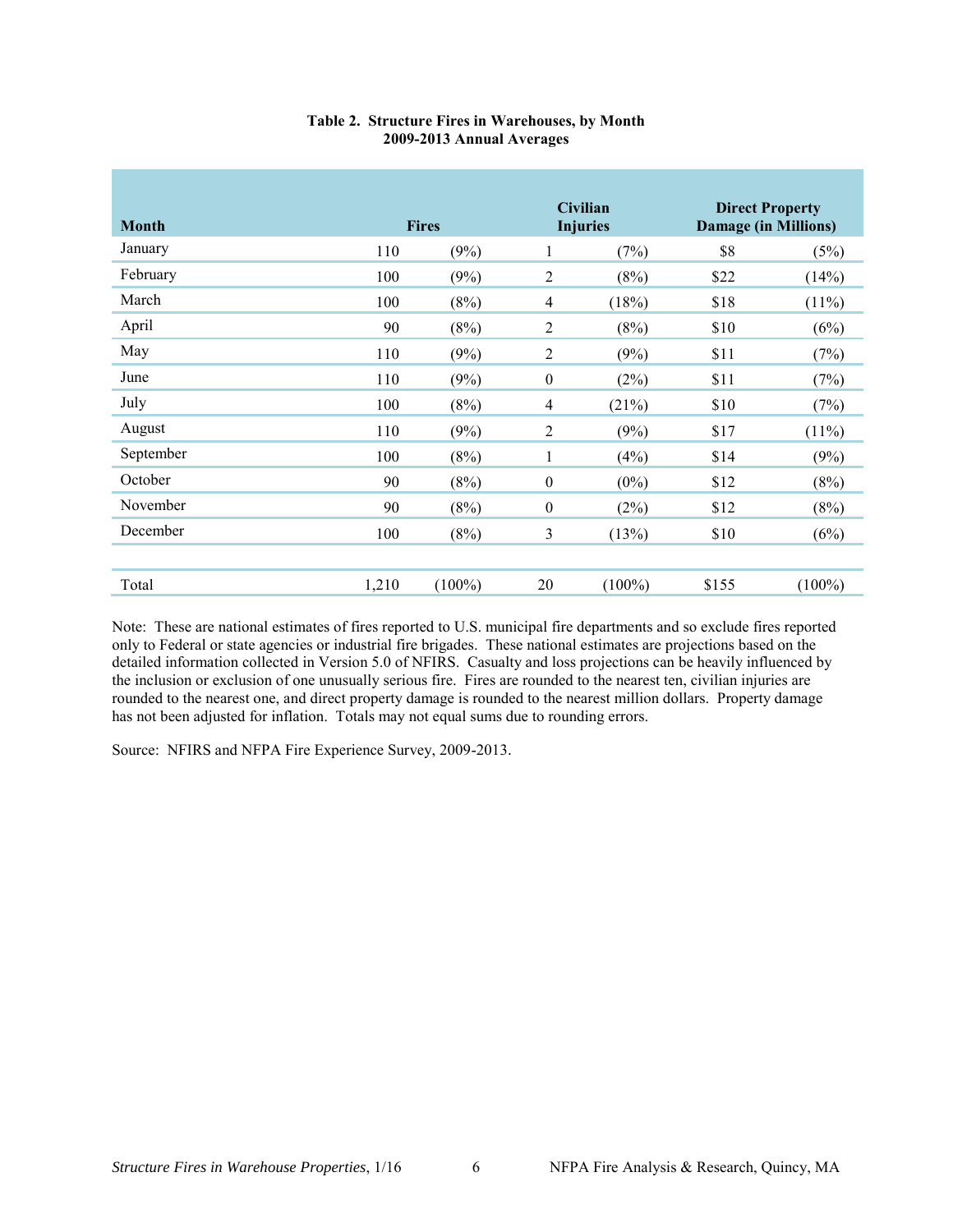<span id="page-10-0"></span>

| Day of Week |       | <b>Fires</b> |                | <b>Civilian</b><br><b>Injuries</b> | <b>Direct Property</b><br><b>Damage (in Millions)</b> |           |
|-------------|-------|--------------|----------------|------------------------------------|-------------------------------------------------------|-----------|
| Sunday      | 140   | $(11\%)$     | 1              | (4%)                               | \$25                                                  | (16%)     |
| Monday      | 180   | (15%)        | 3              | (14%)                              | \$22                                                  | (14%)     |
| Tuesday     | 190   | (16%)        | 3              | (14%)                              | \$25                                                  | (16%)     |
| Wednesday   | 190   | (16%)        | 5              | (27%)                              | \$27                                                  | (17%)     |
| Thursday    | 180   | (15%)        | 3              | (17%)                              | \$17                                                  | $(11\%)$  |
| Friday      | 180   | (15%)        | 3              | (13%)                              | \$16                                                  | $(11\%)$  |
| Saturday    | 150   | (12%)        | $\overline{2}$ | $(11\%)$                           | \$22                                                  | (14%)     |
|             |       |              |                |                                    |                                                       |           |
| Total       | 1,210 | $(100\%)$    | 20             | $(100\%)$                          | \$155                                                 | $(100\%)$ |

#### **Table 3. Structure Fires in Warehouses, by Day of Week 2009-2013 Annual Averages**

Note: These are national estimates of fires reported to U.S. municipal fire departments and so exclude fires reported only to Federal or state agencies or industrial fire brigades. These national estimates are projections based on the detailed information collected in Version 5.0 of NFIRS. Casualty and loss projections can be heavily influenced by the inclusion or exclusion of one unusually serious fire. Fires are rounded to the nearest ten, civilian injuries are rounded to the nearest one, and direct property damage is rounded to the nearest million dollars. Property damage has not been adjusted for inflation. Totals may not equal sums due to rounding errors.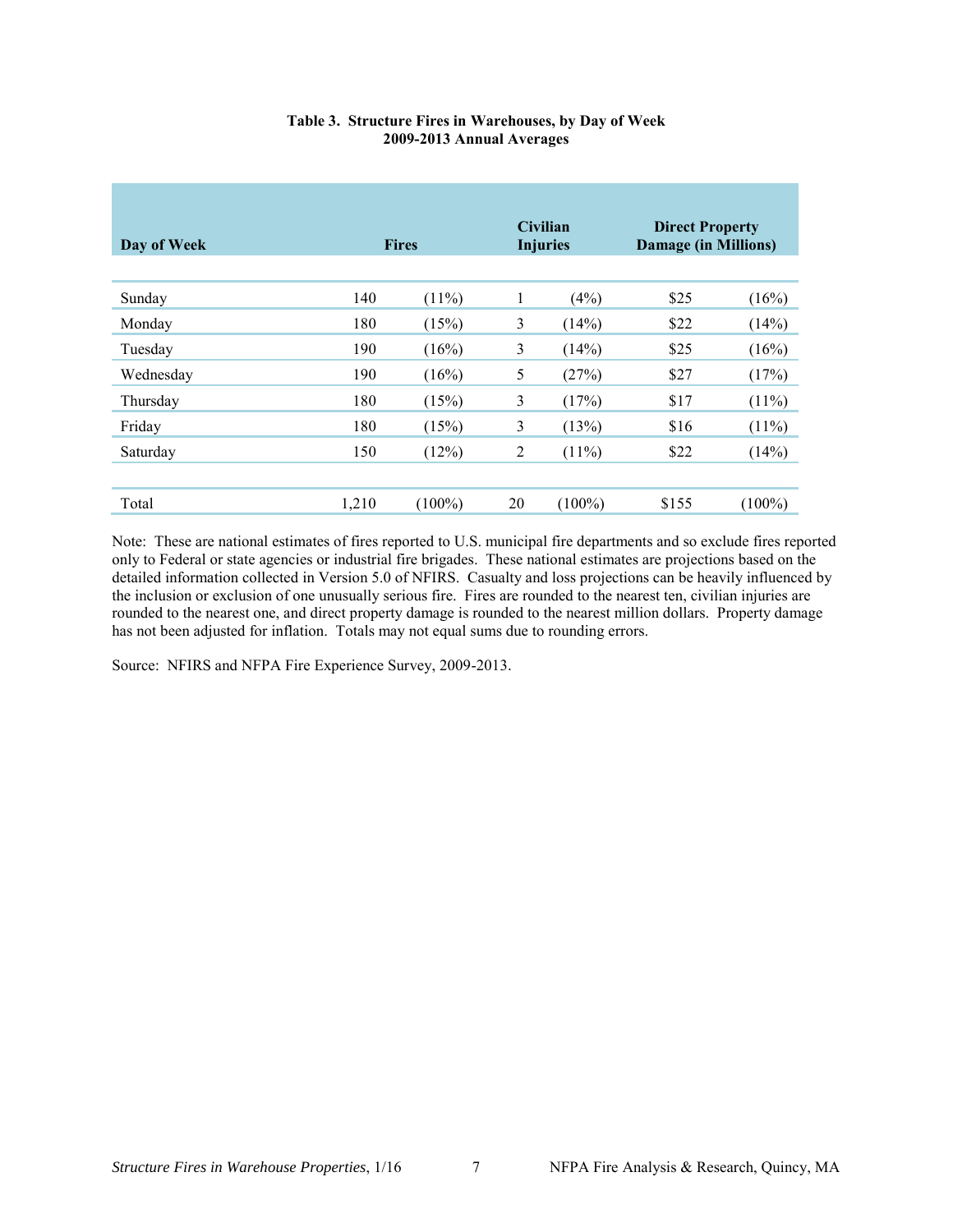#### **Table 4. Structure Fires in Warehouses, by Time of Day 2009-2013 Annual Averages**

<span id="page-11-0"></span>

| <b>Time of Day</b>  |        | <b>Fires</b> |                  | Civilian<br><b>Injuries</b> | <b>Direct Property</b><br><b>Damage (in Millions)</b> |           |
|---------------------|--------|--------------|------------------|-----------------------------|-------------------------------------------------------|-----------|
| Midnight-12:59 a.m. | 30     | (3%)         | $\boldsymbol{0}$ | $(0\%)$                     | \$5                                                   | (3%)      |
| $1:00-1:59$ a.m.    | 40     | (3%)         | $\mathbf{0}$     | (2%)                        | \$12                                                  | (8%)      |
| 2:00-2:59 a.m.      | 40     | (3%)         | $\boldsymbol{0}$ | $(0\%)$                     | \$5                                                   | (3%)      |
| 3:00-3:59 a.m.      | 30     | (2%)         | $\boldsymbol{0}$ | $(0\%)$                     | \$4                                                   | (3%)      |
| 4:00-4:59 a.m.      | 30     | (2%)         | $\boldsymbol{0}$ | $(0\%)$                     | \$9                                                   | (6%)      |
| 5:00-5:59 a.m.      | 40     | (3%)         | $\mathbf{1}$     | (3%)                        | \$5                                                   | (3%)      |
| 6:00-6:59 a.m.      | 40     | (3%)         | $\boldsymbol{0}$ | (2%)                        | \$3                                                   | (2%)      |
| 7:00-7:59 a.m.      | 40     | (4%)         | $\mathbf{1}$     | (3%)                        | \$4                                                   | (3%)      |
| 8:00-8:59 a.m.      | 50     | (4%)         | $\overline{2}$   | $(11\%)$                    | \$3                                                   | (2%)      |
| 9:00-9:59 a.m.      | 50     | (4%)         | $\mathbf{1}$     | (7%)                        | \$4                                                   | (3%)      |
| 10:00-10:59 a.m.    | 60     | (5%)         | $\mathfrak{Z}$   | (14%)                       | \$8                                                   | (5%)      |
| 11:00-11:59 a.m.    | 60     | (5%)         | $\mathbf{1}$     | (6%)                        | \$5                                                   | (3%)      |
| 12:00-12:59 p.m.    | 60     | (5%)         | $\overline{2}$   | (9%)                        | \$7                                                   | (4%)      |
| 1:00-1:59 p.m.      | $70\,$ | (6%)         | $\mathbf{1}$     | (5%)                        | \$11                                                  | (7%)      |
| 2:00-2:59 p.m.      | 70     | (5%)         | $\overline{2}$   | (9%)                        | \$6                                                   | (4%)      |
| $3:00-3:59$ p.m.    | 60     | (5%)         | $\mathbf{1}$     | (7%)                        | \$8                                                   | (5%)      |
| 4:00-4:59 p.m.      | $70\,$ | (6%)         | $\mathbf{1}$     | (7%)                        | \$5                                                   | (3%)      |
| 5:00-5:59 p.m.      | 60     | (5%)         | $\boldsymbol{0}$ | (2%)                        | \$5                                                   | (3%)      |
| 6:00-6:59 p.m.      | 60     | (5%)         | $\mathbf{1}$     | (5%)                        | \$3                                                   | (2%)      |
| 7:00-7:59 p.m.      | 70     | (5%)         | $\mathbf{1}$     | (3%)                        | \$19                                                  | (12%)     |
| 8:00-8:59 p.m.      | 60     | (5%)         | $\boldsymbol{0}$ | (2%)                        | \$4                                                   | (2%)      |
| 9:00-9:59 p.m.      | 50     | (4%)         | $\boldsymbol{0}$ | $(0\%)$                     | \$3                                                   | (2%)      |
| 10:00-10:59 p.m.    | 50     | (4%)         | $\mathbf{1}$     | (4%)                        | \$11                                                  | (7%)      |
| 11:00-11:59 p.m.    | 40     | (3%)         | $\boldsymbol{0}$ | $(0\%)$                     | \$6                                                   | (4%)      |
| Total               | 1,210  | $(100\%)$    | $20\,$           | $(100\%)$                   | \$155                                                 | $(100\%)$ |

Note: These are national estimates of fires reported to U.S. municipal fire departments and so exclude fires reported only to Federal or state agencies or industrial fire brigades. These national estimates are projections based on the detailed information collected in Version 5.0 of NFIRS. Casualty and loss projections can be heavily influenced by the inclusion or exclusion of one unusually serious fire. Fires are rounded to the nearest ten, civilian injuries are rounded to the nearest one, and direct property damage is rounded to the nearest million dollars. Property damage has not been adjusted for inflation. Totals may not equal sums due to rounding errors.

Source: NFIRS and NFPA Fire Experience Survey, 2009-2013.

*Structure Fires in Warehouse Properties*, 1/16 8 NFPA Fire Analysis & Research, Quincy, MA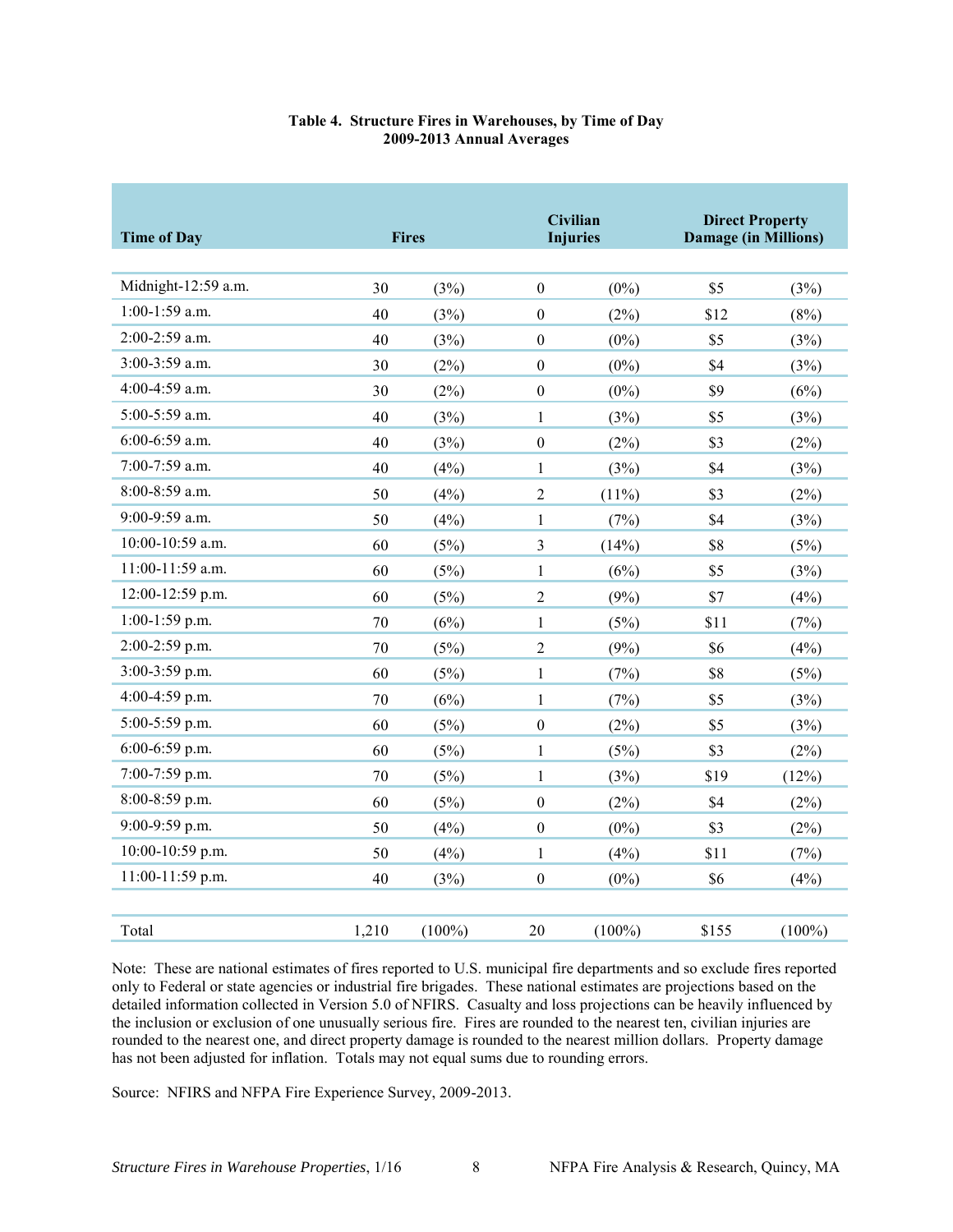<span id="page-12-0"></span>

| Cause                                             | <b>Fires</b> |       |                  | <b>Civilian</b><br><b>Injuries</b> | <b>Direct Property</b><br><b>Damage (in Millions)</b> |          |
|---------------------------------------------------|--------------|-------|------------------|------------------------------------|-------------------------------------------------------|----------|
| Intentional                                       | 220          | (18%) | $\overline{4}$   | (21%)                              | \$50                                                  | (32%)    |
| Electrical distribution and lighting<br>equipment | 220          | (18%) | 8                | (38%)                              | \$26                                                  | (17%)    |
| Heating equipment                                 | 90           | (8%)  | $\boldsymbol{0}$ | $(0\%)$                            | \$5                                                   | (3%)     |
| Exposure fire                                     | 90           | (7%)  | $\theta$         | $(0\%)$                            | \$11                                                  | (7%)     |
| Smoking materials                                 | 60           | (5%)  | $\theta$         | $(0\%)$                            | \$17                                                  | $(11\%)$ |
| Cooking equipment                                 | 50           | (4%)  | $\theta$         | $(0\%)$                            | \$0                                                   | $(0\%)$  |
| Lightning                                         | 20           | (2%)  | $\theta$         | $(0\%)$                            | \$6                                                   | (4%)     |

#### **Table 5. Structure Fires in Warehouse Properties, by Leading Cause 2009-2013 Annual Averages**

Note: This table summarizes findings from multiple fields, meaning that the same fire may be listed under multiple causes. Property damage has not been adjusted for inflation. The methodology used is described in Appendix B. These are national estimates of fires reported to U.S. municipal fire departments and so exclude fires reported only to Federal or state agencies or industrial fire brigades. These national estimates are projections based on the detailed information collected in Version 5.0 of NFIRS. Casualty and loss projections can be heavily influenced by the inclusion or exclusion of one unusually serious fire. Fires are rounded to the nearest ten, civilian injuries are rounded to the nearest one, and direct property damage is rounded to the nearest million dollars. Property damage has not been adjusted for inflation. Totals may not equal sums due to rounding errors.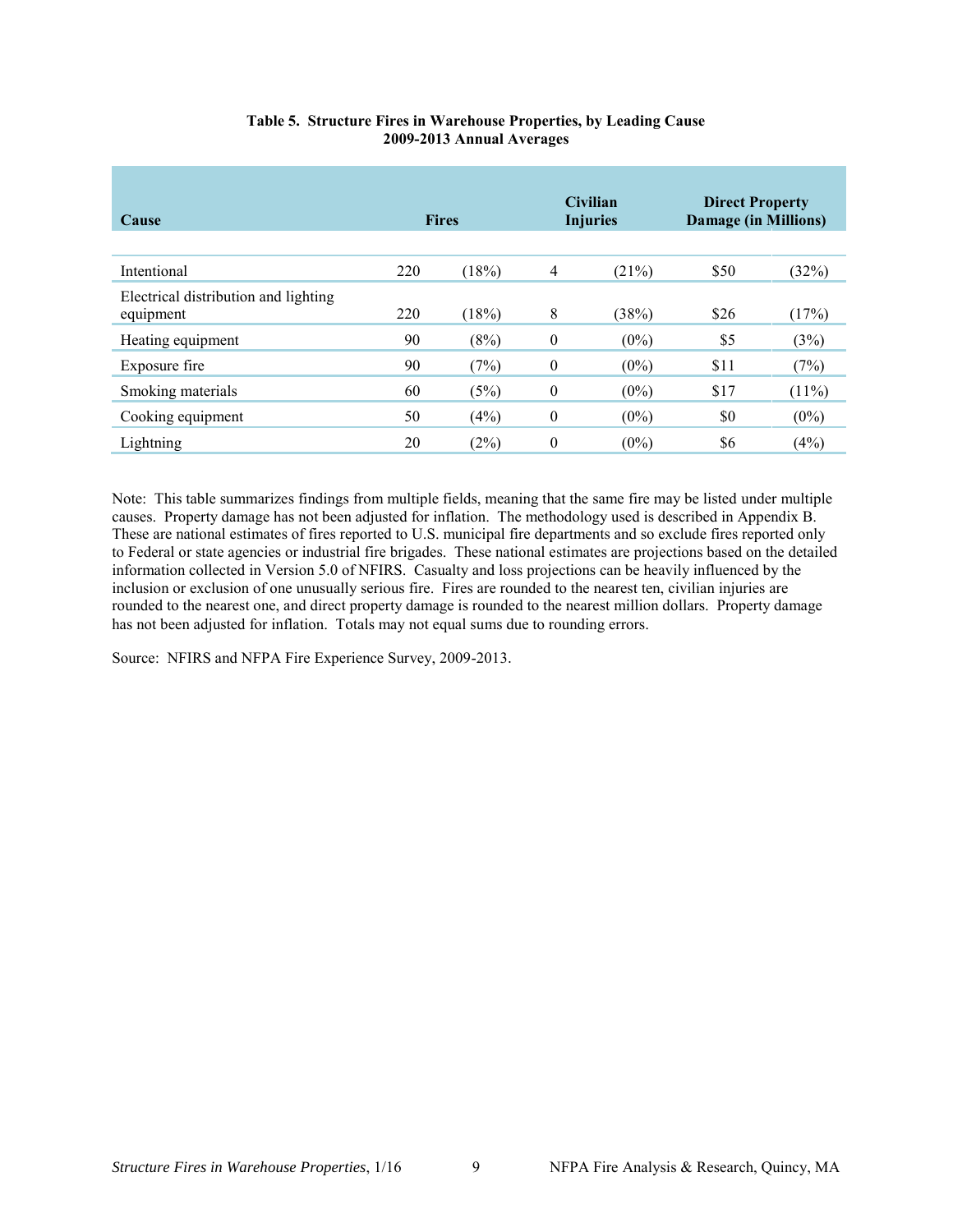<span id="page-13-0"></span>

| <b>Equipment Involved</b>                                                        | <b>Fires</b> |           |                         | Civilian<br><b>Injuries</b> | <b>Direct Property</b><br><b>Damage (in Millions)</b> |           |
|----------------------------------------------------------------------------------|--------------|-----------|-------------------------|-----------------------------|-------------------------------------------------------|-----------|
|                                                                                  |              |           |                         |                             |                                                       |           |
| No equipment involved in ignition<br><b>Electrical distribution and lighting</b> | 340          | (28%)     | $\overline{\mathbf{4}}$ | (21%)                       | <b>\$81</b>                                           | (52%)     |
| equipment                                                                        | 220          | (18%)     | 8                       | (38%)                       | \$26                                                  | (17%)     |
| Wiring and related equipment                                                     | 110          | (9%)      | 3                       | (12%)                       | \$12                                                  | (8%)      |
| Lamp, bulb or lighting                                                           | 50           | (5%)      | 3                       | (17%)                       | \$11                                                  | (7%)      |
| Transformers and power supplies                                                  | 30           | (2%)      | $\overline{2}$          | (8%)                        | \$1                                                   | $(1\%)$   |
| Cord or plug                                                                     | 20           | (2%)      | $\boldsymbol{0}$        | $(0\%)$                     | \$2                                                   | (1%)      |
| Contained trash or rubbish fire                                                  | 170          | (14%)     | $\bf{0}$                | (2%)                        | \$0                                                   | $(0\%)$   |
| <b>Heating equipment</b>                                                         | 90           | (8%)      | $\bf{0}$                | $(0\%)$                     | \$5                                                   | (3%)      |
| Fixed or portable space heater                                                   | 40           | (3%)      | $\boldsymbol{0}$        | $(0\%)$                     | \$4                                                   | (3%)      |
| Confined fuel burner or boiler fire                                              | 20           | (2%)      | $\boldsymbol{0}$        | $(0\%)$                     | \$0                                                   | $(0\%)$   |
| Central heat                                                                     | 10           | $(1\%)$   | $\boldsymbol{0}$        | $(0\%)$                     | \$0                                                   | $(0\%)$   |
| Confined chimney or flue fire                                                    | 10           | $(1\%)$   | $\boldsymbol{0}$        | $(0\%)$                     | \$0                                                   | $(0\%)$   |
| Other known heating equipment                                                    | 10           | (1%)      | $\boldsymbol{0}$        | $(0\%)$                     | \$0                                                   | $(0\%)$   |
| Torch, burner or soldering iron                                                  | 70           | (5%)      | $\bf{0}$                | $(0\%)$                     | \$20                                                  | (13%)     |
| <b>Cooking equipment</b>                                                         | 50           | $(4\%)$   | $\bf{0}$                | $(0\%)$                     | \$0                                                   | $(0\%)$   |
| Confined cooking fire                                                            | 40           | (3%)      | $\boldsymbol{0}$        | $(0\%)$                     | \$0                                                   | $(0\%)$   |
| Other known cooking equipment                                                    | 10           | (1%)      | $\boldsymbol{0}$        | $(0\%)$                     | \$0                                                   | $(0\%)$   |
| Confined commercial compactor fire                                               | 30           | (3%)      | 1                       | (5%)                        | \$0                                                   | $(0\%)$   |
| Fan                                                                              | 30           | (3%)      | $\bf{0}$                | $(0\%)$                     | \$3                                                   | (2%)      |
| Unclassified equipment involved in                                               |              |           |                         |                             |                                                       |           |
| ignition                                                                         | 30           | $(2\%)$   | $\bf{0}$                | $(0\%)$                     | \$3                                                   | (2%)      |
| <b>Hoist or lift</b>                                                             | 20           | $(1\%)$   | 3                       | (14%)                       | \$4                                                   | (3%)      |
| Air conditioner                                                                  | 10           | $(1\%)$   | $\bf{0}$                | $(0\%)$                     | \$0                                                   | $(0\%)$   |
| Air compressor<br>Power sander, grinder, buffer, or                              | 10           | $(1\%)$   | $\mathbf{2}$            | $(10\%)$                    | \$3                                                   | $(2\%)$   |
| polisher                                                                         | 10           | $(1\%)$   | $\pmb{0}$               | $(0\%)$                     | \$0                                                   | $(0\%)$   |
| Power saw                                                                        | 10           | $(1\%)$   | $\bf{0}$                | $(0\%)$                     | \$1                                                   | $(1\%)$   |
| <b>Heat treating equipment</b>                                                   | 10           | $(1\%)$   | $\bf{0}$                | $(0\%)$                     | \$0                                                   | $(0\%)$   |
| Lawn mower                                                                       | 10           | $(1\%)$   | $\pmb{0}$               | $(0\%)$                     | \$0                                                   | $(0\%)$   |
| Other known Equipment involved in                                                |              |           |                         |                             |                                                       |           |
| ignition                                                                         | 110          | (9%)      | $\overline{\mathbf{4}}$ | (20%)                       | \$9                                                   | (6%)      |
| <b>Total</b>                                                                     | 1,210        | $(100\%)$ | 20                      | $(100\%)$                   | \$155                                                 | $(100\%)$ |
|                                                                                  |              |           |                         |                             |                                                       |           |

#### **Table 6. Structure Fires in Warehouse Properties, by Equipment Involved 2009-2013 Annual Averages**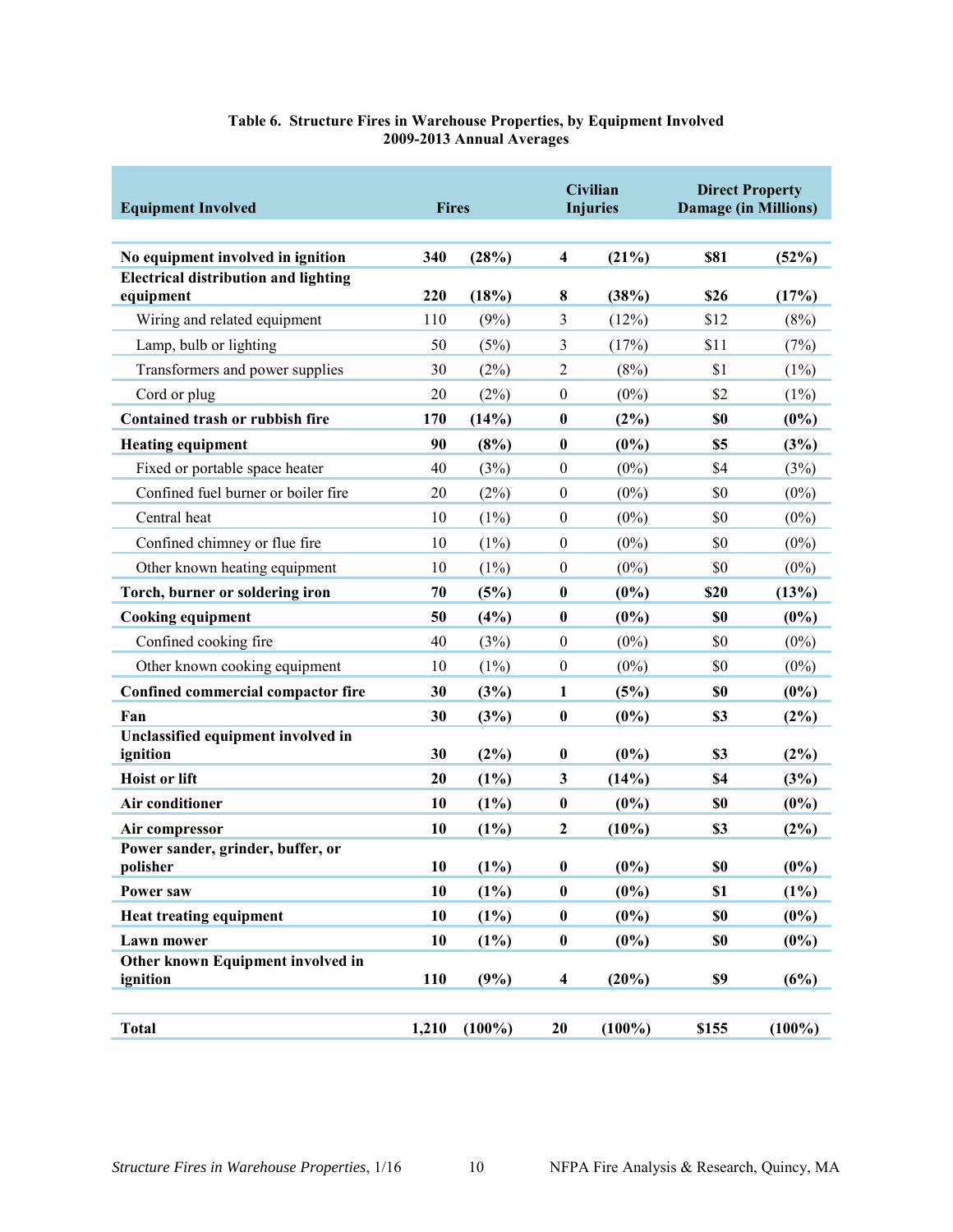#### **Table 6. Structure Fires in Warehouse Properties, by Equipment Involved 2009-2013 Annual Averages (Continued)**

Note: NFPA treats fires in which EII=NNN and heat source is not in the range of 40-99 as an additional unknown. These are national estimates of fires reported to U.S. municipal fire departments and so exclude fires reported only to Federal or state agencies or industrial fire brigades. These national estimates are projections based on the detailed information collected in Version 5.0 of NFIRS. Casualty and loss projections can be heavily influenced by the inclusion or exclusion of one unusually serious fire. Fires are rounded to the nearest ten, civilian injuries are rounded to the nearest one, and direct property damage is rounded to the nearest million dollars. Property damage has not been adjusted for inflation. Totals may not equal sums due to rounding errors.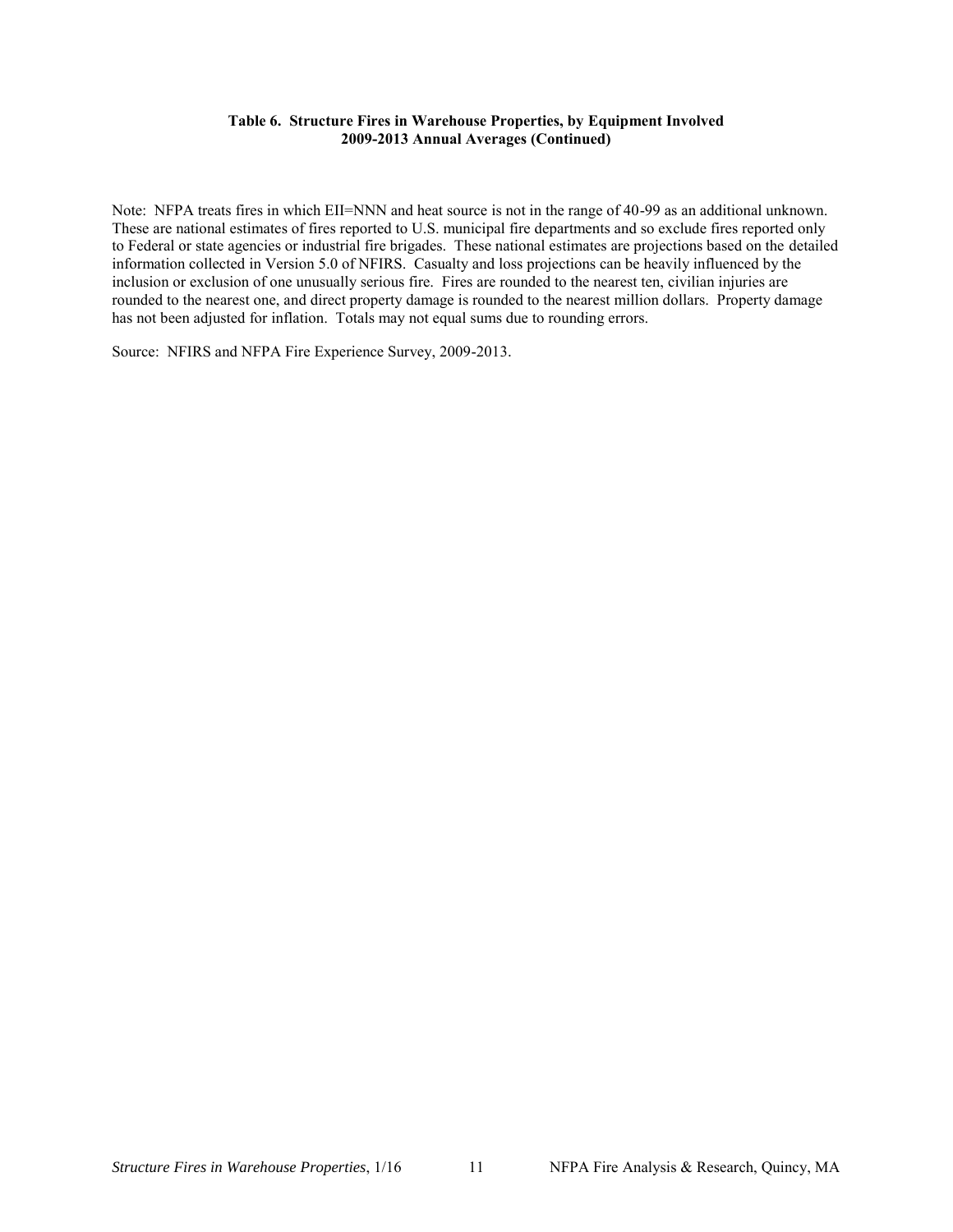<span id="page-15-0"></span>

| <b>Cause of Ignition</b>               |                  |           | <b>Civilian</b><br><b>Fires</b><br><b>Injuries</b> |           | <b>Direct Property</b><br><b>Damage (in Millions)</b> |           |
|----------------------------------------|------------------|-----------|----------------------------------------------------|-----------|-------------------------------------------------------|-----------|
|                                        |                  |           |                                                    |           |                                                       |           |
| Unintentional                          | 650              | (54%)     | 12                                                 | (58%)     | \$70                                                  | (45%)     |
| Non-Confined                           | 500              | $(41\%)$  | 12                                                 | (58%)     | \$70                                                  | (45%)     |
| Confined                               | 160              | (13%)     | $\boldsymbol{0}$                                   | $(0\%)$   | \$0                                                   | $(0\%)$   |
| Failure of equipment or heat<br>source | 230              | (19%)     | $\overline{2}$                                     | (12%)     | \$15                                                  | $(10\%)$  |
| Non-Confined                           | 190              | (15%)     | $\overline{2}$                                     | (12%)     | \$15                                                  | $(10\%)$  |
| Confined                               | 40               | (3%)      | $\mathbf{0}$                                       | $(0\%)$   | \$0                                                   | $(0\%)$   |
| Intentional                            | 220              | (18%)     | $\overline{4}$                                     | (21%)     | \$50                                                  | (32%)     |
| Non-Confined                           | 150              | (12%)     | $\overline{4}$                                     | (21%)     | \$50                                                  | (32%)     |
| Confined                               | 70               | (6%)      | $\boldsymbol{0}$                                   | $(0\%)$   | \$0                                                   | $(0\%)$   |
| Unclassified cause                     | 70               | $(0\%)$   | $\boldsymbol{0}$                                   | $(0\%)$   | \$0                                                   | $(0\%)$   |
| Non-Confined                           | 70               | $(0\%)$   | $\boldsymbol{0}$                                   | $(0\%)$   | \$0                                                   | $(0\%)$   |
| Confined                               | $\boldsymbol{0}$ | $(0\%)$   | $\boldsymbol{0}$                                   | $(0\%)$   | \$0                                                   | $(0\%)$   |
| Act of nature                          | 30               | (3%)      | $\boldsymbol{0}$                                   | $(0\%)$   | \$12                                                  | (8%)      |
| Non-Confined                           | 30               | (2%)      | $\boldsymbol{0}$                                   | $(0\%)$   | \$12                                                  | (8%)      |
| Confined                               | $\boldsymbol{0}$ | $(0\%)$   | $\boldsymbol{0}$                                   | $(0\%)$   | \$0                                                   | $(0\%)$   |
| <b>Other Known Cause</b>               | 10               | (7%)      | $\boldsymbol{0}$                                   | (2%)      | \$8                                                   | (5%)      |
| Non-Confined                           | $\boldsymbol{0}$ | (6%)      | $\boldsymbol{0}$                                   | (2%)      | \$8                                                   | (5%)      |
| Confined                               | 10               | $(1\%)$   | $\boldsymbol{0}$                                   | $(0\%)$   | \$0                                                   | $(0\%)$   |
|                                        |                  |           |                                                    |           |                                                       |           |
| Total                                  | 1,210            | $(100\%)$ | 20                                                 | $(100\%)$ | \$155                                                 | $(100\%)$ |
| Non-Confined                           | 930              | (77%)     | 19                                                 | (93%)     | \$154                                                 | $(100\%)$ |
| Confined                               | 280              | (23%)     | 1                                                  | $(0\%)$   | \$1                                                   | $(0\%)$   |

#### **Table 7. Structure Fires in Warehouse Properties, by Cause of Ignition 2009-2013 Annual Averages**

Note: These are national estimates of fires reported to U.S. municipal fire departments and so exclude fires reported only to Federal or state agencies or industrial fire brigades. These national estimates are projections based on the detailed information collected in Version 5.0 of NFIRS. Casualty and loss projections can be heavily influenced by the inclusion or exclusion of one unusually serious fire. Fires are rounded to the nearest ten, civilian injuries are rounded to the nearest one, and direct property damage is rounded to the nearest million dollars. Property damage has not been adjusted for inflation. Totals may not equal sums due to rounding errors.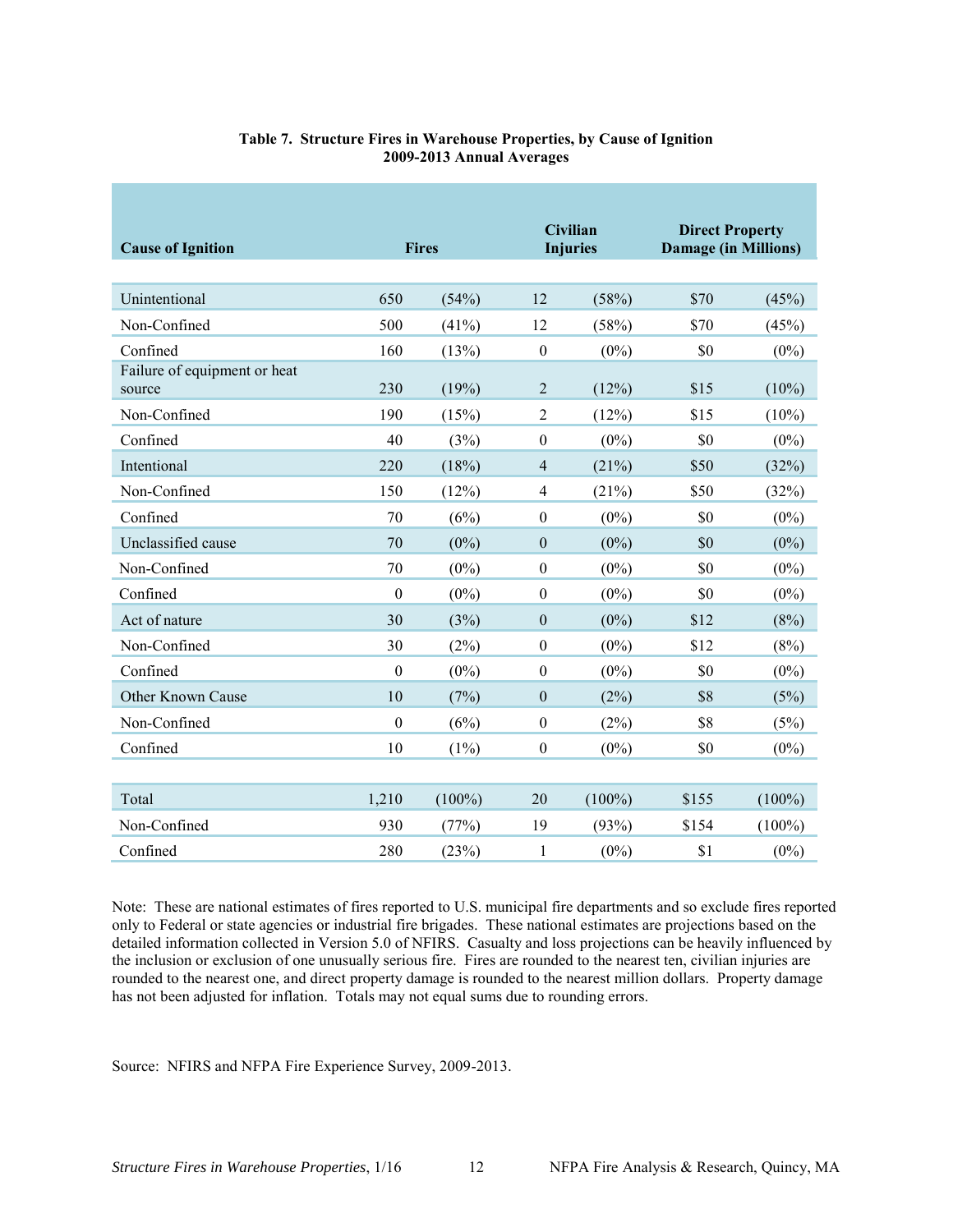<span id="page-16-0"></span>

| <b>Factors Contributing to Ignition</b>         | <b>Fires</b>     |          |                  | <b>Civilian</b><br><b>Injuries</b> | <b>Direct Property</b><br><b>Damage (in Millions)</b> |          |
|-------------------------------------------------|------------------|----------|------------------|------------------------------------|-------------------------------------------------------|----------|
| Electrical failure or malfunction               | 230              | (19%)    | 3                | (14%)                              | \$28                                                  | (18%)    |
| Non-Confined                                    | 220              | (18%)    | 3                | (14%)                              | \$28                                                  | (18%)    |
| Confined                                        | 20               | (2%)     | $\theta$         | $(0\%)$                            | \$0                                                   | $(0\%)$  |
| Equipment not being operated<br>properly        | 130              | $(11\%)$ | $\boldsymbol{0}$ | (2%)                               | \$1                                                   | $(0\%)$  |
| Non-Confined                                    | $\boldsymbol{0}$ | $(0\%)$  | $\mathbf{0}$     | $(0\%)$                            | \$1                                                   | $(0\%)$  |
| Confined                                        | 120              | $(10\%)$ | $\theta$         | (2%)                               | \$0                                                   | $(0\%)$  |
| Mechanical failure or malfunction               | 130              | $(11\%)$ | $\overline{2}$   | (12%)                              | \$14                                                  | (9%)     |
| Non-Confined                                    | 80               | (7%)     | 2                | (12%)                              | \$13                                                  | (9%)     |
| Confined                                        | 40               | (4%)     | $\theta$         | $(0\%)$                            | \$0                                                   | $(0\%)$  |
| Abandoned or discarded material<br>or product   | 120              | $(10\%)$ | 1                | (4%)                               | \$7                                                   | (5%)     |
| Non-Confined                                    | 80               | (6%)     | 1                | (4%)                               | \$7                                                   | (5%)     |
| Confined                                        | 50               | (4%)     | $\theta$         | $(0\%)$                            | \$0                                                   | $(0\%)$  |
| Heat source too close to<br>combustibles        | 110              | (9%)     | 1                | (4%)                               | \$16                                                  | $(10\%)$ |
| Non-Confined                                    | 90               | (8%)     | 1                | (4%)                               | \$16                                                  | $(10\%)$ |
| Confined                                        | 20               | (2%)     | $\boldsymbol{0}$ | $(0\%)$                            | \$0                                                   | $(0\%)$  |
| Cutting or welding too close to<br>combustibles | 100              | (8%)     | $\boldsymbol{0}$ | $(0\%)$                            | \$10                                                  | (7%)     |
| Non-Confined                                    | 80               | (7%)     | $\mathbf{0}$     | $(0\%)$                            | \$10                                                  | (7%)     |
| Confined                                        | 20               | $(1\%)$  | $\theta$         | $(0\%)$                            | \$0                                                   | $(0\%)$  |
| Unclassified factor contributed to<br>ignition  | 100              | (8%)     | 6                | $(30\%)$                           | \$26                                                  | (17%)    |
| Non-Confined                                    | 80               | (6%)     | 6                | $(30\%)$                           | \$26                                                  | (17%)    |
| Confined                                        | 20               | (2%)     | $\boldsymbol{0}$ | $(0\%)$                            | \$0                                                   | $(0\%)$  |
| Improper startup                                | 90               | (7%)     | $\boldsymbol{0}$ | (2%)                               | \$0                                                   | $(0\%)$  |
| Non-Confined                                    | $\boldsymbol{0}$ | $(0\%)$  | $\boldsymbol{0}$ | $(0\%)$                            | \$0                                                   | $(0\%)$  |
| Confined                                        | 90               | (7%)     | $\boldsymbol{0}$ | (2%)                               | \$0                                                   | $(0\%)$  |
| Exposure fire                                   | 90               | (7%)     | $\boldsymbol{0}$ | $(0\%)$                            | \$11                                                  | (7%)     |
| Non-Confined                                    | 80               | (7%)     | $\boldsymbol{0}$ | $(0\%)$                            | \$11                                                  | (7%)     |
| Confined                                        | 10               | (1%)     | $\boldsymbol{0}$ | $(0\%)$                            | $\$0$                                                 | $(0\%)$  |

#### **Table 8. Structure Fires in Warehouse Properties, Factors Contributing to Ignition 2009-2013 Annual Averages**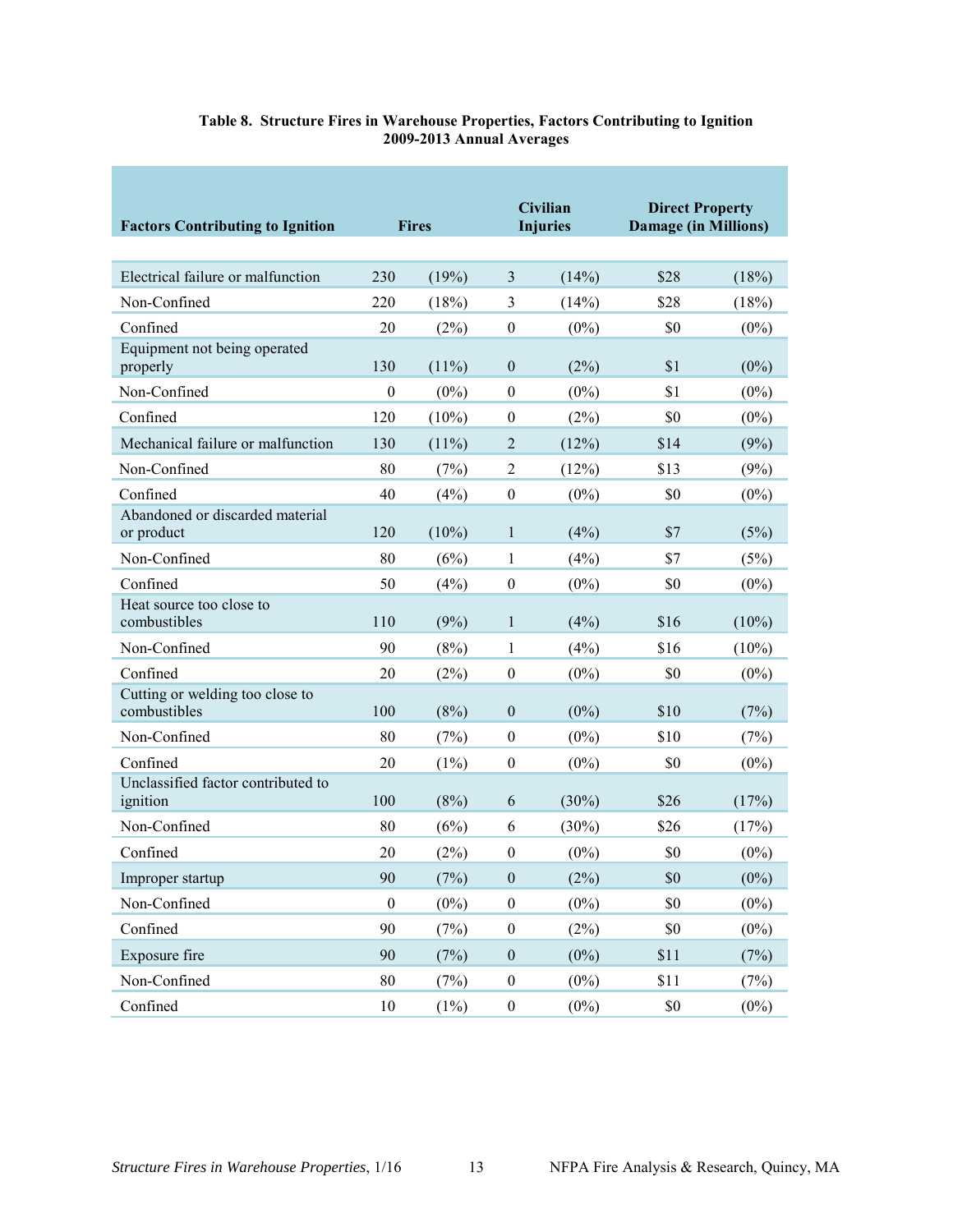| <b>Factors Contributing to Ignition</b>           | <b>Fires</b>     |         |                  | <b>Civilian</b><br><b>Injuries</b> | <b>Direct Property</b><br><b>Damage (in Millions)</b> |         |
|---------------------------------------------------|------------------|---------|------------------|------------------------------------|-------------------------------------------------------|---------|
| Unclassified misuse of material or<br>product     | 80               | (6%)    | $\boldsymbol{0}$ | $(0\%)$                            | \$14                                                  | (9%)    |
| Non-Confined                                      | 50               | (4%)    | $\boldsymbol{0}$ | $(0\%)$                            | \$14                                                  | (9%)    |
| Confined                                          | 20               | (2%)    | $\boldsymbol{0}$ | $(0\%)$                            | \$0                                                   | $(0\%)$ |
| Rekindle                                          | 60               | (5%)    | 1                | (4%)                               | \$0                                                   | $(0\%)$ |
| Non-Confined                                      | 60               | (5%)    | 1                | (4%)                               | \$0                                                   | $(0\%)$ |
| Confined                                          | 10               | (1%)    | $\boldsymbol{0}$ | $(0\%)$                            | \$0                                                   | $(0\%)$ |
| Improper container or storage                     | 30               | (3%)    | 1                | (3%)                               | \$11                                                  | (7%)    |
| Non-Confined                                      | 20               | (1%)    | 1                | (3%)                               | \$11                                                  | (7%)    |
| Confined                                          | 20               | (1%)    | $\boldsymbol{0}$ | $(0\%)$                            | \$0                                                   | $(0\%)$ |
| Outside/open fire for warming or<br>cooking       | 30               | (2%)    | $\theta$         | $(0\%)$                            | \$0                                                   | $(0\%)$ |
| Non-Confined                                      | $\boldsymbol{0}$ | $(0\%)$ | $\boldsymbol{0}$ | $(0\%)$                            | \$0                                                   | $(0\%)$ |
| Confined                                          | 30               | (2%)    | $\theta$         | $(0\%)$                            | \$0                                                   | $(0\%)$ |
| Failure to clean                                  | 30               | (2%)    | $\mathbf{0}$     | $(0\%)$                            | \$0                                                   | $(0\%)$ |
| Non-Confined                                      | 10               | $(1\%)$ | $\boldsymbol{0}$ | $(0\%)$                            | \$0                                                   | $(0\%)$ |
| Confined                                          | 20               | (1%)    | $\boldsymbol{0}$ | $(0\%)$                            | \$0                                                   | $(0\%)$ |
| Equipment unattended                              | 30               | (2%)    | $\mathbf{0}$     | $(0\%)$                            | \$3                                                   | (2%)    |
| Non-Confined                                      | 10               | (1%)    | $\mathbf{0}$     | $(0\%)$                            | \$3                                                   | (2%)    |
| Confined                                          | 20               | (1%)    | $\theta$         | $(0\%)$                            | \$0                                                   | $(0\%)$ |
| Equipment used for not intended<br>purpose        | 20               | (2%)    | $\theta$         | $(0\%)$                            | \$0                                                   | $(0\%)$ |
| Non-Confined                                      | $\boldsymbol{0}$ | $(0\%)$ | $\boldsymbol{0}$ | $(0\%)$                            | \$0                                                   | $(0\%)$ |
| Confined                                          | 20               | (1%)    | $\theta$         | $(0\%)$                            | \$0                                                   | $(0\%)$ |
| Outside/open fire for debris or<br>waste disposal | 20               | (2%)    | $\mathbf{0}$     | $(0\%)$                            | \$0                                                   | $(0\%)$ |
| Non-Confined                                      | $10\,$           | $(1\%)$ | $\boldsymbol{0}$ | $(0\%)$                            | \$0                                                   | $(0\%)$ |
| Confined                                          | 10               | $(1\%)$ | $\boldsymbol{0}$ | $(0\%)$                            | \$0                                                   | $(0\%)$ |
| Other known factor contributing to<br>ignition    | 160              | (13%)   | $\boldsymbol{0}$ | (24%)                              | \$27                                                  | (17%)   |
| Non-Confined                                      | $110\,$          | (9%)    | $\boldsymbol{0}$ | (24%)                              | \$27                                                  | (17%)   |
| Confined                                          | $50\,$           | (4%)    | $\boldsymbol{0}$ | $(0\%)$                            | \$0                                                   | $(0\%)$ |

#### **Table 8. Structure Fires in Warehouse Properties, Factors Contributing to Ignition 2009-2013 Annual Averages (Continued)**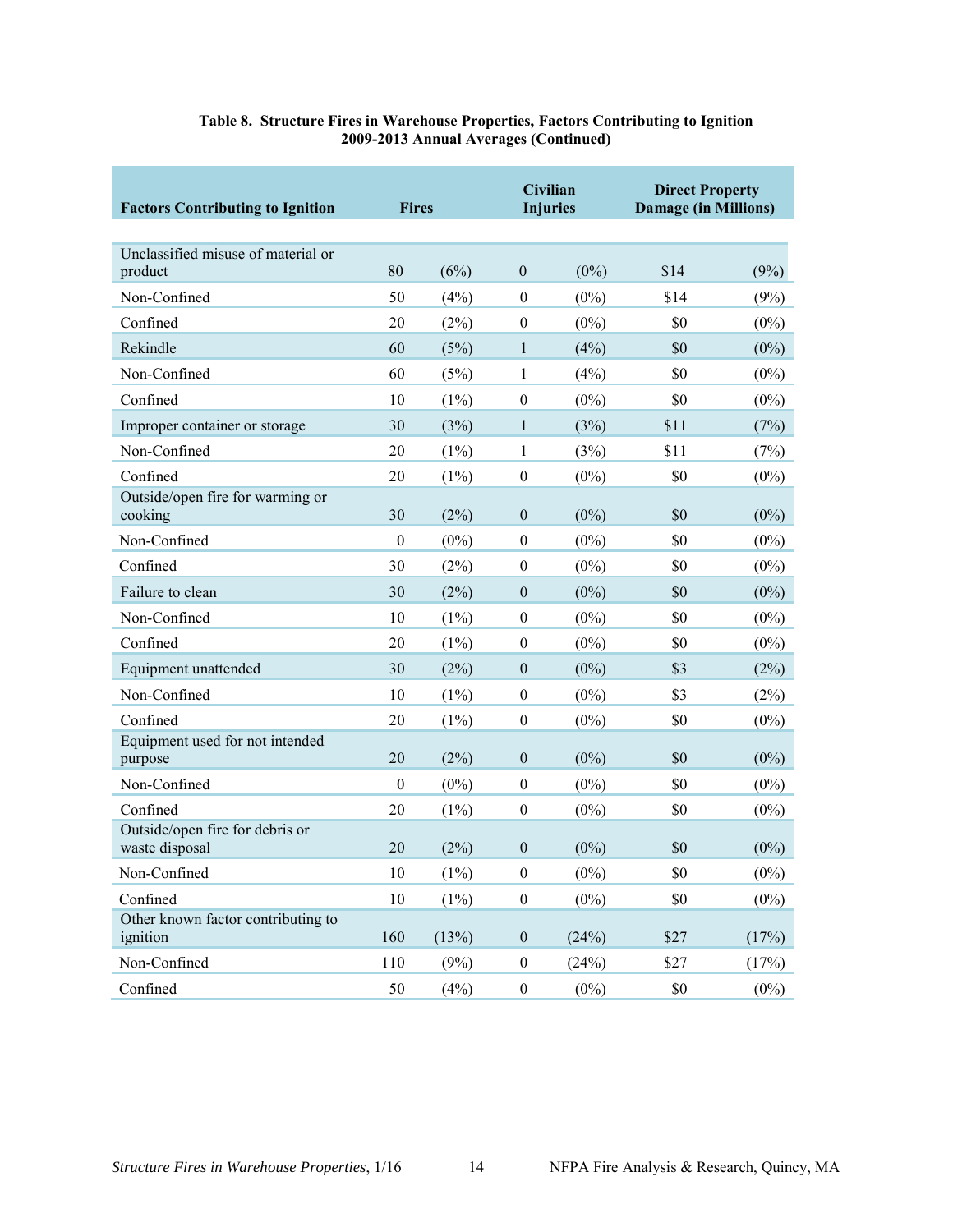| <b>Factors Contributing to Ignition</b> | <b>Fires</b> |           |    |           |       | <b>Civilian</b><br><b>Injuries</b> | <b>Direct Property</b><br><b>Damage (in Millions)</b> |  |
|-----------------------------------------|--------------|-----------|----|-----------|-------|------------------------------------|-------------------------------------------------------|--|
| <b>Total Fires</b>                      | 1,210        | $(100\%)$ | 20 | $(100\%)$ | \$155 | $(100\%)$                          |                                                       |  |
| Non-Confined                            | 930          | (77%)     | 19 | (93%)     | \$154 | $(100\%)$                          |                                                       |  |
| Confined                                | 280          | (23%)     | 1  | (7%)      | \$1   | $(0\%)$                            |                                                       |  |
| <b>Total Factors</b>                    | 1,550        | (128%)    | 20 | (99%)     | \$170 | $(110\%)$                          |                                                       |  |
| Non-Confined                            | 980          | (81%)     | 19 | (95%)     | \$169 | $(109\%)$                          |                                                       |  |
| Confined                                | 580          | (47%)     |    | (3%)      | \$1   | (1%)                               |                                                       |  |

#### **Table 8. Structure Fires in Warehouse Properties, Factors Contributing to Ignition 2009-2013 Annual Averages (Continued)**

\* Multiple entries allowed in this field, so total factors add up to more than total fires.

Note: These are national estimates of fires reported to U.S. municipal fire departments and so exclude fires reported only to Federal or state agencies or industrial fire brigades. These national estimates are projections based on the detailed information collected in Version 5.0 of NFIRS. Casualty and loss projections can be heavily influenced by the inclusion or exclusion of one unusually serious fire. Fires are rounded to the nearest ten, civilian injuries are rounded to the nearest one, and direct property damage is rounded to the nearest million dollars. Property damage has not been adjusted for inflation. Totals may not equal sums due to rounding errors.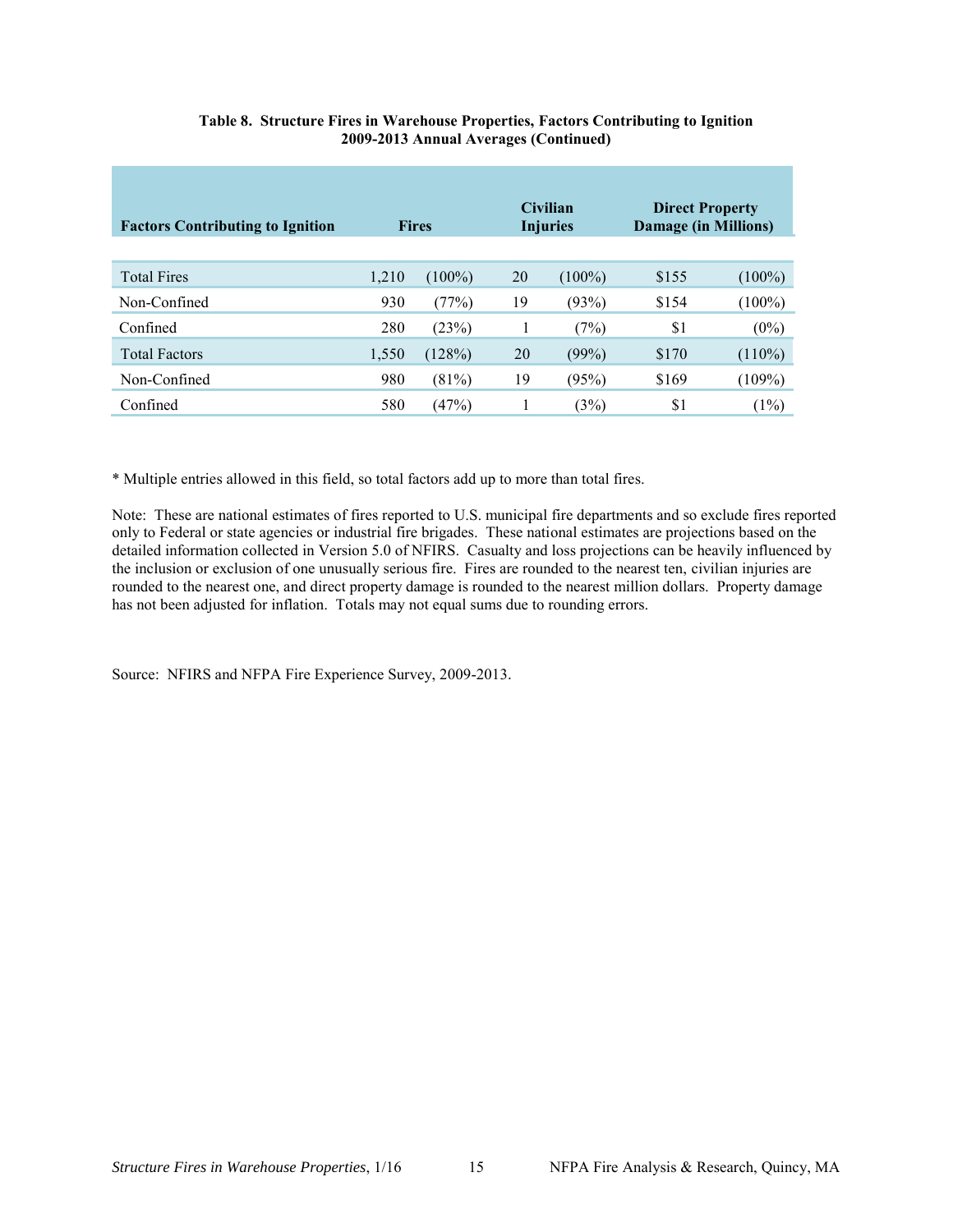<span id="page-19-0"></span>

| <b>Heat Source</b>                                     |     | <b>Fires</b> |                  | <b>Civilian</b><br><b>Injuries</b> | <b>Direct Property Damage</b><br>(in Millions) |          |
|--------------------------------------------------------|-----|--------------|------------------|------------------------------------|------------------------------------------------|----------|
| Arcing                                                 | 160 | (13%)        | $\overline{2}$   | (8%)                               | \$17                                           | $(11\%)$ |
| Non-Confined                                           | 150 | (13%)        | $\overline{2}$   | (8%)                               | \$17                                           | $(11\%)$ |
| Confined                                               | 10  | $(0\%)$      | $\boldsymbol{0}$ | $(0\%)$                            | \$0                                            | $(0\%)$  |
| Unclassified heat from powered<br>equipment            | 150 | (12%)        | 5                | (22%)                              | \$10                                           | (7%)     |
| Non-Confined                                           | 100 | (9%)         | 5                | (22%)                              | \$10                                           | (6%)     |
| Confined                                               | 50  | (4%)         | $\boldsymbol{0}$ | $(0\%)$                            | \$0                                            | $(0\%)$  |
| Spark, ember or flame from operating<br>equipment      | 120 | $(10\%)$     | $\overline{2}$   | $(11\%)$                           | \$21                                           | (14%)    |
| Non-Confined                                           | 90  | (8%)         | $\overline{2}$   | $(11\%)$                           | \$21                                           | (14%)    |
| Confined                                               | 30  | (2%)         | $\theta$         | $(0\%)$                            | \$0                                            | $(0\%)$  |
| Unclassified hot or smoldering object                  | 90  | (8%)         | 1                | (3%)                               | \$3                                            | (2%)     |
| Non-Confined                                           | 70  | (6%)         | 1                | (3%)                               | \$3                                            | (2%)     |
| Confined                                               | 20  | (2%)         | $\boldsymbol{0}$ | $(0\%)$                            | \$0                                            | $(0\%)$  |
| Radiated or conducted heat from<br>operating equipment | 80  | (7%)         | $\overline{2}$   | (8%)                               | \$12                                           | (8%)     |
| Non-Confined                                           | 60  | (5%)         | $\overline{2}$   | (8%)                               | \$11                                           | (7%)     |
| Confined                                               | 20  | (2%)         | $\theta$         | $(0\%)$                            | \$0                                            | $(0\%)$  |
| Unclassified heat source                               | 70  | (6%)         | $\overline{2}$   | (12%)                              | \$10                                           | (7%)     |
| Non-Confined                                           | 50  | (4%)         | $\overline{2}$   | (12%)                              | \$10                                           | (7%)     |
| Confined                                               | 20  | (2%)         | $\boldsymbol{0}$ | $(0\%)$                            | \$0                                            | $(0\%)$  |
| Hot ember or ash                                       | 60  | (5%)         | $\boldsymbol{0}$ | $(0\%)$                            | \$4                                            | (3%)     |
| Non-Confined                                           | 50  | (4%)         | $\boldsymbol{0}$ | $(0\%)$                            | \$4                                            | (3%)     |
| Confined                                               | 10  | (1%)         | $\theta$         | $(0\%)$                            | \$0                                            | $(0\%)$  |
| <b>Smoking Materials</b>                               | 60  | (5%)         | $\mathbf{0}$     | $(0\%)$                            | \$17                                           | $(11\%)$ |
| Non-Confined                                           | 40  | (3%)         | $\boldsymbol{0}$ | $(0\%)$                            | \$17                                           | $(11\%)$ |
| Confined                                               | 20  | $(1\%)$      | $\boldsymbol{0}$ | $(0\%)$                            | \$0                                            | $(0\%)$  |
| Lighter                                                | 50  | (4%)         | $\mathbf{1}$     | (4%)                               | \$11                                           | (7%)     |
| Non-Confined                                           | 30  | (3%)         | $\mathbf{1}$     | (4%)                               | \$11                                           | (7%)     |
| Confined                                               | 20  | (2%)         | $\boldsymbol{0}$ | $(0\%)$                            | \$0                                            | $(0\%)$  |
| Spontaneous combustion or chemical<br>reaction         | 50  | (4%)         | $\boldsymbol{0}$ | $(0\%)$                            | \$11                                           | (7%)     |
| Non-Confined                                           | 30  | (3%)         | $\boldsymbol{0}$ | $(0\%)$                            | \$11                                           | (7%)     |
| Confined                                               | 20  | $(1\%)$      | $\boldsymbol{0}$ | $(0\%)$                            | $\$0$                                          | $(0\%)$  |

#### **Table 9. Structure Fires in Warehouse Properties, by Heat Source 2009-2013 Annual Averages**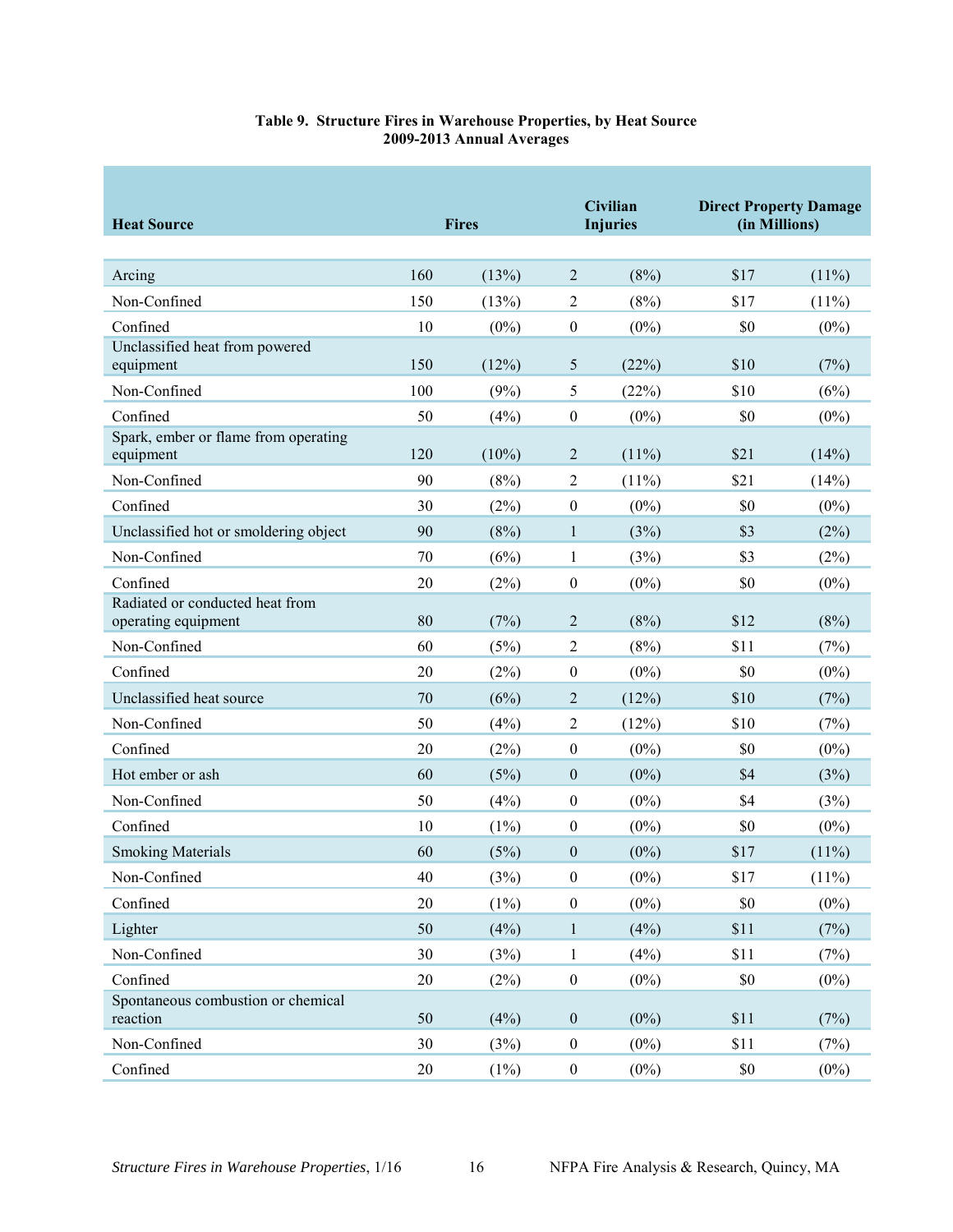| <b>Heat Source</b>                               |                  | <b>Fires</b> |                  | <b>Civilian</b><br><b>Injuries</b> |       | <b>Direct Property Damage</b><br>(in Millions) |
|--------------------------------------------------|------------------|--------------|------------------|------------------------------------|-------|------------------------------------------------|
| Match                                            | 50               | (4%)         | $\mathbf{0}$     | $(0\%)$                            | \$0   | $(0\%)$                                        |
| Non-Confined                                     | 20               | $(1\%)$      | $\boldsymbol{0}$ | $(0\%)$                            | \$0   | $(0\%)$                                        |
| Confined                                         | 30               | (3%)         | $\boldsymbol{0}$ | $(0\%)$                            | \$0   | $(0\%)$                                        |
| Heat from direct flame or convection<br>currents | 50               | (4%)         | 1                | (3%)                               | \$4   | (2%)                                           |
| Non-Confined                                     | 40               | (3%)         | 1                | (3%)                               | \$4   | (2%)                                           |
| Confined                                         | 10               | $(1\%)$      | $\boldsymbol{0}$ | $(0\%)$                            | \$0   | $(0\%)$                                        |
| Flame or torch used for lighting                 | 40               | (3%)         | $\boldsymbol{0}$ | $(0\%)$                            | \$1   | $(1\%)$                                        |
| Non-Confined                                     | 30               | (3%)         | $\boldsymbol{0}$ | $(0\%)$                            | \$1   | $(1\%)$                                        |
| Confined                                         | 10               | $(0\%)$      | $\boldsymbol{0}$ | $(0\%)$                            | \$0   | $(0\%)$                                        |
| Heat or spark from friction                      | 40               | (3%)         | 1                | (3%)                               | \$4   | (2%)                                           |
| Non-Confined                                     | 20               | (2%)         | 1                | (3%)                               | \$4   | (2%)                                           |
| Confined                                         | 20               | $(1\%)$      | $\boldsymbol{0}$ | $(0\%)$                            | \$0   | $(0\%)$                                        |
| Molten or hot material                           | 30               | (3%)         | $\mathbf{0}$     | $(0\%)$                            | \$1   | $(1\%)$                                        |
| Non-Confined                                     | 30               | (2%)         | $\boldsymbol{0}$ | $(0\%)$                            | \$1   | $(1\%)$                                        |
| Confined                                         | 10               | $(1\%)$      | $\boldsymbol{0}$ | $(0\%)$                            | \$0   | $(0\%)$                                        |
| Lightning                                        | 20               | (2%)         | $\boldsymbol{0}$ | $(0\%)$                            | \$6   | (4%)                                           |
| Non-Confined                                     | 20               | (2%)         | $\boldsymbol{0}$ | $(0\%)$                            | \$6   | (4%)                                           |
| Confined                                         | $\boldsymbol{0}$ | $(0\%)$      | $\boldsymbol{0}$ | $(0\%)$                            | \$0   | $(0\%)$                                        |
| Other known heat source                          | 100              | (8%)         | $\overline{4}$   | (19%)                              | \$23  | (15%)                                          |
| Non-Confined                                     | 100              | (8%)         | $\overline{4}$   | (19%)                              | \$23  | (15%)                                          |
| Confined                                         | $\boldsymbol{0}$ | $(0\%)$      | $\boldsymbol{0}$ | $(0\%)$                            | \$0   | $(0\%)$                                        |
|                                                  |                  |              |                  |                                    |       |                                                |
| Total                                            | 1,210            | $(100\%)$    | 20               | $(100\%)$                          | \$155 | $(100\%)$                                      |
| Non-Confined                                     | 930              | (77%)        | 19               | (93%)                              | \$154 | $(100\%)$                                      |
| Confined                                         | 280              | (23%)        | $\mathbf{1}$     | $(0\%)$                            | \$1   | $(0\%)$                                        |

#### **Table 9. Structure Fires in Warehouse Properties, by Heat Source 2009-2013 Annual Averages (Continued)**

Note: These are national estimates of fires reported to U.S. municipal fire departments and so exclude fires reported only to Federal or state agencies or industrial fire brigades. These national estimates are projections based on the detailed information collected in Version 5.0 of NFIRS. Casualty and loss projections can be heavily influenced by the inclusion or exclusion of one unusually serious fire. Fires are rounded to the nearest ten, civilian injuries are rounded to the nearest one, and direct property damage is rounded to the nearest million dollars. Property damage has not been adjusted for inflation. Totals may not equal sums due to rounding errors. Estimates of matches, lighters, smoking materials, and candles included a proportional share of fires in which the heat source was heat from an unclassified open flame or smoking material.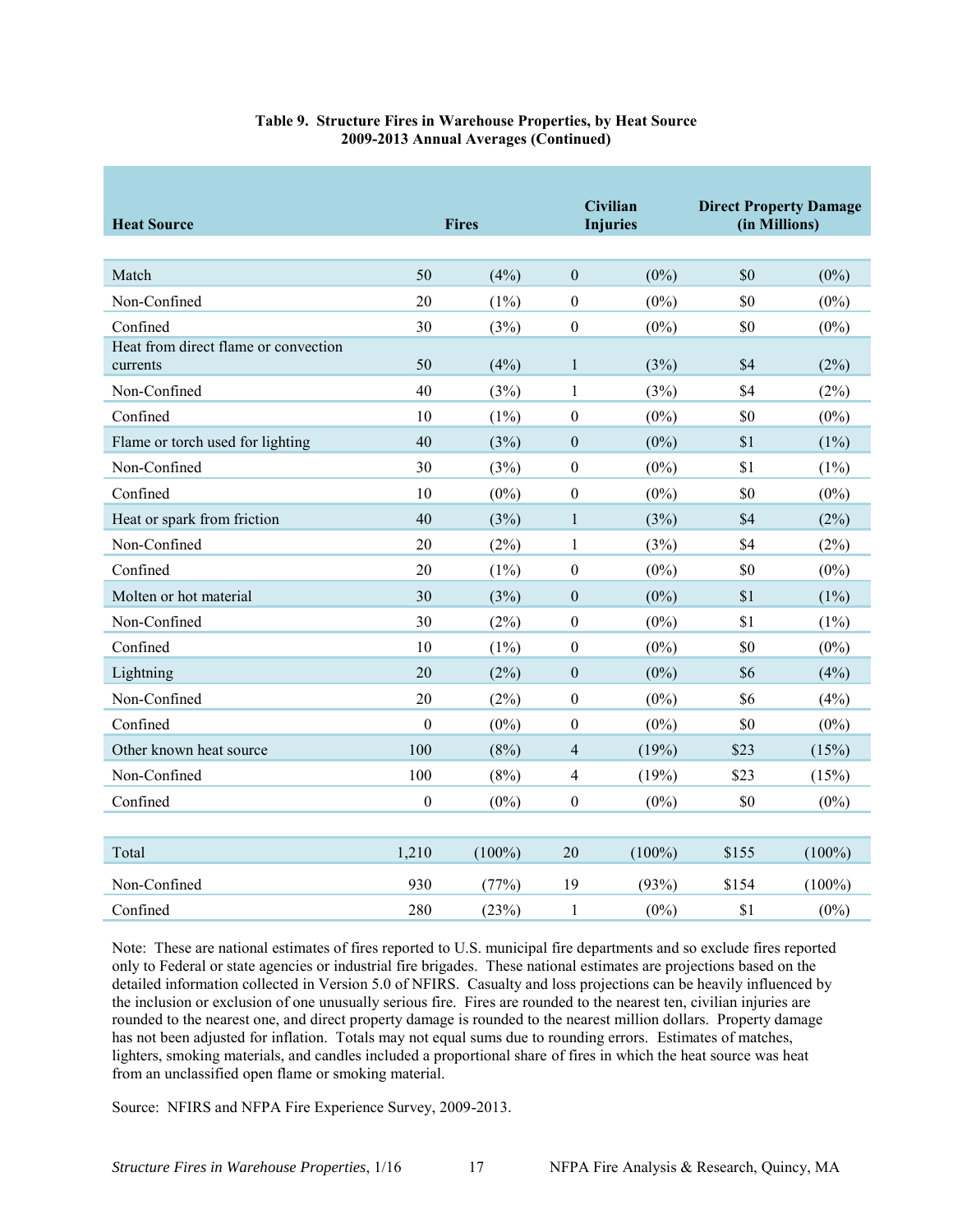<span id="page-21-0"></span>

| <b>Area of Origin</b>                            |                  | <b>Fires</b> |                  | Civilian<br><b>Injuries</b> | <b>Direct Property Damage</b><br>(in Millions) |         |
|--------------------------------------------------|------------------|--------------|------------------|-----------------------------|------------------------------------------------|---------|
| Unclassified storage area                        | 140              | $(11\%)$     | $\overline{4}$   | (19%)                       | \$52                                           | (33%)   |
| Non-Confined                                     | 120              | $(10\%)$     | $\overline{4}$   | (19%)                       | \$52                                           | (33%)   |
| Confined                                         | 20               | $(1\%)$      | $\boldsymbol{0}$ | $(0\%)$                     | \$0                                            | $(0\%)$ |
| Shipping receiving or loading area               | 120              | $(10\%)$     | $\overline{2}$   | $(10\%)$                    | \$23                                           | (15%)   |
| Non-Confined                                     | 90               | (7%)         | $\overline{2}$   | $(10\%)$                    | \$23                                           | (15%)   |
| Confined                                         | 30               | (2%)         | $\boldsymbol{0}$ | $(0\%)$                     | \$0                                            | $(0\%)$ |
| Storage room, area, tank, or bin                 | 80               | (7%)         | $\mathbf{1}$     | (4%)                        | \$9                                            | (6%)    |
| Non-Confined                                     | 60               | (5%)         | $\mathbf{1}$     | (4%)                        | \$9                                            | (6%)    |
| Confined                                         | 20               | $(1\%)$      | $\boldsymbol{0}$ | $(0\%)$                     | \$0                                            | $(0\%)$ |
| Vacant structural area                           | 60               | (5%)         | $\boldsymbol{0}$ | $(0\%)$                     | \$3                                            | (2%)    |
| Non-Confined                                     | 40               | (3%)         | $\boldsymbol{0}$ | $(0\%)$                     | \$3                                            | (2%)    |
| Confined                                         | 20               | (2%)         | $\boldsymbol{0}$ | $(0\%)$                     | \$0                                            | $(0\%)$ |
| Unclassified outside area                        | 50               | (4%)         | $\mathbf{1}$     | (3%)                        | \$2                                            | (1%)    |
| Non-Confined                                     | 30               | (2%)         | 1                | (3%)                        | \$2                                            | $(1\%)$ |
| Confined                                         | 30               | (2%)         | $\boldsymbol{0}$ | $(0\%)$                     | \$0                                            | $(0\%)$ |
| Storage of supplies or tools or dead<br>storage  | 50               | (4%)         | $\boldsymbol{0}$ | $(0\%)$                     | \$6                                            | (4%)    |
| Non-Confined                                     | 50               | (4%)         | $\boldsymbol{0}$ | $(0\%)$                     | \$6                                            | (4%)    |
| Confined                                         | $\boldsymbol{0}$ | $(0\%)$      | $\boldsymbol{0}$ | $(0\%)$                     | \$0                                            | $(0\%)$ |
| Exterior roof surface                            | 50               | (4%)         | $\boldsymbol{0}$ | $(0\%)$                     | \$2                                            | (1%)    |
| Non-Confined                                     | 50               | (4%)         | $\boldsymbol{0}$ | $(0\%)$                     | \$2                                            | $(1\%)$ |
| Confined                                         | $\boldsymbol{0}$ | $(0\%)$      | $\boldsymbol{0}$ | $(0\%)$                     | \$0                                            | $(0\%)$ |
| Trash or rubbish chute, area or<br>container     | 40               | (4%)         | $\boldsymbol{0}$ | $(0\%)$                     | \$0                                            | $(0\%)$ |
| Non-Confined                                     | 10               | $(1\%)$      | $\boldsymbol{0}$ | $(0\%)$                     | \$0                                            | $(0\%)$ |
| Confined                                         | 40               | (3%)         | $\boldsymbol{0}$ | $(0\%)$                     | \$0                                            | $(0\%)$ |
| Unclassified equipment or service area           | 40               | (4%)         | $\boldsymbol{0}$ | (2%)                        | \$3                                            | (2%)    |
| Non-Confined                                     | 30               | (2%)         | $\boldsymbol{0}$ | (2%)                        | \$3                                            | (2%)    |
| Confined                                         | 10               | (1%)         | $\boldsymbol{0}$ | $(0\%)$                     | \$0                                            | $(0\%)$ |
| Processing or manufacturing area, or<br>workroom | 40               | (3%)         | $\mathbf{1}$     | (5%)                        | \$7                                            | (4%)    |
| Non-Confined                                     | $30\,$           | (3%)         | $\,1$            | (5%)                        | \$7                                            | (4%)    |
| Confined                                         | $10\,$           | $(1\%)$      | $\boldsymbol{0}$ | $(0\%)$                     | \$0                                            | $(0\%)$ |

#### **Table 10. Structure Fires in Warehouse Properties, by Area of Origin 2009-2013 Annual Averages**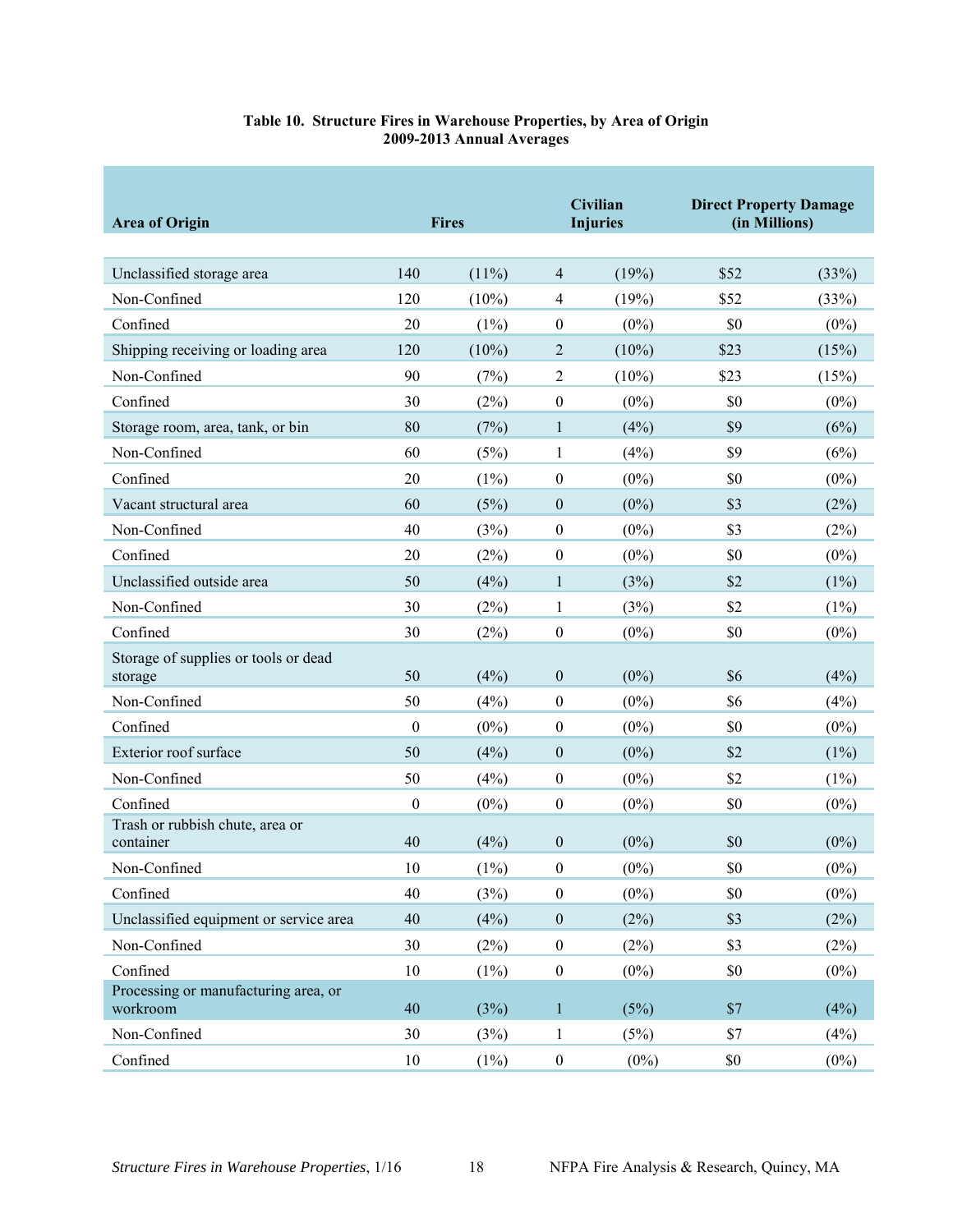| <b>Area of Origin</b>                                | <b>Fires</b>     |         |                  | <b>Civilian</b><br><b>Injuries</b> | <b>Direct Property Damage</b><br>(in Millions) |         |
|------------------------------------------------------|------------------|---------|------------------|------------------------------------|------------------------------------------------|---------|
| Unclassified area of origin                          | 40               | (3%)    | $\mathbf{1}$     | (5%)                               | \$1                                            | $(1\%)$ |
| Non-Confined                                         | 20               | (2%)    | 1                | (5%)                               | \$1                                            | $(1\%)$ |
| Confined                                             | 10               | $(1\%)$ | $\boldsymbol{0}$ | $(0\%)$                            | \$0                                            | $(0\%)$ |
| Office                                               | 40               | (3%)    | $\mathbf{1}$     | (7%)                               | \$5                                            | (3%)    |
| Non-Confined                                         | 40               | (3%)    | $\mathbf{1}$     | (7%)                               | \$5                                            | (3%)    |
| Confined                                             | $\boldsymbol{0}$ | $(0\%)$ | $\boldsymbol{0}$ | $(0\%)$                            | \$0                                            | $(0\%)$ |
| Exterior wall surface                                | 40               | (3%)    | $\boldsymbol{0}$ | $(0\%)$                            | \$2                                            | $(1\%)$ |
| Non-Confined                                         | 40               | (3%)    | $\boldsymbol{0}$ | $(0\%)$                            | \$2                                            | $(1\%)$ |
| Confined                                             | $\boldsymbol{0}$ | $(0\%)$ | $\boldsymbol{0}$ | $(0\%)$                            | \$0                                            | $(0\%)$ |
| Maintenance or paint shop area                       | 30               | (3%)    | $\mathbf{1}$     | (5%)                               | \$5                                            | (4%)    |
| Non-Confined                                         | 30               | (2%)    | 1                | (5%)                               | \$5                                            | (4%)    |
| Confined                                             | $\boldsymbol{0}$ | $(0\%)$ | $\boldsymbol{0}$ | $(0\%)$                            | \$0                                            | $(0\%)$ |
| Unclassified structural area                         | 30               | (2%)    | $\boldsymbol{0}$ | $(0\%)$                            | \$3                                            | (2%)    |
| Non-Confined                                         | 30               | (2%)    | $\boldsymbol{0}$ | $(0\%)$                            | \$3                                            | (2%)    |
| Confined                                             | $\theta$         | $(0\%)$ | $\boldsymbol{0}$ | $(0\%)$                            | \$0                                            | $(0\%)$ |
| Garage or vehicle storage area                       | 30               | (2%)    | $\mathbf{1}$     | (6%)                               | \$4                                            | (2%)    |
| Non-Confined                                         | 20               | $(2\%)$ | $\mathbf{1}$     | (6%)                               | \$4                                            | (2%)    |
| Confined                                             | $\mathbf{0}$     | $(0\%)$ | $\boldsymbol{0}$ | $(0\%)$                            | \$0                                            | $(0\%)$ |
| Kitchen or cooking area                              | 20               | (2%)    | $\boldsymbol{0}$ | $(0\%)$                            | \$0                                            | $(0\%)$ |
| Non-Confined                                         | 10               | $(0\%)$ | $\overline{0}$   | $(0\%)$                            | \$0                                            | $(0\%)$ |
| Confined                                             | 20               | $(1\%)$ | $\boldsymbol{0}$ | $(0\%)$                            | \$0                                            | $(0\%)$ |
| Wall assembly or concealed space                     | 20               | (2%)    | $\boldsymbol{0}$ | $(0\%)$                            | \$0                                            | $(0\%)$ |
| Non-Confined                                         | 20               | (2%)    | $\boldsymbol{0}$ | $(0\%)$                            | \$0                                            | $(0\%)$ |
| Confined                                             | $\boldsymbol{0}$ | $(0\%)$ | $\boldsymbol{0}$ | $(0\%)$                            | \$0                                            | $(0\%)$ |
| Machinery room or area or elevator<br>machinery room | 20               | (2%)    | $\overline{0}$   | $(0\%)$                            | \$1                                            | $(0\%)$ |
| Non-Confined                                         | 20               | $(1\%)$ | $\boldsymbol{0}$ | $(0\%)$                            | \$1                                            | $(0\%)$ |
| Confined                                             | $\mathbf{0}$     | $(0\%)$ | $\mathbf{0}$     | $(0\%)$                            | \$0                                            | $(0\%)$ |

#### **Table 10. Structure Fires in Warehouse Properties, Area of Origin 2009-2013 Annual Averages (Continued)**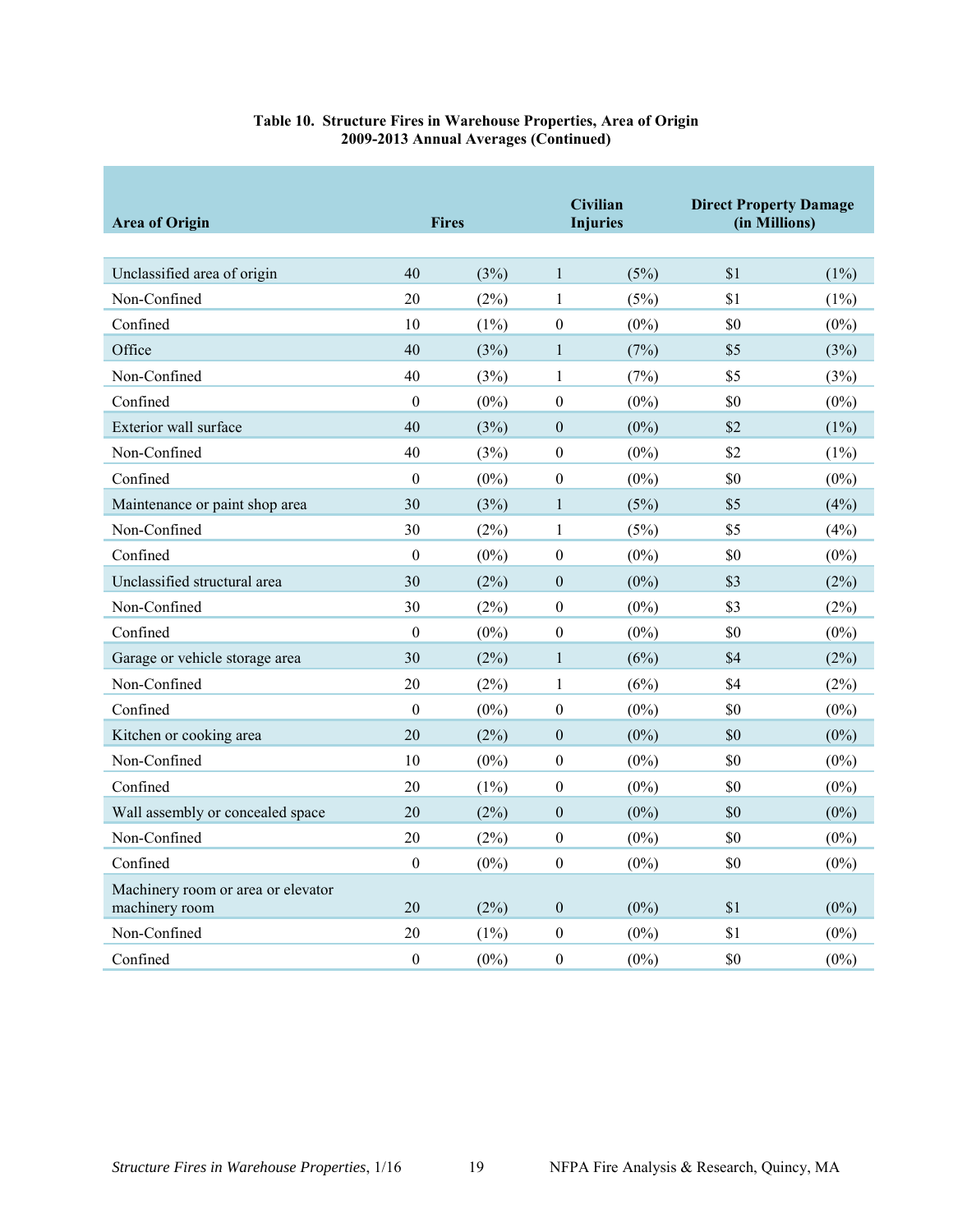| <b>Area of Origin</b>      | <b>Fires</b> |           | <b>Civilian</b><br><b>Injuries</b> |           | <b>Direct Property Damage</b><br>(in Millions) |           |
|----------------------------|--------------|-----------|------------------------------------|-----------|------------------------------------------------|-----------|
| Other known area of origin | 280          | (23%)     | 6                                  | (27%)     | \$27                                           | (17%)     |
| Non-Confined               | 220          | (18%)     | 6                                  | (27%)     | \$27                                           | (17%)     |
| Confined                   | 70           | (6%)      | 0                                  | $(0\%)$   | \$0                                            | $(0\%)$   |
|                            |              |           |                                    |           |                                                |           |
| Total                      | 1,210        | $(100\%)$ | 20                                 | $(100\%)$ | \$155                                          | $(100\%)$ |
| Non-Confined               | 930          | (77%)     | 19                                 | (93%)     | \$154                                          | $(100\%)$ |
| Confined                   | 280          | (23%)     |                                    | $(0\%)$   | \$1                                            | $(0\%)$   |

#### **Table 10. Structure Fires in Warehouse Properties, by Area of Origin 2009-2013 Annual Averages (Continued)**

Note: These are national estimates of fires reported to U.S. municipal fire departments and so exclude fires reported only to Federal or state agencies or industrial fire brigades. These national estimates are projections based on the detailed information collected in Version 5.0 of NFIRS. Casualty and loss projections can be heavily influenced by the inclusion or exclusion of one unusually serious fire. Fires are rounded to the nearest ten, civilian injuries are rounded to the nearest one, and direct property damage is rounded to the nearest million dollars. Property damage has not been adjusted for inflation. Totals may not equal sums due to rounding errors. Non-confined and noncontained structure fires in which the area of origin was unknown or not reported have been allocated proportionally among fires with known area of origin.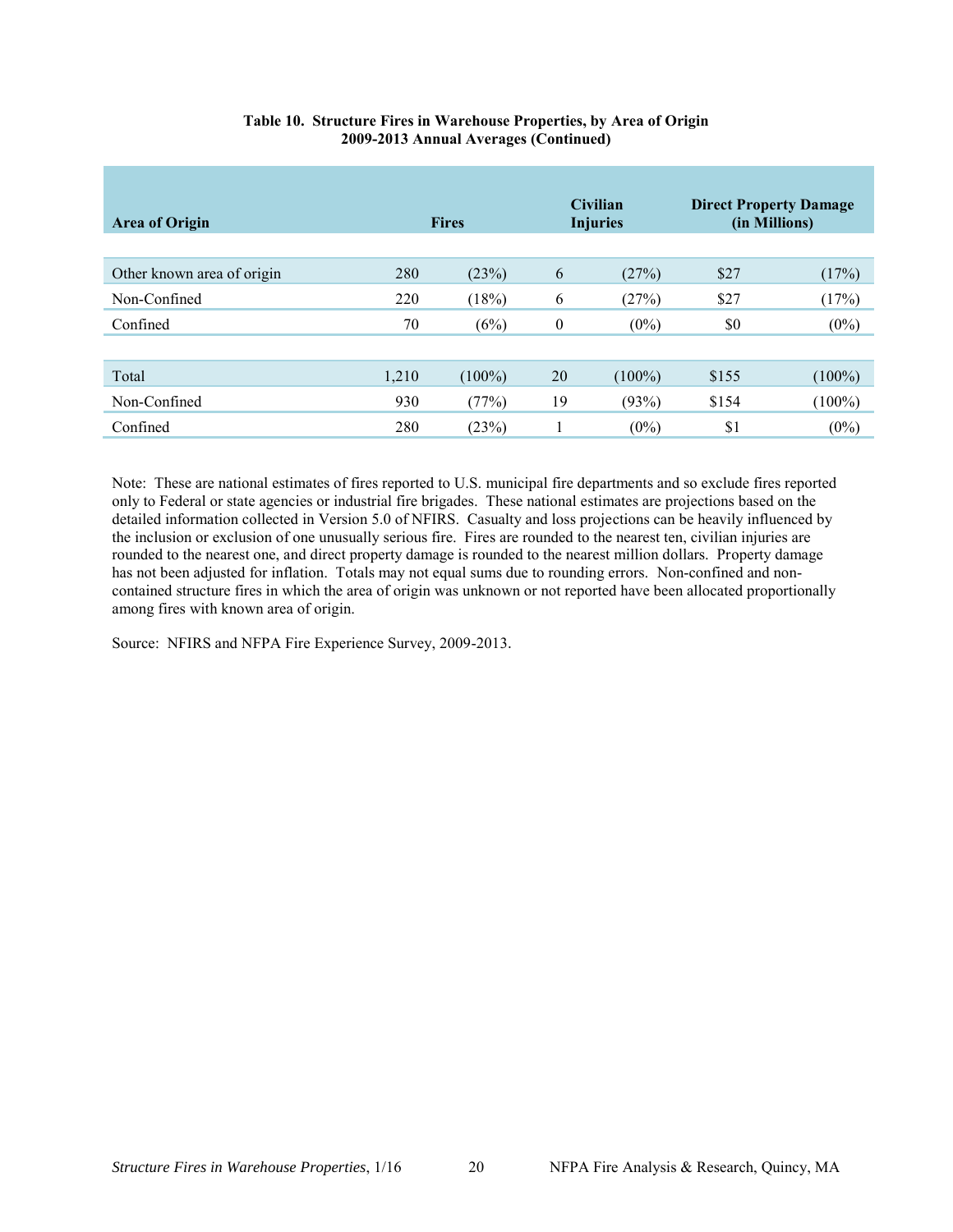<span id="page-24-0"></span>

| <b>Item First Ignited</b>                                      |                  | <b>Fires</b> |                  | Civilian<br><b>Injuries</b> | <b>Direct Property</b><br><b>Damage (in Millions)</b> |          |
|----------------------------------------------------------------|------------------|--------------|------------------|-----------------------------|-------------------------------------------------------|----------|
| Rubbish, trash, or waste                                       | 150              | (12%)        | $\mathbf{0}$     | $(0\%)$                     | \$3                                                   | (2%)     |
| Non-Confined                                                   | 70               | (5%)         | $\mathbf{0}$     | $(0\%)$                     | \$2                                                   | (2%)     |
| Confined                                                       | 80               | (7%)         | $\boldsymbol{0}$ | $(0\%)$                     | \$0                                                   | $(0\%)$  |
| Electrical wire or cable insulation                            | 100              | (8%)         | $\mathbf{1}$     | (5%)                        | \$10                                                  | (6%)     |
| Non-Confined                                                   | 90               | (8%)         | 1                | (5%)                        | \$10                                                  | (6%)     |
| Confined                                                       | 10               | $(1\%)$      | $\boldsymbol{0}$ | $(0\%)$                     | \$0                                                   | $(0\%)$  |
| Unclassified item first ignited                                | 90               | (7%)         | $\overline{4}$   | (18%)                       | \$9                                                   | (6%)     |
| Non-Confined                                                   | 70               | (6%)         | $\overline{4}$   | (18%)                       | \$9                                                   | (6%)     |
| Confined                                                       | 20               | (2%)         | $\boldsymbol{0}$ | $(0\%)$                     | \$0                                                   | $(0\%)$  |
| Flammable or combustible liquids or<br>gases, piping or filter | 70               | (6%)         | 6                | (31%)                       | \$18                                                  | (12%)    |
| Non-Confined                                                   | 50               | (4%)         | 6                | (31%)                       | \$18                                                  | (11%)    |
| Confined                                                       | 20               | (2%)         | $\boldsymbol{0}$ | $(0\%)$                     | \$0                                                   | $(0\%)$  |
| Structural member or framing                                   | 70               | (5%)         | $\boldsymbol{0}$ | $(0\%)$                     | \$7                                                   | (5%)     |
| Non-Confined                                                   | 70               | (5%)         | $\boldsymbol{0}$ | $(0\%)$                     | \$7                                                   | (5%)     |
| Confined                                                       | $\boldsymbol{0}$ | $(0\%)$      | $\boldsymbol{0}$ | $(0\%)$                     | \$0                                                   | $(0\%)$  |
| Box, carton, bag, basket, or barrel                            | 60               | (5%)         | 2                | $(10\%)$                    | \$16                                                  | $(10\%)$ |
| Non-Confined                                                   | 40               | (3%)         | $\overline{c}$   | $(10\%)$                    | \$16                                                  | $(10\%)$ |
| Confined                                                       | 20               | $(1\%)$      | $\boldsymbol{0}$ | $(0\%)$                     | \$0                                                   | $(0\%)$  |
| Exterior roof covering or finish                               | 60               | (5%)         | $\boldsymbol{0}$ | $(0\%)$                     | \$5                                                   | (3%)     |
| Non-Confined                                                   | 60               | (5%)         | $\boldsymbol{0}$ | $(0\%)$                     | \$5                                                   | (3%)     |
| Confined                                                       | $\boldsymbol{0}$ | $(0\%)$      | $\mathbf{0}$     | $(0\%)$                     | \$0                                                   | $(0\%)$  |
| Multiple items first ignited                                   | 50               | (5%)         | $\mathbf{0}$     | $(0\%)$                     | \$16                                                  | $(11\%)$ |
| Non-Confined                                                   | 50               | (4%)         | $\boldsymbol{0}$ | $(0\%)$                     | \$16                                                  | $(11\%)$ |
| Confined                                                       | 10               | $(1\%)$      | $\boldsymbol{0}$ | $(0\%)$                     | \$0                                                   | $(0\%)$  |
| Exterior wall covering or finish                               | 50               | (4%)         | $\boldsymbol{0}$ | $(0\%)$                     | \$4                                                   | (3%)     |
| Non-Confined                                                   | 50               | (4%)         | $\boldsymbol{0}$ | $(0\%)$                     | \$4                                                   | (3%)     |
| Confined                                                       | $\boldsymbol{0}$ | $(0\%)$      | $\boldsymbol{0}$ | $(0\%)$                     | \$0                                                   | $(0\%)$  |
| Dust, fiber, lint, including sawdust or<br>excelsior           | 40               | (3%)         | $\mathbf{1}$     | (3%)                        | \$3                                                   | (2%)     |
| Non-Confined                                                   | 30               | (2%)         | $\mathbf{1}$     | (3%)                        | \$3                                                   | (2%)     |
| Confined                                                       | 10               | $(1\%)$      | $\boldsymbol{0}$ | $(0\%)$                     | $\$0$                                                 | $(0\%)$  |

#### **Table 11. Structure Fires in Warehouses, by Item First Ignited 2009-2013 Annual Averages**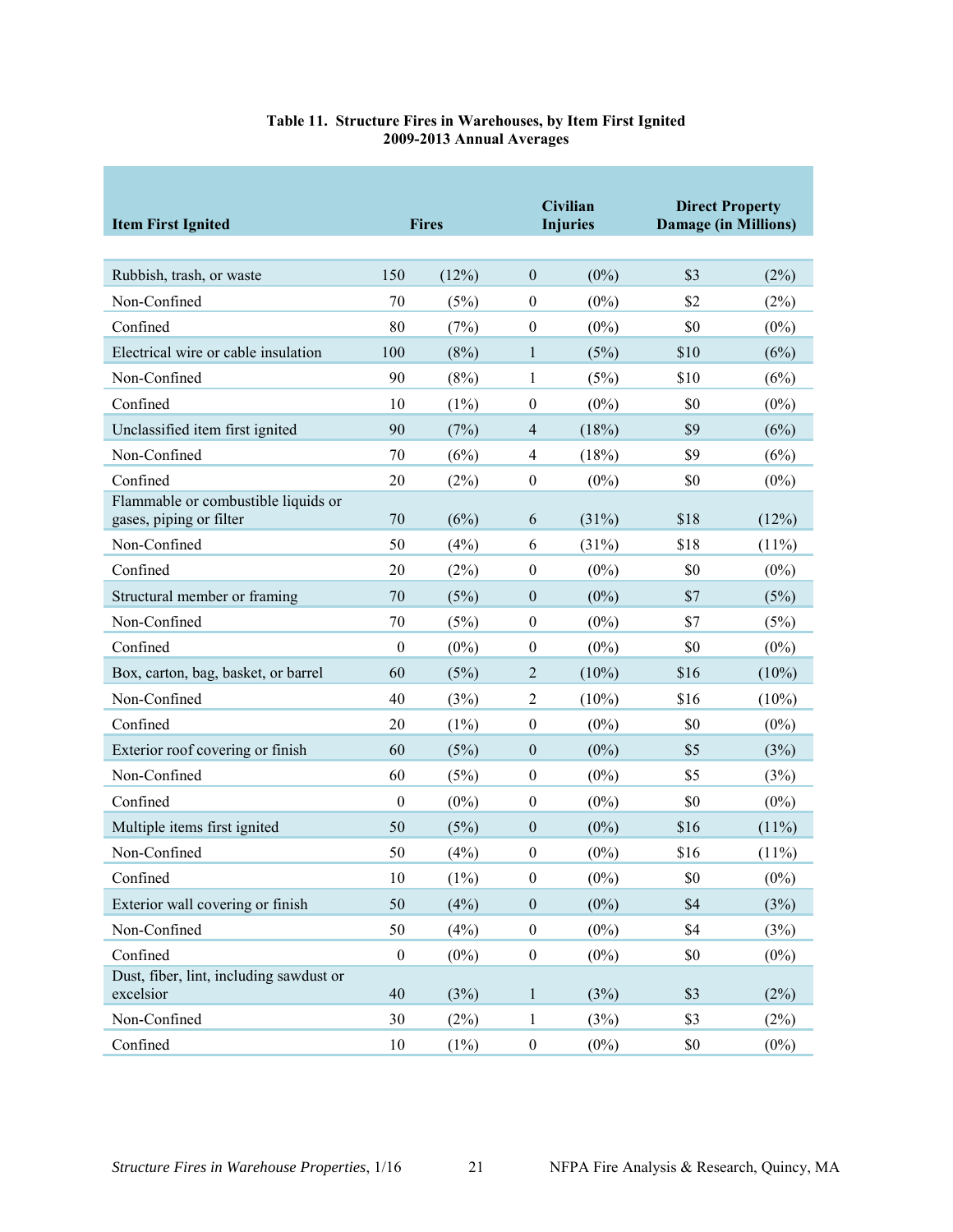| <b>Item First Ignited</b>                          |                  | <b>Fires</b> | <b>Civilian</b><br><b>Injuries</b> |         | <b>Direct Property</b><br><b>Damage (in Millions)</b> |          |
|----------------------------------------------------|------------------|--------------|------------------------------------|---------|-------------------------------------------------------|----------|
| Magazine, newspaper, or writing<br>paper           | 30               | (3%)         | $\overline{0}$                     | $(0\%)$ | \$0                                                   | $(0\%)$  |
| Non-Confined                                       | 10               | $(1\%)$      | $\boldsymbol{0}$                   | $(0\%)$ | \$0                                                   | $(0\%)$  |
| Confined                                           | 20               | (2%)         | $\overline{0}$                     | $(0\%)$ | \$0                                                   | $(0\%)$  |
| Cooking materials, including food                  | 30               | (2%)         | $\overline{0}$                     | $(0\%)$ | \$0                                                   | $(0\%)$  |
| Non-Confined                                       | $\boldsymbol{0}$ | $(0\%)$      | $\boldsymbol{0}$                   | $(0\%)$ | \$0                                                   | $(0\%)$  |
| Confined                                           | 20               | (2%)         | $\boldsymbol{0}$                   | $(0\%)$ | \$0                                                   | $(0\%)$  |
| Insulation within structural area                  | 30               | (2%)         | $\boldsymbol{0}$                   | $(0\%)$ | \$0                                                   | $(0\%)$  |
| Non-Confined                                       | 30               | (2%)         | $\boldsymbol{0}$                   | $(0\%)$ | \$0                                                   | $(0\%)$  |
| Confined                                           | $\mathbf{0}$     | $(0\%)$      | $\mathbf{0}$                       | $(0\%)$ | \$0                                                   | $(0\%)$  |
| Unclassified structural component or<br>finish     | 20               | (2%)         | $\mathbf{1}$                       | (3%)    | \$1                                                   | $(0\%)$  |
| Non-Confined                                       | 20               | (2%)         | $\mathbf{1}$                       | (3%)    | \$1                                                   | $(0\%)$  |
| Confined                                           | $\boldsymbol{0}$ | $(0\%)$      | $\theta$                           | $(0\%)$ | \$0                                                   | $(0\%)$  |
| Palletized material, material stored<br>on pallets | 20               | (2%)         | $\mathbf{1}$                       | (4%)    | \$17                                                  | $(11\%)$ |
| Non-Confined                                       | 20               | $(1\%)$      | $\mathbf{1}$                       | (4%)    | \$17                                                  | $(11\%)$ |
| Confined                                           | $\boldsymbol{0}$ | $(0\%)$      | $\boldsymbol{0}$                   | $(0\%)$ | \$0                                                   | $(0\%)$  |
| Packing or wrapping material                       | 20               | (2%)         | $\boldsymbol{0}$                   | $(0\%)$ | \$1                                                   | $(1\%)$  |
| Non-Confined                                       | 10               | $(1\%)$      | $\theta$                           | $(0\%)$ | \$1                                                   | $(1\%)$  |
| Confined                                           | 10               | $(1\%)$      | $\overline{0}$                     | $(0\%)$ | \$0                                                   | $(0\%)$  |
| Bulk storage                                       | 20               | (2%)         | $\mathbf{1}$                       | (3%)    | \$4                                                   | (2%)     |
| Non-Confined                                       | 20               | $(1\%)$      | $\mathbf{1}$                       | (3%)    | \$4                                                   | (2%)     |
| Confined                                           | $\boldsymbol{0}$ | $(0\%)$      | $\boldsymbol{0}$                   | $(0\%)$ | \$0                                                   | $(0\%)$  |
| Oily rags                                          | 20               | (2%)         | $\boldsymbol{0}$                   | $(0\%)$ | \$0                                                   | $(0\%)$  |
| Non-Confined                                       | 10               | $(1\%)$      | $\overline{0}$                     | $(0\%)$ | \$0                                                   | $(0\%)$  |
| Confined                                           | 10               | $(0\%)$      | $\mathbf{0}$                       | $(0\%)$ | \$0                                                   | $(0\%)$  |
| Interior ceiling cover or finish                   | 20               | (2%)         | $\boldsymbol{0}$                   | $(0\%)$ | \$1                                                   | $(0\%)$  |
| Non-Confined                                       | 20               | (2%)         | $\mathbf{0}$                       | $(0\%)$ | \$1                                                   | $(0\%)$  |
| Confined                                           | $\theta$         | $(0\%)$      | $\boldsymbol{0}$                   | $(0\%)$ | \$0                                                   | $(0\%)$  |

#### **Table 11. Structure Fires in Warehouses, by Item First Ignited 2009-2013 Annual Averages (Continued)**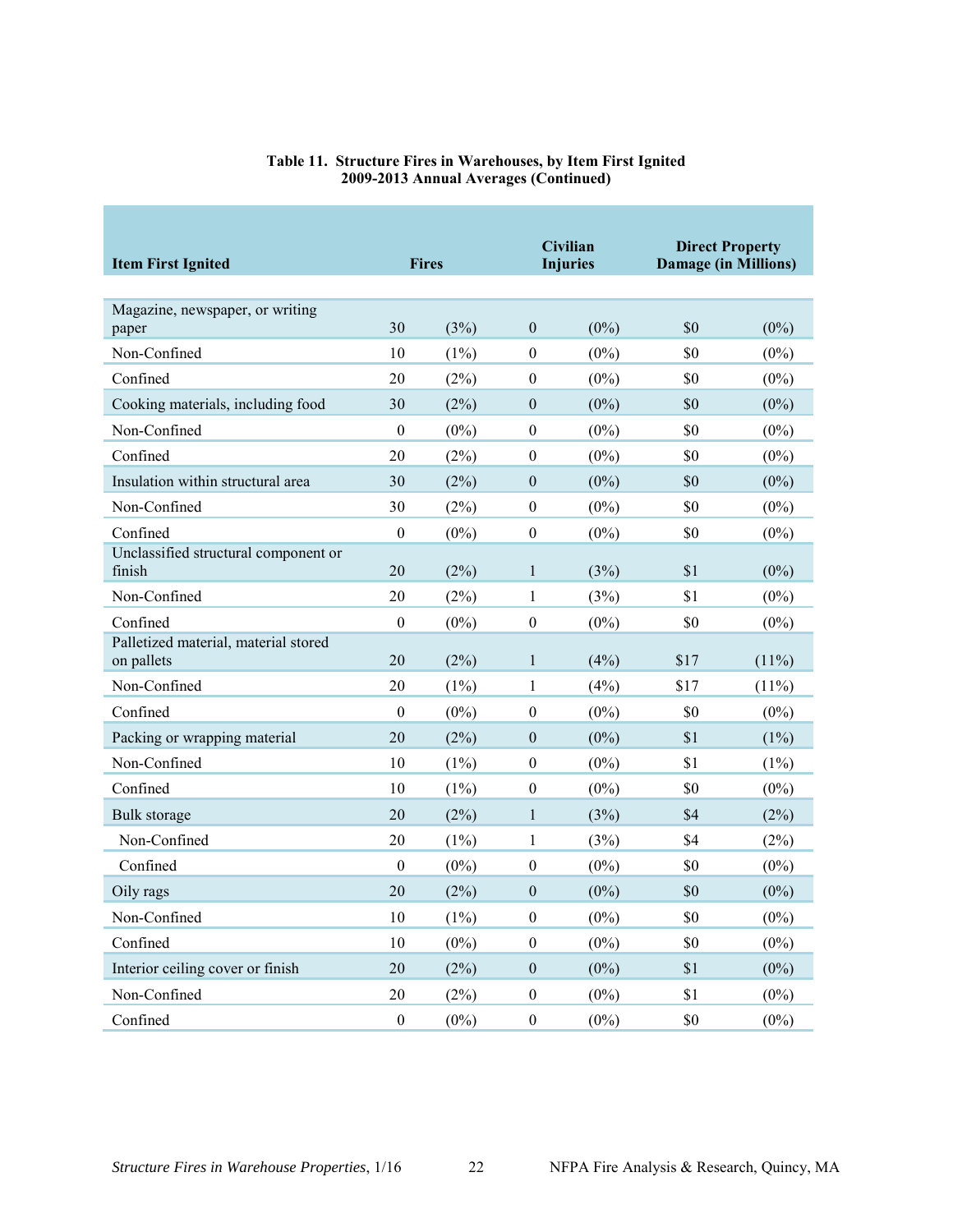| <b>Item First Ignited</b>      |       | <b>Fires</b> |                  | <b>Civilian</b><br><b>Injuries</b> | <b>Direct Property</b><br><b>Damage (in Millions)</b> |           |
|--------------------------------|-------|--------------|------------------|------------------------------------|-------------------------------------------------------|-----------|
| Empty pallet or skid           | 20    | (2%)         | $\boldsymbol{0}$ | $(0\%)$                            | \$1                                                   | (1%)      |
| Non-Confined                   | 10    | (1%)         | $\boldsymbol{0}$ | $(0\%)$                            | \$1                                                   | (1%)      |
| Confined                       | 10    | (1%)         | $\mathbf{0}$     | $(0\%)$                            | \$0                                                   | $(0\%)$   |
| Other known item first ignited | 260   | (21%)        | 3                | (15%)                              | \$38                                                  | (24%)     |
| Non-Confined                   | 210   | (18%)        | 3                | (15%)                              | \$38                                                  | (24%)     |
| Confined                       | 40    | (3%)         | $\mathbf{0}$     | $(0\%)$                            | \$0                                                   | $(0\%)$   |
|                                |       |              |                  |                                    |                                                       |           |
| Total                          | 1,210 | $(100\%)$    | 20               | $(100\%)$                          | \$155                                                 | $(100\%)$ |
| Non-Confined                   | 930   | (77%)        | 19               | (93%)                              | \$154                                                 | $(100\%)$ |
| Confined                       | 280   | (23%)        | 1                | $(0\%)$                            | \$1                                                   | $(0\%)$   |

#### **Table 11. Structure Fires in Warehouses, by Item First Ignited 2009-2013 Annual Averages (Continued)**

Note: These are national estimates of fires reported to U.S. municipal fire departments and so exclude fires reported only to Federal or state agencies or industrial fire brigades. These national estimates are projections based on the detailed information collected in Version 5.0 of NFIRS. Casualty and loss projections can be heavily influenced by the inclusion or exclusion of one unusually serious fire. Fires are rounded to the nearest ten, civilian injuries are rounded to the nearest one, and direct property damage is rounded to the nearest million dollars. Property damage has not been adjusted for inflation. Totals may not equal sums due to rounding errors.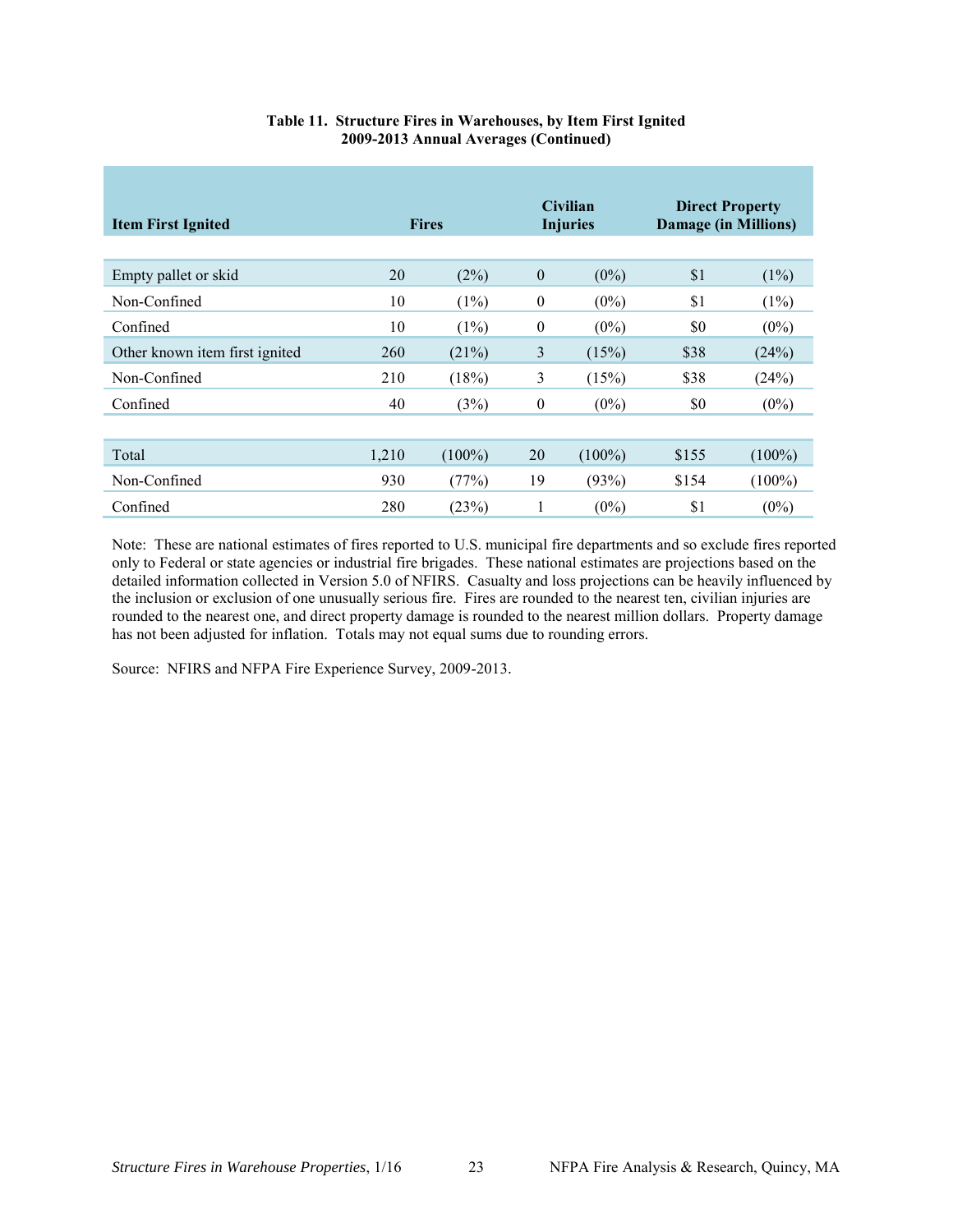<span id="page-27-0"></span>

| <b>Extent of Flame Damage</b>                | <b>Fires</b> |       | <b>Civilian</b><br><b>Injuries</b> |         | <b>Direct Property</b><br><b>Damage (in Millions)</b> |            |
|----------------------------------------------|--------------|-------|------------------------------------|---------|-------------------------------------------------------|------------|
| Confined fire identified by incident<br>type | 280          | 23%   | $\theta$                           | $0\%$   | \$1                                                   | $0\%$      |
| Confined to object of origin                 | 170          | 14%   | 6                                  | 32%     | \$5                                                   | 3%         |
| Confined to room of origin                   | 260          | 21%   | $\overline{4}$                     | 19%     | \$8                                                   | 5%         |
| Confined to floor of origin                  | 70           | 6%    |                                    | 6%      | \$8                                                   | $5\%$      |
| Confined to building of origin               | 370          | 31%   | 7                                  | 38%     | \$99                                                  | 64%        |
| Beyond building of origin                    | 60           | $5\%$ |                                    | $5\%$   | \$34                                                  | <b>22%</b> |
|                                              |              |       |                                    |         |                                                       |            |
| Total                                        | 1,210        | 100%  | 20                                 | $100\%$ | \$155                                                 | 100%       |

#### **Table 12. Structure Fires in Warehouses, by Extent of Flame Damage 2009-2013 Annual Averages**

Note: These are national estimates of fires reported to U.S. municipal fire departments and so exclude fires reported only to Federal or state agencies or industrial fire brigades. These national estimates are projections based on the detailed information collected in Version 5.0 of NFIRS. Casualty and loss projections can be heavily influenced by the inclusion or exclusion of one unusually serious fire. Fires are rounded to the nearest ten, civilian injuries are rounded to the nearest one, and direct property damage is rounded to the nearest million dollars. Property damage has not been adjusted for inflation. Totals may not equal sums due to rounding errors.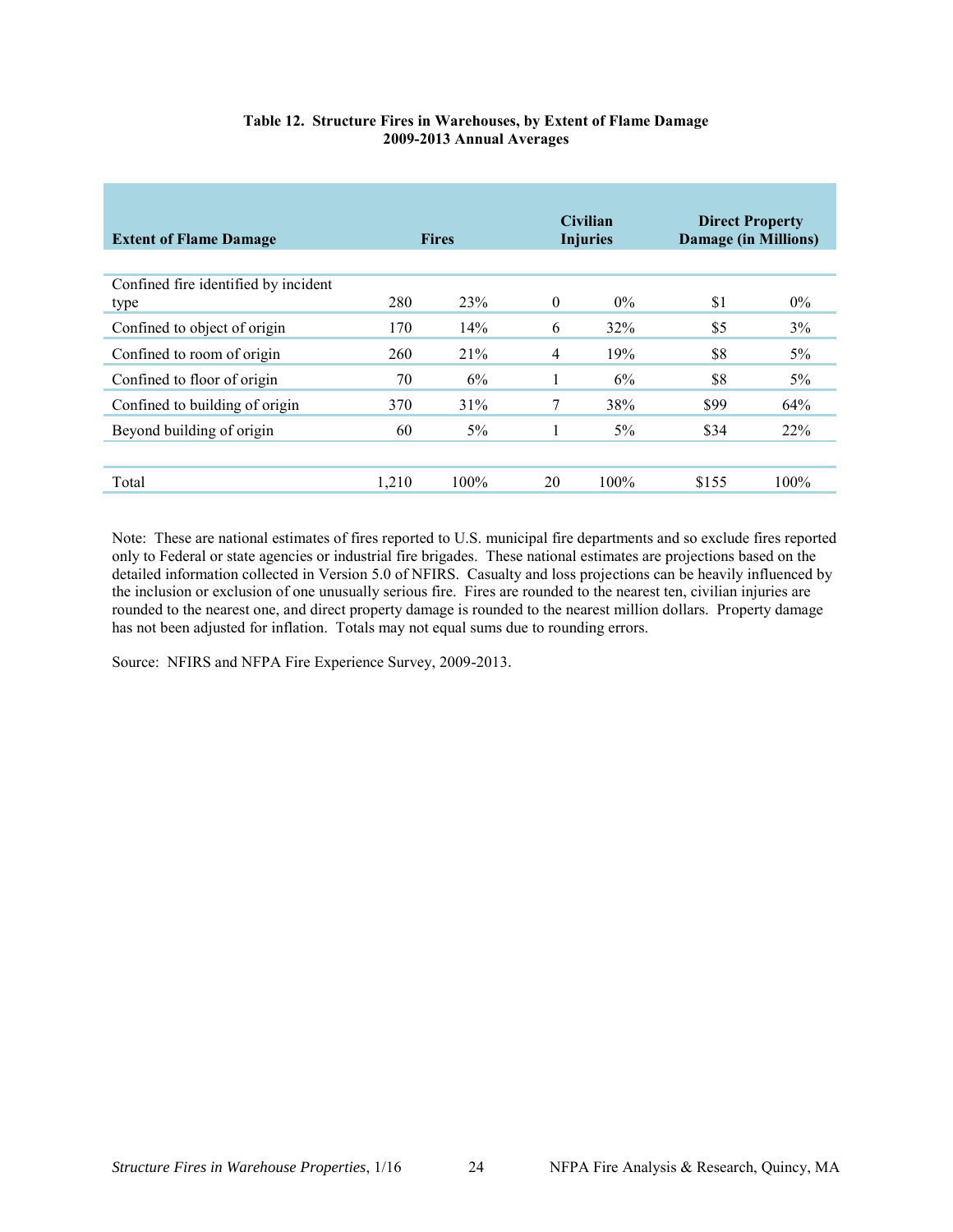## Appendix A. How National Estimates Statistics Are Calculated

The statistics in this analysis are estimates derived from the U.S. Fire Administration's (USFA's) National Fire Incident Reporting System (NFIRS) and the National Fire Protection Association's (NFPA's) annual survey of U.S. fire departments. NFIRS is a voluntary system by which participating fire departments report detailed factors about the fires to which they respond. Roughly two-thirds of U.S. fire departments participate, although not all of these departments provide data every year. Fires reported to federal or state fire departments or industrial fire brigades are not included in these estimates.

NFIRS provides the most detailed incident information of any national database not limited to large fires. NFIRS is the only database capable of addressing national patterns for fires of all sizes by specific property use and specific fire cause. NFIRS also captures information on the extent of flame spread, and automatic detection and suppression equipment. For more information about NFIRS visit [http://www.nfirs.fema.gov/.](http://www.nfirs.fema.gov/) Copies of the paper forms may be downloaded from [http://www.nfirs.fema.gov/documentation/design/NFIRS\\_Paper\\_Forms\\_2008.pdf.](http://www.nfirs.fema.gov/documentation/design/NFIRS_Paper_Forms_2008.pdf)

NFIRS has a wide variety of data elements and code choices. The NFIRS database contains coded information. Many code choices describe several conditions. These cannot be broken down further. For example, area of origin code 83 captures fires starting in vehicle engine areas, running gear areas or wheel areas. It is impossible to tell the portion of each from the coded data.

## **Methodology may change slightly from year to year.**

NFPA is continually examining its methodology to provide the best possible answers to specific questions, methodological and definitional changes can occur. *Earlier editions of the same report may have used different methodologies to produce the same analysis, meaning that the estimates are not directly comparable from year to year.* 

#### **NFPA's fire department experience survey provides estimates of the big picture.**

Each year, NFPA conducts an annual survey of fire departments which enables us to capture a summary of fire department experience on a larger scale. Surveys are sent to all municipal departments protecting populations of 50,000 or more and a random sample, stratified by community size, of the smaller departments. Typically, a total of roughly 3,000 surveys are returned, representing about one of every ten U.S. municipal fire departments and about one third of the U.S. population.

The survey is stratified by size of population protected to reduce the uncertainty of the final estimate. Small rural communities have fewer people protected per department and are less likely to respond to the survey. A larger number must be surveyed to obtain an adequate sample of those departments. (NFPA also makes follow-up calls to a sample of the smaller fire departments that do not respond, to confirm that those that did respond are truly representative of fire departments their size.) On the other hand, large city departments are so few in number and protect such a large proportion of the total U.S.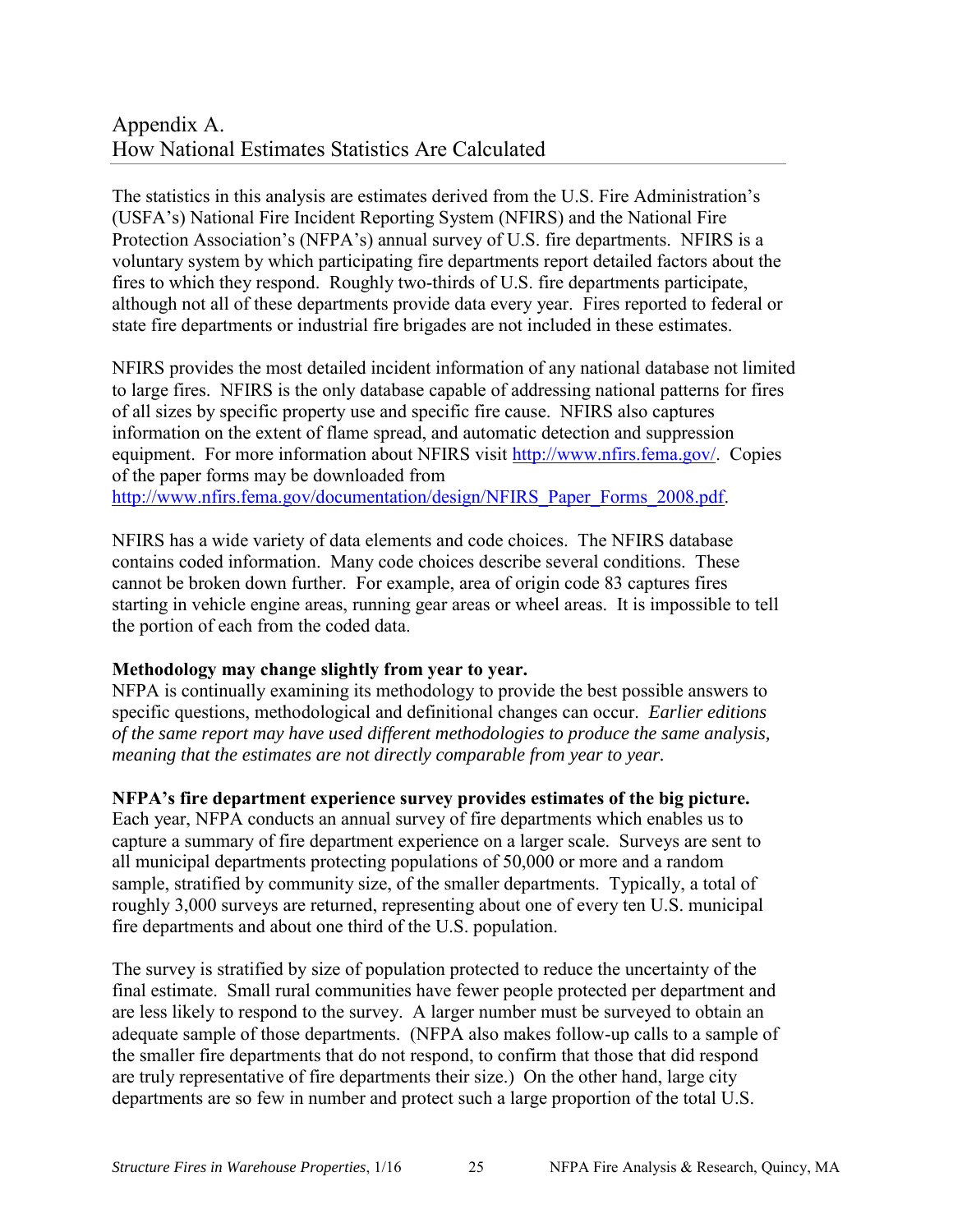population that it makes sense to survey all of them. Most respond, resulting in excellent precision for their part of the final estimate.

The survey includes the following information: (1) the total number of fire incidents, civilian deaths, and civilian injuries, and the total estimated property damage (in dollars), for each of the major property use classes defined in NFIRS; (2) the number of on-duty firefighter injuries, by type of duty and nature of illness; 3) the number and nature of nonfire incidents; and (4) information on the type of community protected (e.g., county versus township versus city) and the size of the population protected, which is used in the statistical formula for projecting national totals from sample results. The results of the survey are published in the annual report *Fire Loss in the United States*. To download a free copy of the report, visit [http://www.nfpa.org/assets/files/PDF/OS.fireloss.pdf.](http://www.nfpa.org/assets/files/PDF/OS.fireloss.pdf)

## **Projecting NFIRS to National Estimates**

As noted, NFIRS is a voluntary system. Different states and jurisdictions have different reporting requirements and practices. Participation rates in NFIRS are not necessarily uniform across regions and community sizes, both factors correlated with frequency and severity of fires. This means NFIRS may be susceptible to systematic biases. No one at present can quantify the size of these deviations from the ideal, representative sample, so no one can say with confidence that they are or are not serious problems. But there is enough reason for concern so that a second database -- the NFPA survey -- is needed to project NFIRS to national estimates and to project different parts of NFIRS separately. This multiple calibration approach makes use of the annual NFPA survey where its statistical design advantages are strongest.

Scaling ratios are obtained by comparing NFPA's projected totals of residential structure fires, non-residential structure fires, vehicle fires, and outside and other fires, and associated civilian deaths, civilian injuries, and direct property damage with comparable totals in NFIRS. Estimates of specific fire problems and circumstances are obtained by multiplying the NFIRS data by the scaling ratios. Reports for incidents in which mutual aid was given are excluded from NFPA's analyses.

Analysts at the NFPA, the USFA and the Consumer Product Safety Commission developed the specific basic analytical rules used for this procedure. "The National Estimates Approach to U.S. Fire Statistics," by John R. Hall, Jr. and Beatrice Harwood, provides a more detailed explanation of national estimates. A copy of the article is available online at<http://www.nfpa.org/osds> or through NFPA's One-Stop Data Shop.

Version 5.0 of NFIRS, first introduced in 1999, used a different coding structure for many data elements, added some property use codes, and dropped others. The essentials of the approach described by Hall and Harwood are still used, but some modifications have been necessary to accommodate the changes in NFIRS 5.0.

Figure A.1 shows the percentage of fires originally collected in the NFIRS 5.0 system. Each year's release version of NFIRS data also includes data collected in older versions of NFIRS that were converted to NFIRS 5.0 codes.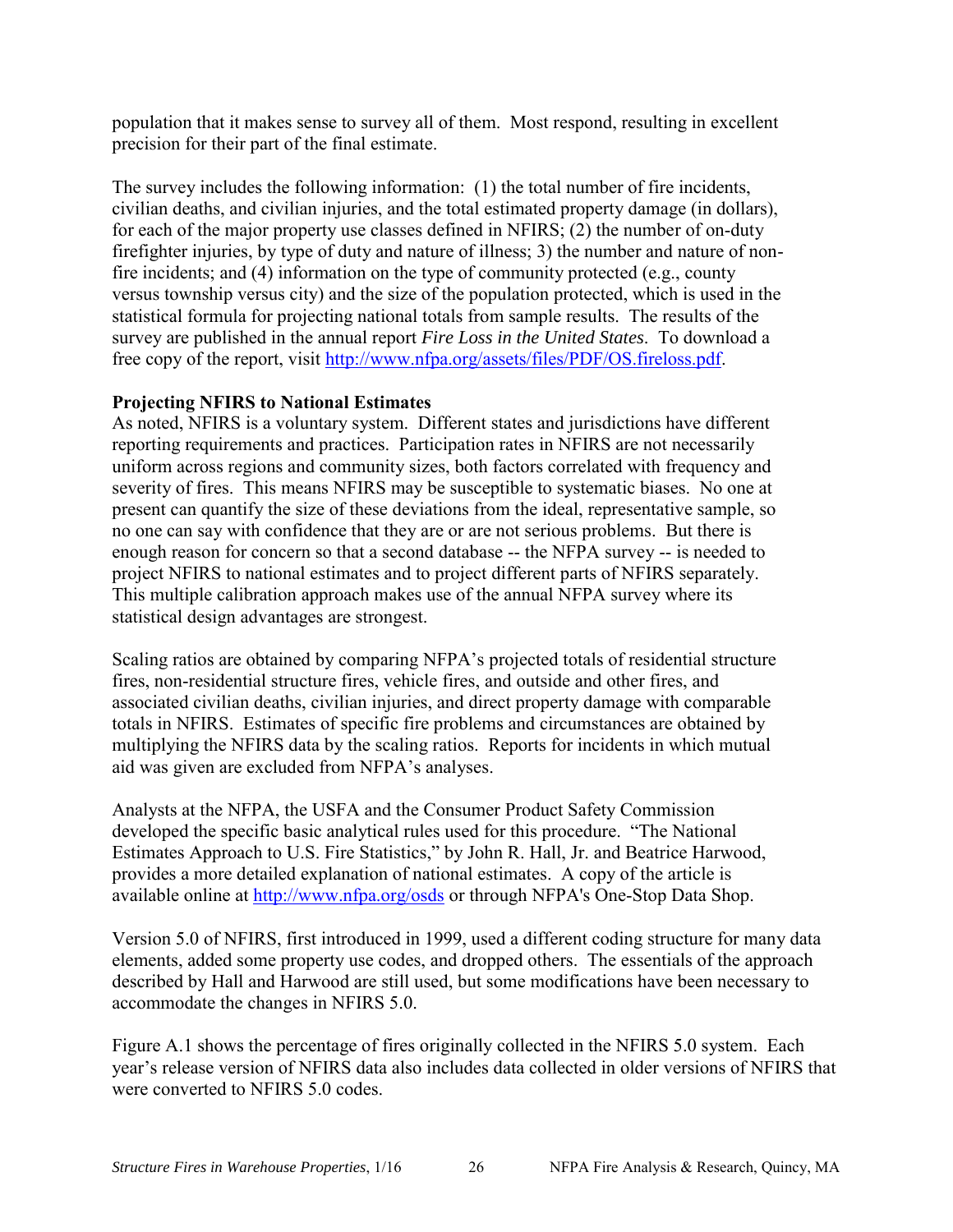From 1999 data on, analyses are based on scaling ratios using only data originally collected in NFIRS  $5.0$ 

#### NFPA survey projections NFIRS totals (Version 5.0)

For 1999 to 2001, the same rules may be applied, but estimates for these years in this form will be less reliable due to the smaller amount of data originally collected in NFIRS 5.0; they should be viewed with extreme caution.



**Figure A.1. Fires Originally Collected in NFIRS 5.0 by Year** 

NFIRS 5.0 introduced six categories of confined structure fires, including:

- cooking fires confined to the cooking vessel,
- confined chimney or flue fires,
- confined incinerator fire,
- confined fuel burner or boiler fire or delayed ignition,
- confined commercial compactor fire, and
- trash or rubbish fires in a structure with no flame damage to the structure or its contents.

Because this analysis focused on fatalities only, no distinction was made between confined and non-confined fires.

For most fields other than Property Use and Incident Type, NFPA allocates unknown data proportionally among known data. This approach assumes that if the missing data were known, it would be distributed in the same manner as the known data. NFPA makes additional adjustments to several fields. *Casualty and loss projections can be heavily influenced by the inclusion or exclusion of unusually serious fire.*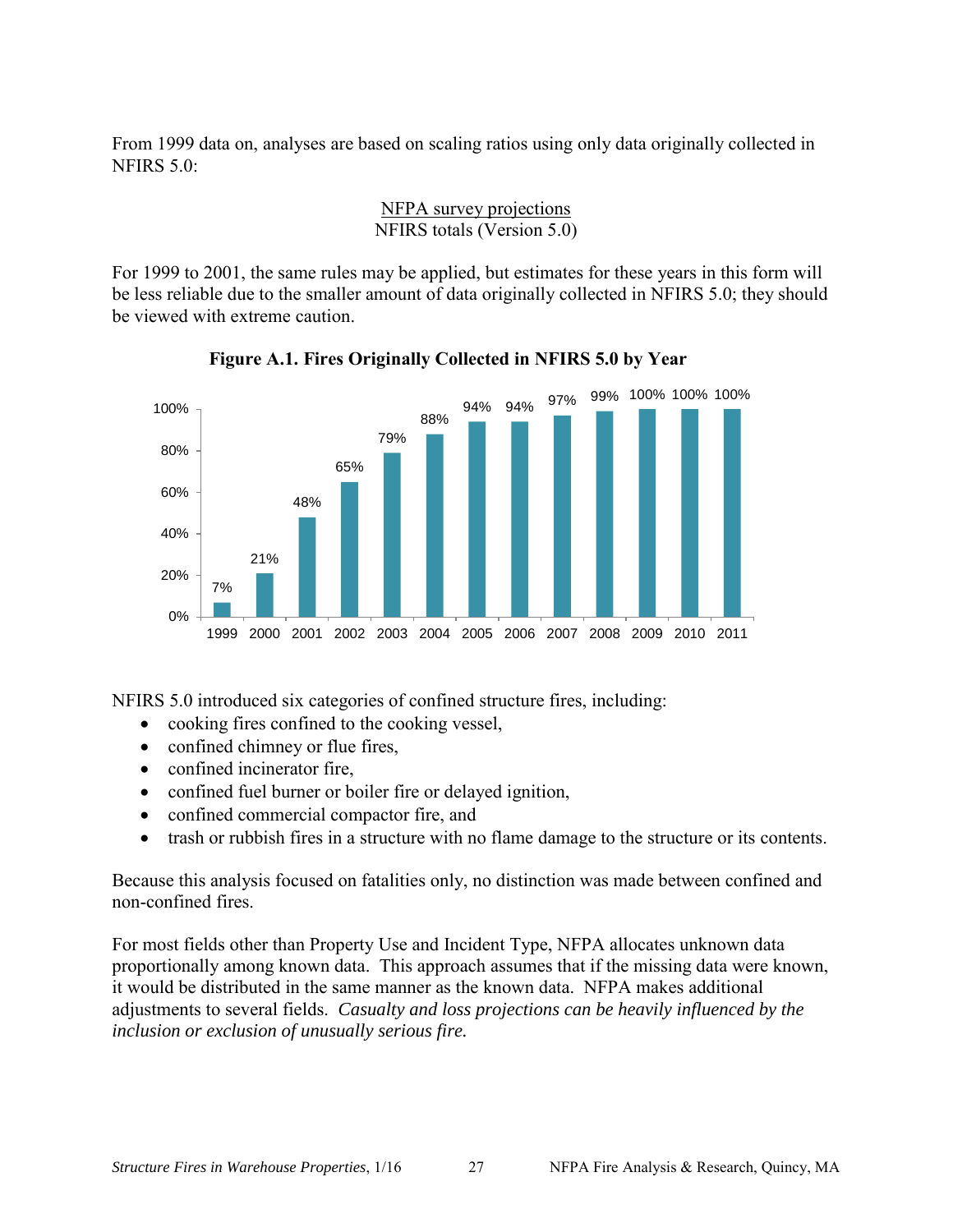In the formulas that follow, the term "all fires" refers to all fires in NFIRS on the dimension studied. The percentages of fires with known or unknown data are provided for non-confined fires and associated losses, and for confined fires only.

**Rounding and percentages.** The data shown are estimates and generally rounded. An entry of zero may be a true zero or it may mean that the value rounds to zero. Percentages are calculated from unrounded values. It is quite possible to have a percentage entry of up to 100% even if the rounded number entry is zero. The same rounded value may account for a slightly different percentage share. Because percentages are expressed in integers and not carried out to several decimal places, percentages that appear identical may be associated with slightly different values.

In the formulas that follow, the term "all fires" refers to all fires in NFIRS on the dimension studied. The percentages of fires with known or unknown data are provided for non-confined fires and associated losses, and for confined fires only.

**Cause of Ignition:** This field is used chiefly to identify intentional fires. "Unintentional" in this field is a specific entry and does not include other fires that were not intentionally set: failure of equipment or heat source, act of nature, or "other" (unclassified)." The last should be used for exposures but has been used for other situations as well. Fires that were coded as under investigation and those that were coded as undetermined after investigation were treated as unknown.

Factor Contributing to Ignition: In this field, the code "none" is treated as an unknown and allocated proportionally. For Human Factor Contributing to Ignition, NFPA enters a code for "not reported" when no factors are recorded. "Not reported" is treated as an unknown, but the code "none" is treated as a known code and not allocated. Multiple entries are allowed in both of these fields. Percentages are calculated on the total number of fires, not entries, resulting in sums greater than 100%. Although Factor Contributing to Ignition is only required when the cause of ignition was coded as: 2) unintentional, 3) failure of equipment or heat source; or 4) act of nature, data is often present when not required. Consequently, any fire in which no factor contributing to ignition was entered was treated as unknown.

In some analyses, all entries in the category of mechanical failure, malfunction (factor contributing to ignition 20-29) are combined and shown as one entry, "mechanical failure or malfunction." This category includes:

- 21. Automatic control failure;
- 22. Manual control failure;
- 23. Leak or break. Includes leaks or breaks from containers or pipes. Excludes operational deficiencies and spill mishaps;
- 25. Worn out;
- 26. Backfire. Excludes fires originating as a result of hot catalytic converters;
- 27. Improper fuel used; Includes the use of gasoline in a kerosene heater and the like; and
- 20. Mechanical failure or malfunction, other.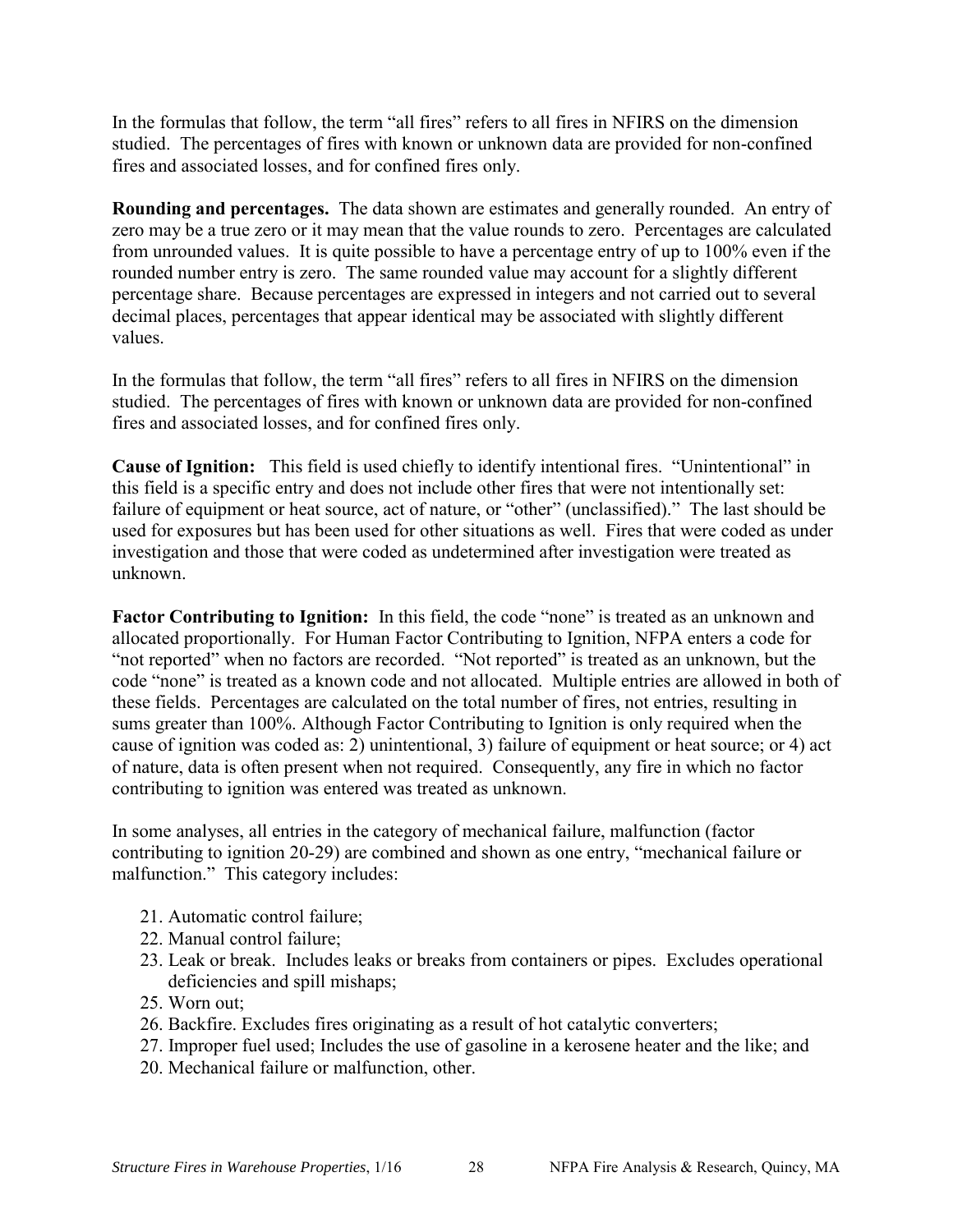Entries in "electrical failure, malfunction" (factor contributing to ignition 30-39) may also be combined into one entry, "electrical failure or malfunction." This category includes:

- 31. Water-caused short circuit arc;
- 32. Short-circuit arc from mechanical damage;
- 33. Short-circuit arc from defective or worn insulation;
- 34. Unspecified short circuit arc;
- 35. Arc from faulty contact or broken connector, including broken power lines and loose connections;
- 36. Arc or spark from operating equipment, switch, or electric fence;
- 37. Fluorescent light ballast; and
- 30. Electrical failure or malfunction, other.

**Heat Source.** In NFIRS 5.0, one grouping of codes encompasses various types of open flames and smoking materials. In the past, these had been two separate groupings. A new code was added to NFIRS 5.0, which is code 60: "Heat from open flame or smoking material, other." NFPA treats this code as a partial unknown and allocates it proportionally across the codes in the 61-69 range, shown below.

- 61. Cigarette;
- 62. Pipe or cigar;
- 63. Heat from undetermined smoking material;
- 64. Match;
- 65. Lighter: cigarette lighter, cigar lighter;
- 66. Candle;
- 67 Warning or road flare, fuse;
- 68. Backfire from internal combustion engine. Excludes flames and sparks from an exhaust system,  $(11)$ ; and
- 69. Flame/torch used for lighting. Includes gas light and gas-/liquid-fueled lantern.

In addition to the conventional allocation of missing and undetermined fires, NFPA multiplies fires with codes in the 61-69 range by

#### All fires in range 60-69 All fires in range 61-69

The downside of this approach is that heat sources that are truly a different type of open flame or smoking material are erroneously assigned to other categories. The grouping "smoking materials" includes codes 61-63 (cigarettes, pipes or cigars, and heat from undetermined smoking material, with a proportional share of the code 60s and true unknown data.

**Equipment Involved in Ignition (EII).** NFIRS 5.0 originally defined EII as the piece of equipment that provided the principal heat source to cause ignition if the equipment malfunctioned or was used improperly. In 2006, the definition was modified to "the piece of equipment that provided the principal heat source to cause ignition." However, much of the data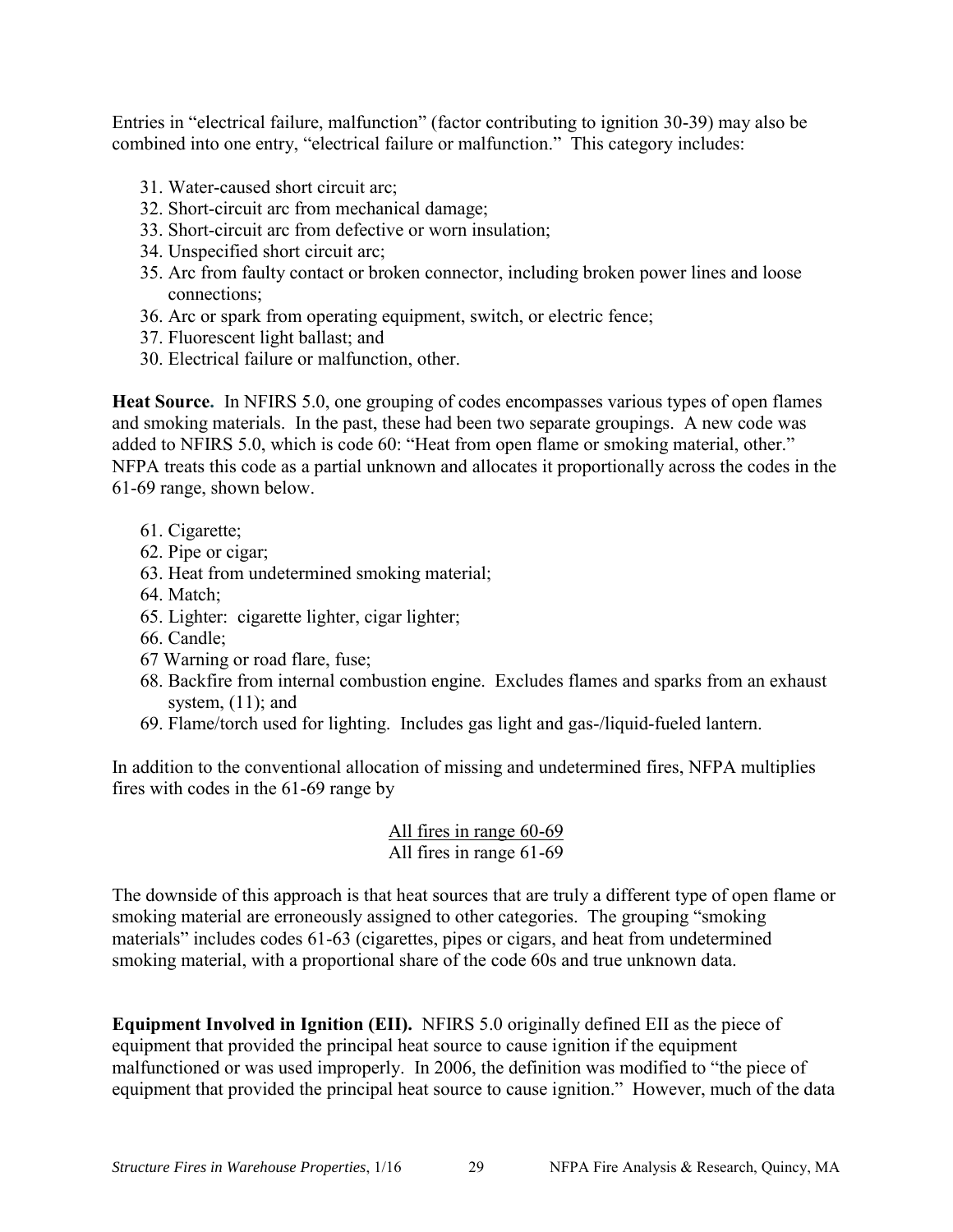predates the change. Individuals who have already been trained with the older definition may not change their practices. To compensate, NFPA treats fires in which EII = NNN and heat source is not in the range of 40-99 as an additional unknown.

To allocate unknown data for EII, the known data is multiplied by

All fires (All fires – blank – undetermined – [fires in which EII =NNN and heat source  $\leq 40-99$ ])

In addition, the partially unclassified codes for broad equipment groupings (i.e., code 100 heating, ventilation, and air conditioning, other; code 200 - electrical distribution, lighting and power transfer, other; etc.) were allocated proportionally across the individual code choices in their respective broad groupings (heating, ventilation, and air conditioning; electrical distribution, lighting and power transfer, other; etc.). Equipment that is totally unclassified is not allocated further. This approach has the same downside as the allocation of heat source 60 described above. Equipment that is truly different is erroneously assigned to other categories.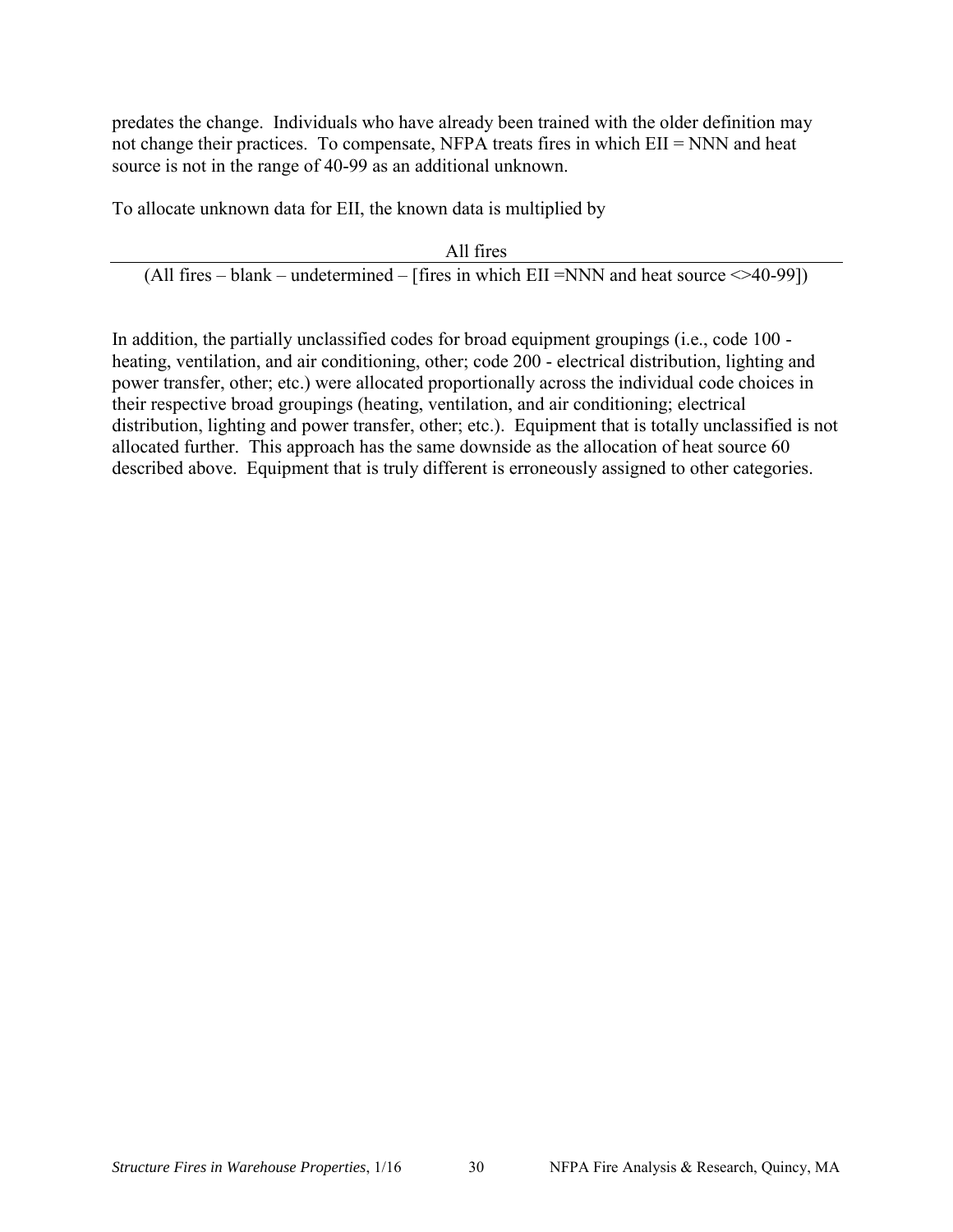In some analyses, various types of equipment are grouped together.

| <b>Code Grouping</b>               | <b>EII</b> Code | <b>NFIRS</b> definitions                              |
|------------------------------------|-----------------|-------------------------------------------------------|
| Central heat                       | 132             | Furnace or central heating unit                       |
|                                    | 133             | Boiler (power, process or heating)                    |
| Fixed or portable space heater     | 131             | Furnace, local heating unit, built-in                 |
|                                    | 123             | Fireplace with insert or stove                        |
|                                    | 124             | Heating stove                                         |
|                                    | 141             | Heater, excluding catalytic and oil-filled            |
|                                    | 142             | Catalytic heater                                      |
|                                    | 143             | Oil-filled heater                                     |
| Fireplace or chimney               | 120             | Fireplace or chimney                                  |
|                                    | 121             | Fireplace, masonry                                    |
|                                    | 122             | Fireplace, factory-built                              |
|                                    | 125             | Chimney connector or vent connector                   |
|                                    | 126             | Chimney – brick, stone or masonry                     |
|                                    | 127             | Chimney-metal, including stovepipe or<br>flue         |
| Fixed wiring and related equipment | 210             | Unclassified electrical wiring                        |
|                                    | 211             | Electrical power or utility line                      |
|                                    | 212             | Electrical service supply wires from<br>utility       |
|                                    | 213             | Electric meter or meter box                           |
|                                    | 214             | Wiring from meter box to circuit breaker              |
|                                    | 215             | Panel board, switch board or circuit<br>breaker board |
|                                    | 216             | Electrical branch circuit                             |
|                                    | 217             | Outlet or receptacle                                  |
|                                    | 218             | Wall switch                                           |
|                                    | 219             | Ground fault interrupter                              |
| Transformers and power supplies    | 221             | Distribution-type transformer                         |
|                                    | 222             | Overcurrent, disconnect equipment                     |
|                                    | 223             | Low-voltage transformer                               |
|                                    | 224             | Generator                                             |
|                                    | 225             | Inverter                                              |
|                                    | 226             | Uninterrupted power supply (UPS)                      |
|                                    | 227             | Surge protector                                       |
|                                    | 228             | Battery charger or rectifier                          |
|                                    | 229             | Battery (all types)                                   |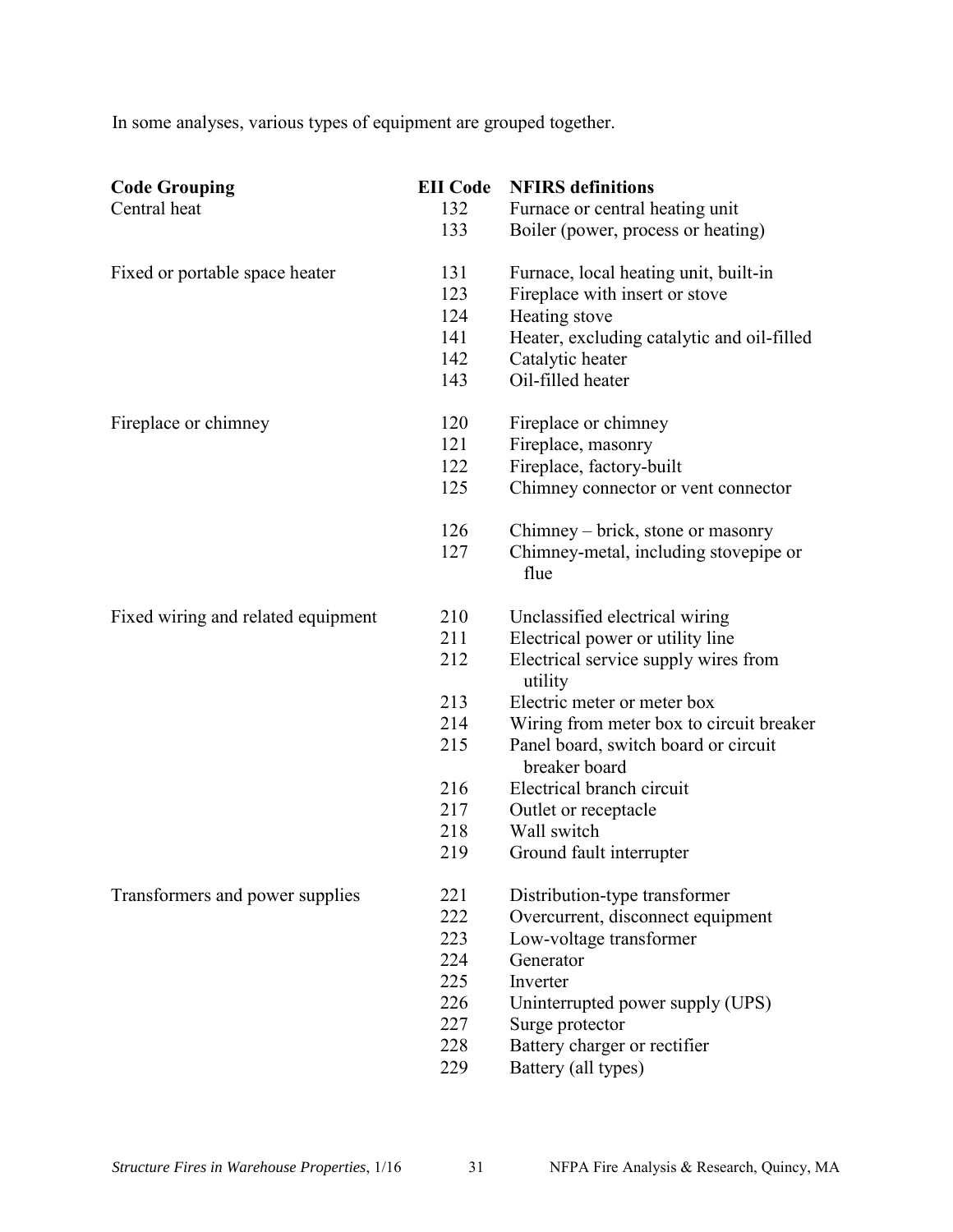| <b>Code Grouping</b>                     | <b>EII</b> Code | <b>NFIRS</b> definitions                          |
|------------------------------------------|-----------------|---------------------------------------------------|
| Lamp, bulb or lighting                   | 230             | Unclassified lamp or lighting                     |
|                                          | 231             | Lamp-tabletop, floor or desk                      |
|                                          | 232             | Lantern or flashlight                             |
|                                          | 233             | Incandescent lighting fixture                     |
|                                          | 234             | Fluorescent light fixture or ballast              |
|                                          | 235             | Halogen light fixture or lamp                     |
|                                          | 236             | Sodium or mercury vapor light fixture or<br>lamp  |
|                                          | 237             | Work or trouble light                             |
|                                          | 238             | Light bulb                                        |
|                                          | 241             | Nightlight                                        |
|                                          | 242             | Decorative lights - line voltage                  |
|                                          | 243             | Decorative or landscape lighting – low<br>voltage |
|                                          | 244             | Sign                                              |
| Cord or plug                             | 260             | Unclassified cord or plug                         |
|                                          | 261             | Power cord or plug, detachable from<br>appliance  |
|                                          | 262             | Power cord or plug- permanently<br>attached       |
|                                          | 263             | Extension cord                                    |
| Torch, burner or soldering iron          | 331             | Welding torch                                     |
|                                          | 332             | Cutting torch                                     |
|                                          | 333             | Burner, including Bunsen burners                  |
|                                          | 334             | Soldering equipment                               |
| Portable cooking or warming<br>equipment | 631             | Coffee maker or teapot                            |
|                                          | 632             | Food warmer or hot plate                          |
|                                          | 633             | Kettle                                            |
|                                          | 634             | Popcorn popper                                    |
|                                          | 635             | Pressure cooker or canner                         |
|                                          | 636             | Slow cooker                                       |
|                                          | 637             | Toaster, toaster oven, counter-top broiler        |
|                                          | 638             | Waffle iron, griddle                              |
|                                          | 639             | Wok, frying pan, skillet                          |
|                                          | 641             | Breadmaking machine                               |

Equipment was not analyzed separately for confined fires. Instead, each confined fire incident type was listed with the equipment or as other known equipment.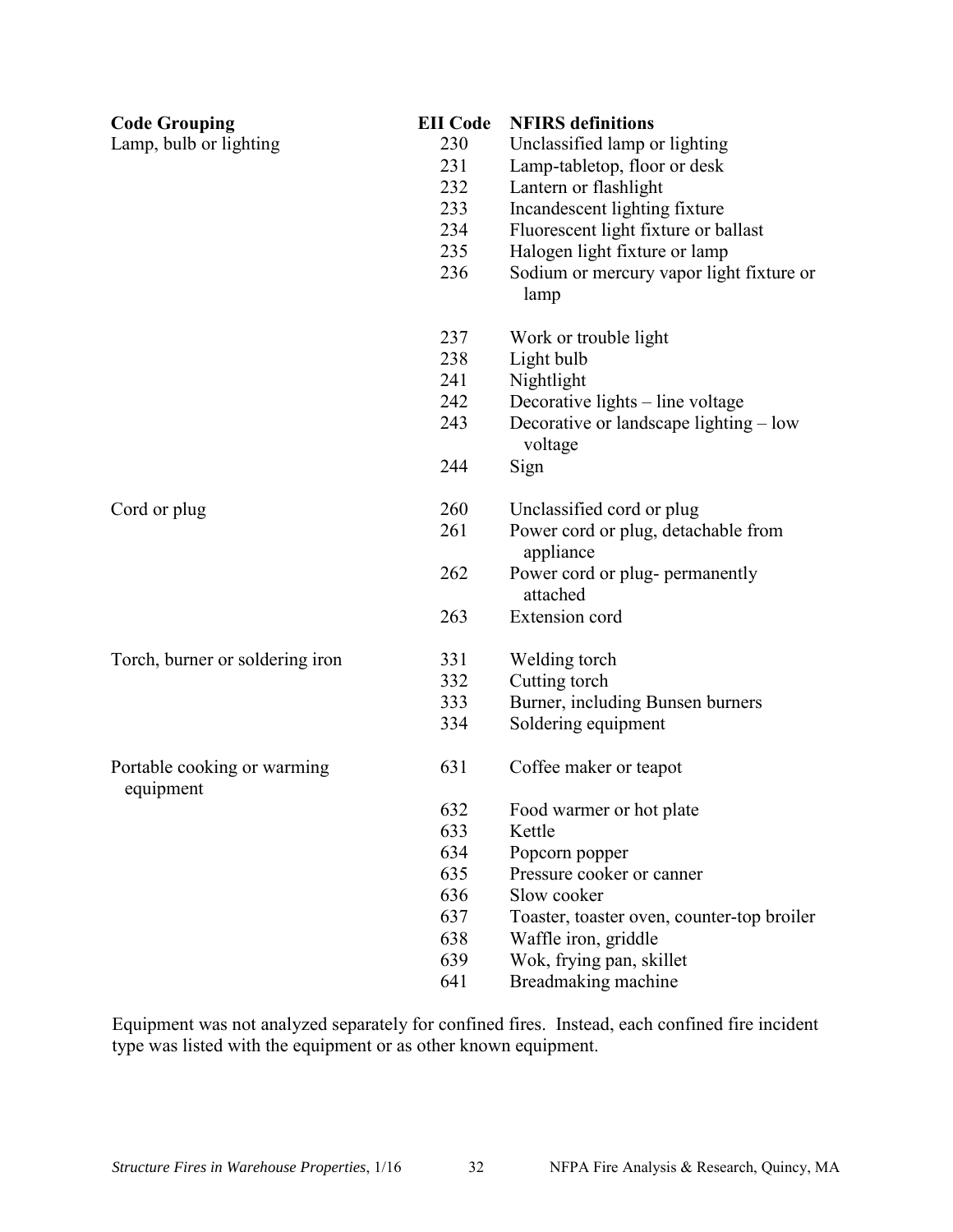**Item First Ignited.** In most analyses, mattress and pillows (item first ignited 31) and bedding, blankets, sheets, and comforters (item first ignited 32) are combined and shown as "mattresses and bedding." In many analyses, wearing apparel not on a person (code 34) and wearing apparel on a person (code 35) are combined and shown as "clothing." In some analyses, flammable and combustible liquids and gases, piping and filters (item first ignited 60-69) are combined and shown together.

**Area of Origin.** Two areas of origin: bedroom for more than five people (code 21) and bedroom for less than five people (code 22) are combined and shown as simply "bedroom." Chimney is no longer a valid area of origin code for non-confined fires.

**Rounding and percentages.** The data shown are estimates and generally rounded. An entry of zero may be a true zero or it may mean that the value rounds to zero. Percentages are calculated from unrounded values. It is quite possible to have a percentage entry of up to 100% even if the rounded number entry is zero. The same rounded value may account for a slightly different percentage share. Because percentages are expressed in integers and not carried out to several decimal places, percentages that appear identical may be associated with slightly different values.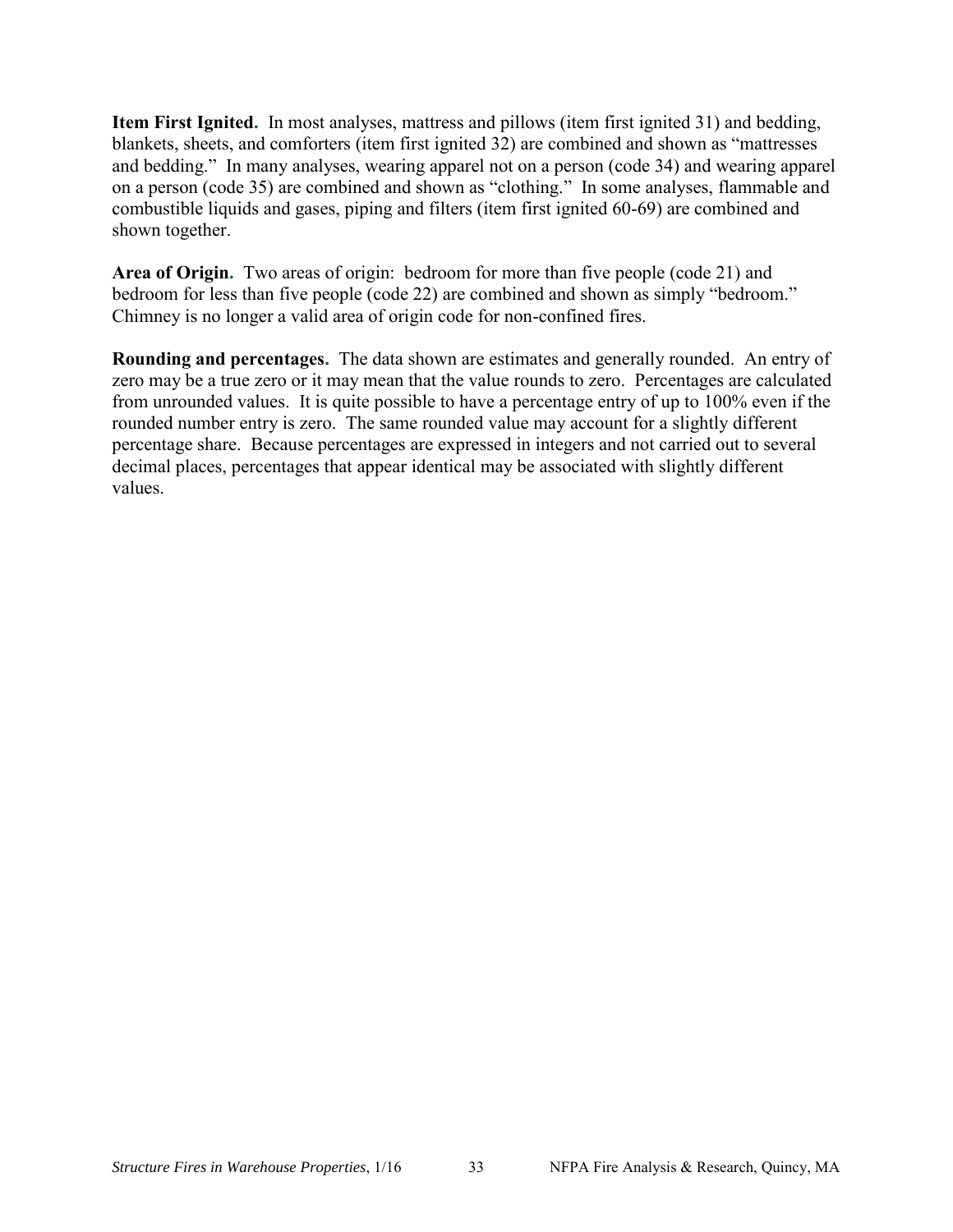## Appendix B. Methodology and Definitions Used in "Leading Cause" Tables

The cause table reflects relevant causal factors that accounted for at least 2% of the fires in a given occupancy. Only those causes that seemed to describe a scenario are included. Because the causal factors are taken from different fields, some double counting is possible. Percentages are calculated against the total number of structure fires, including both confined and nonconfined fires. Bear in mind that every fire has at least three "causes" in the sense that it could have been prevented by changing behavior, heat source, or ignitability of first fuel, the last an aspect not reflected in any of the major cause categories. For example, several of the cause categories in this system refer to types of equipment (cooking, heating, electrical distribution and lighting, clothes dryers and washers, torches). However, the problem may be not with the equipment but with the way it is used. The details in national estimates are derived from the U.S. Fire Administration's National Fire Incident Reporting System (NFIRS). This methodology is based on the coding system used in Version 5.0 of NFIRS. The *NFIRS 5.0 Reference Guide*, containing all of the codes, can be downloaded from [http://www.nfirs.fema.gov/documentation/reference/.](http://www.nfirs.fema.gov/documentation/reference/)

**Cooking equipment and heating equipment** are calculated by summing fires identified by equipment involved in ignition and relevant confined fires. Confined fires will be shown if they account for at least 2% of the incidents. **Confined cooking fires** (cooking fires involving the contents of a cooking vessel without fire extension beyond the vessel) are identified by NFIRS incident type 113.

**Confined heating equipment** fires include **confined chimney or flue fires (**incident type 114) and **confined fuel burner or boiler** fires (incident type 116). The latter includes delayed ignitions and incidents where flames caused no damage outside the fire box. The two types of confined heating fires may be combined or listed separately, depending on the numbers involved.

**Intentional** fires are identified by fires with a "1" (intentional) in the field "cause." The estimate includes a proportional share of fires in which the cause was undetermined after investigation, under investigation, or not reported. All fires with intentional causes are included in this category regardless of the age of the person involved. Earlier versions of NFIRS included codes for incendiary and suspicious. Intentional fires were deliberately set; they may or may not be incendiary in a legal sense. No age restriction is applied.

Fires caused by **playing with heat source** (typically matches or lighters) are identified by code 19 in the field "factor contributing to ignition." Fires in which the factor contribution to ignition was undetermined (UU), entered as none (NN) or left blank are considered unknown and allocated proportionally. Because factor contributing to ignition is not required for intentional fires, the share unknown, by these definitions, is somewhat larger than it should be.

The heat source field is used to identify fires started by: **smoking materials** (cigarette, code 61; pipe or cigar, code 62; and heat from undetermined smoking material, code 63); **candles** (code 66), **lightning** (code 73); and **spontaneous combustion or chemical reaction** (code 72). Fires started by heat from unclassified open flame or smoking materials (code 60) are allocated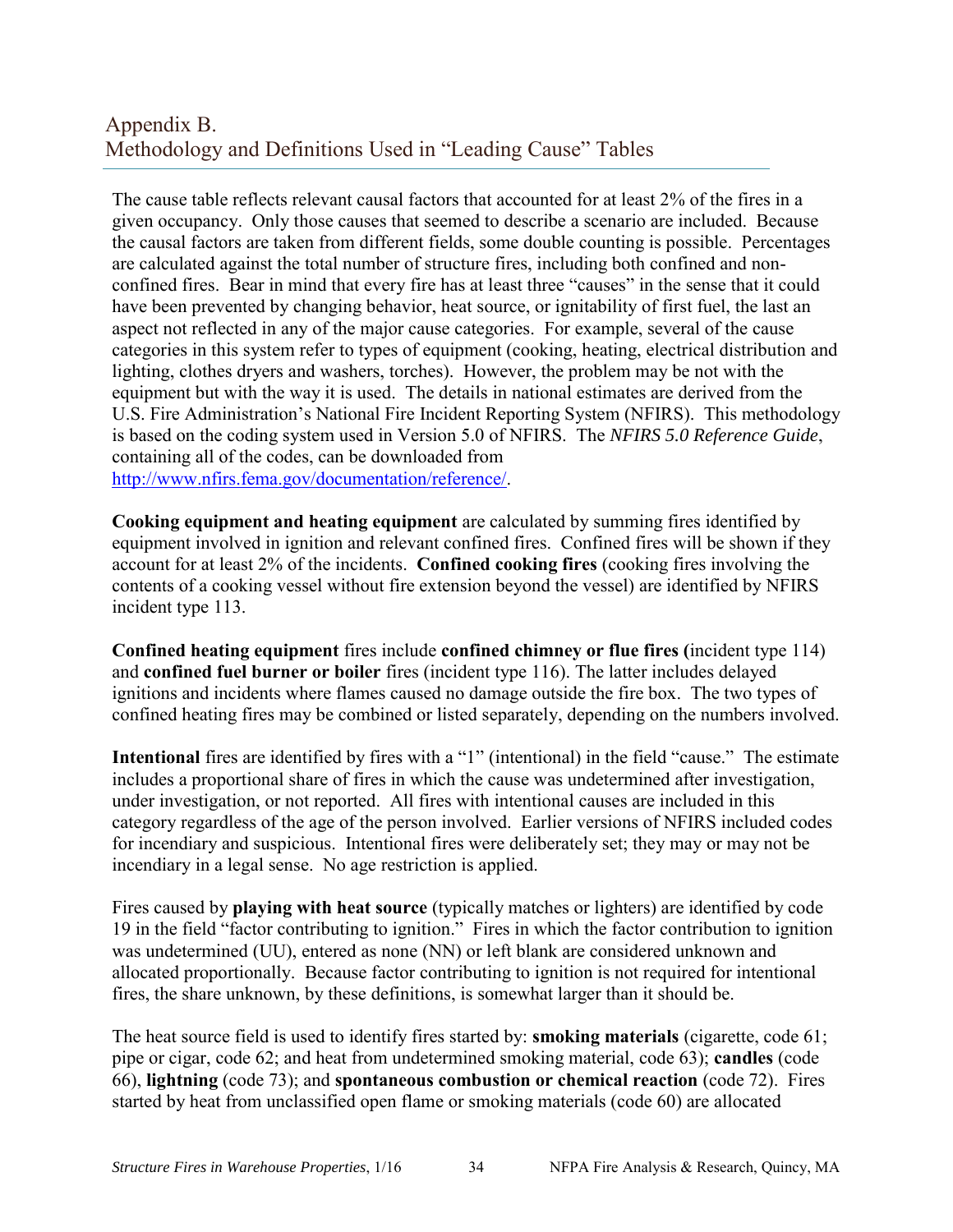proportionally among the "other open flame or smoking material" codes (codes 61-69) in an allocation of partial unknown data. This includes smoking materials and candles. This approach results in any true unclassified smoking or open flame heat sources such as incense being inappropriately allocated. However, in many fires, this code was used as an unknown.

The equipment involved in ignition field is used to find several cause categories. This category includes equipment that functioned properly and equipment that malfunctioned.

**Cooking equipment Non-confined fire** refers to equipment used to cook, heat or warm food (codes 620-649 and 654). Fire in which ranges, ovens or microwave ovens, food warming appliances, fixed or portable cooking appliances, deep fat fryers, open fired charcoal or gas grills, grease hoods or ducts, or other cooking appliances) were involved in the ignition are said to be caused by cooking equipment. Food preparation devices that do not involve heating, such as can openers or food processors, are not included here. As noted in Appendix A, a proportional share of unclassified kitchen and cooking equipment (code 600) is included here.

**Heating equipment Non-confined fire** (codes 120-199) includes central heat, portable and fixed heaters (including wood stoves), fireplaces, chimneys, hot water heaters, and heat transfer equipment such as hot air ducts or hot water pipes. Heat pumps are not included. As noted in Appendix A, a proportional share of unclassified heating, ventilation and air condition equipment (code 100) is included here.

Confined fires are excluded from the tallies of the remaining categories of fires involving equipment.

**Electrical distribution and lighting equipment** (codes 200-299) include: fixed wiring; transformers; associated overcurrent or disconnect equipment such as fuses or circuit breakers; meters; meter boxes; power switch gear; switches, receptacles and outlets; light fixtures, lamps, bulbs or lighting; signs; cords and plugs; generators, transformers, inverters, batteries and battery charges.

**Torch, burner or soldering iron** (codes 331-334) includes welding torches, cutting torches, Bunsen burners, plumber furnaces, blowtorches, and soldering equipment. As noted in Appendix A, a proportional share of shop tools and industrial equipment (code 300) is included here.

**Clothes dryer or washer** (codes 811, 813 and 814) includes clothes dryers alone, washer and dryer combinations within one frame, and washing machines for clothes. As noted in Appendix A, a proportional share of unclassified personal and household equipment (code 800) is included here.

**Electronic, office or entertainment equipment** (codes 700-799) includes: computers and related equipment; calculators and adding machines; telephones or answering machines; copiers; fax machines; paper shredders; typewriters; postage meters; other office equipment; musical instruments; stereo systems and/or components; televisions and cable TV converter